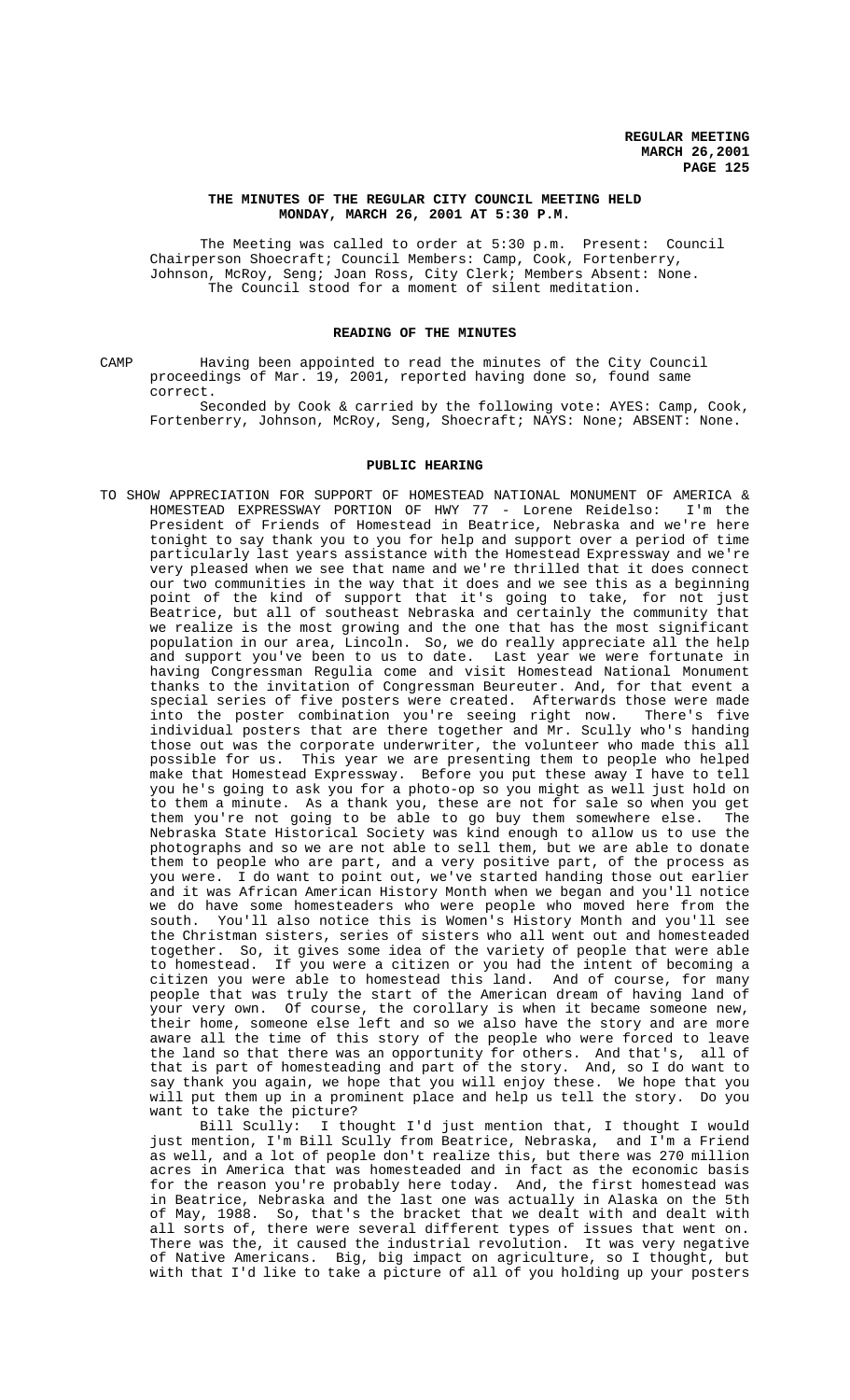and we'll get out of your way and thank you very much.

Ms. Reidelso: I will also mention this, you were bragging Bill, so I will brag on your behalf that this poster did win an Addie. It was a silver award winner, so when you have that you have a truly award winning poster. Thanks again.

Jeff Fortenberry, Council Member: Ma'am, we really appreciate all you've done. You guys have been just extra special nice to us for our very small part in all of this and thanks for coming down & giving us this.

Ms. Reidelso: Your welcome. Come and visit anytime, and you know the way.

Mr. Fortenberry: Very well marked. Thank you.

Mr. Shoecraft: Thank you again, appreciate it.

This matter was taken under advisement.

APPLICATION OF GJR L.L.C. DBA "RANDY'S GRILL & CHILL" FOR A CLASS "C" LIQUOR LICENSE AT 4947 HOLDREGE STREET;

 MANAGER APPLICATION OF RANDY A. WILSON, JR. FOR GJR L.L.C. DBA "RANDY'S GRILL & CHILL" AT 4947 HOLDREGE STREET - Randy Wilson, 1630 Prairie Lane, took oath, came forward to answer questions:

Coleen Seng, Council Member: I saw on your marquee today that you're going to have your opening soon right? Have you got a date?

Mr. Wilson: We hope for a couple of weeks.

Ms. Seng: About two weeks?

- Mr. Wilson: Yeah.
- Ms. Seng: Ok, looking good.
	- This matter was taken under advisement.

APPLICATION OF EXPO INC. DBA "IGUANA'S PUB & GRILL" TO DELETE AN AREA MEASURING APPROXIMATELY 140' X 23' TO THE EAST OF THE LICENSED PREMISES AT 1430 O STREET - Becky Smith, 1424 O Street, took oath, came forward to answer questions:

Jerry Shoecraft, Council Member: Are you just like, what's going on with ...

Ms. Smith: Just downsizing a little bit going back to where we originally started 10 years ago and ..

Mr. Shoecraft: Yeah, I remember that.

Ms. Smith: ... there'll be somebody else probably coming before you here before too long to request a liquor license for that area. I didn't think there'd be too many questions for a deletion.

Mr. Shoecraft: No, no, thanks.

This matter was taken under advisement.

MANAGER APPLICATION OF MATTHEW HERMAN FOR NAMREH INC. DBA D & D DISTRIBUTOR LOCATED AT 5840 NORTH  $70^{\text{TH}}$  STREET - Matt Herman, 6424 Thunderbird Circle, took oath, came forward to answer any questions:

This matter was taken under advisement.

APPEAL OF ARLON E. & CORRINE D. BARTELS, DALE & JENINE M. MEINER, DEANNA MUMGAARD, MARY MUMGAARD, DAVID WATTS, DRENNEN WATTS, M. LAIMONS IESALNIEKS, & LARRY & DENISE MAACK, FROM THE PLANNING COMMISSION APPROVAL OF SPECIAL PERMIT 1892 AUTHORIZING QWEST WIRELESS L.L.C. TO CONSTRUCT A 123' TALL PERSONAL WIRELESS FACILITY WITH ASSOCIATED GROUND EQUIPMENT & A WAIVER OF THE FALL ZONE REQUIREMENT ON PROPERTY GENERALLY LOCATED AT N. 7TH ST. & FLETCHER AVE. - Jennifer Dam, Planning Dept.: We have received an E-mail from Jill Bazell of Qwest wireless. We received this last Friday requesting a one week delay of the Public Hearing and Action on this item so that additional information could be submitted to Planning Staff. Staff concurs. My contact is, the neighbors & informed them that<br>Qwest would be asking for a deferral. I don't know if anyone is here Qwest would be asking for a deferral. tonight or not.

Mr. Shoecraft: And for the record so that we are mindful of this, as part of the ordinance if we are required, the City, to go out and have to hire a consultant, which we are doing to look at those numbers, that we recoup that cost.

Ms. Dam: Yes that is in the ordinance.

Mr. Shoecraft: And so, and the applicant is aware of that, that that is what will occur.

Ms. Dam: That is in the ordinance.

Mr. Shoecraft: OK, so everybody knows that.

City Clerk: Did anyone wish to make a motion to delay the action for one week?

Jonathan Cook, Council Member: Before we make that motion can I ask Jennifer one other thing? Are you satisfied that one week is long enough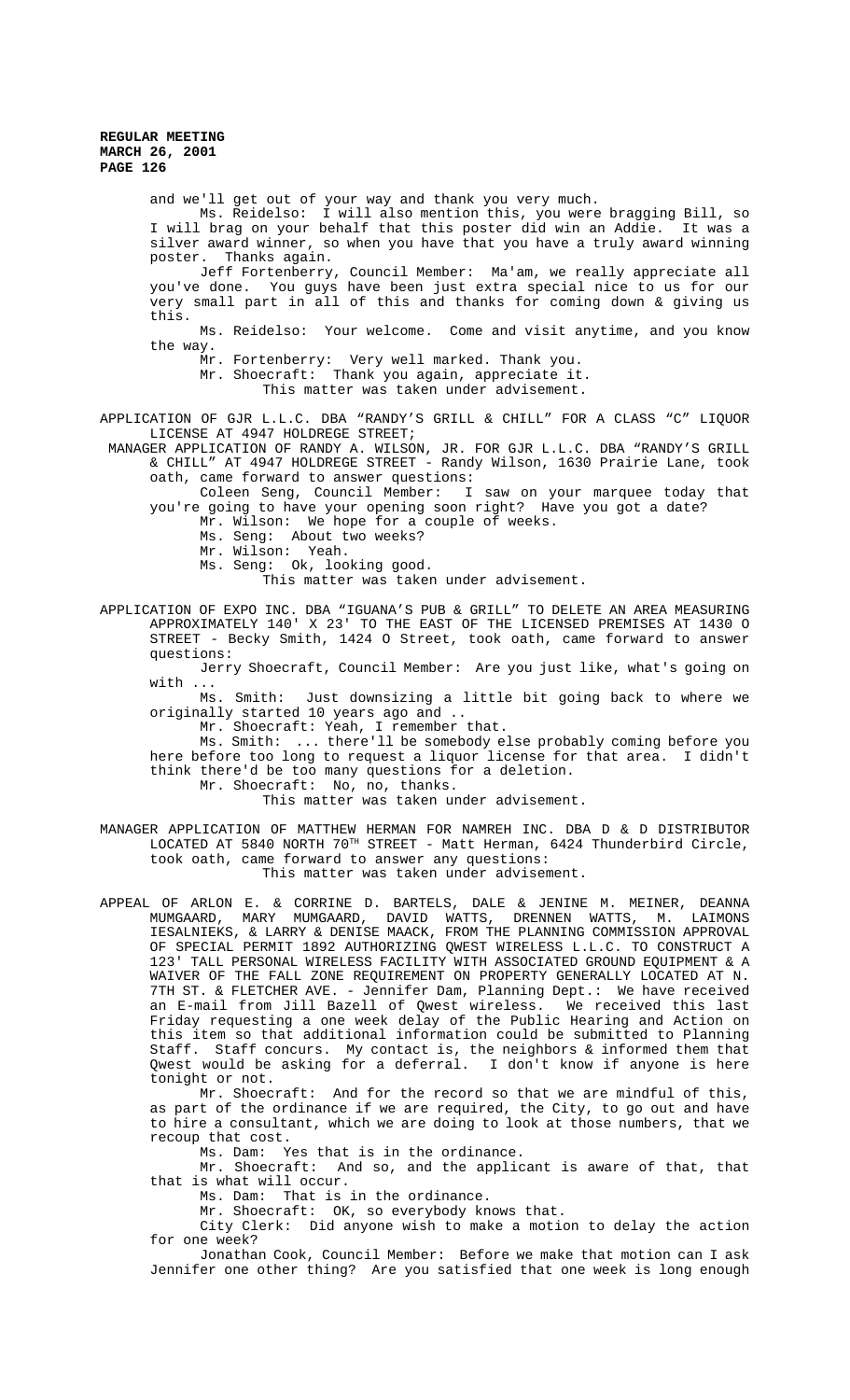for us to have time to look over all the materials Qwest submitted or might we be facing another delay next week?

Ms. Dam: It's potential we might be facing another delay next week. Qwest is submitting some structural information to us. I understand we should receive that by tomorrow as Jerry alluded. We are in the process of having a contract signed with an engineer to review the coverage data or the radio frequency data. I understand that Mr. Huggenberger was overnighting the contract back to that company who's in Virginia and that they can do a pretty short two day turnaround if we have all of the required information. So, our hope is that you would have all of the information and able to make an informed decision at this time next week. City Clerk: Do we have a motion?

Ms. Seng: Yes, so moved.

Mr. Cook: This would be for public hearing and action next week.

Mr. Shoecraft: We haven't decided whether or not we're going to reopen it up for public hearing. That will be up to this body if you want to reopen it back up for public hearing. In this particular case I would think it would probably be wise because of the additional information coming in and data that needs to be analyzed and then allow the neighbors a chance of rebuttal. And it wasn't too bad last time.

Ms. Seng: I want to ask Jennifer again, because you're memo to us really said you were asking till April 2nd and that's what Jonathan was asking you too, right? For one week. Is that plenty do you think?

Ms. Dam: Right, because they have asked for one week and

Ms. Seng: And that is what my motion is, for one week.

Ms. Dam: Right, and we would recommend that the public hearing would remain open so that the neighbors and Qwest and stuff can present information.

Mr. Shoecraft: And so, Jonathan, and so the process is going to be as it was in the first public hearing. The neighbors are up first, Qwest, and the neighbors get the last word as far as the rebuttal. That will be the process next week.

Seconded by Johnson & carried by the following vote: AYES: Camp, Cook, Fortenberry, Johnson, McRoy, Seng, Shoecraft; NAYS: None.

This matter was taken under advisement.

VACATING THE SOUTH 40' OF X ST. ADJACENT TO LOT 1, BLOCK 6, NORTH LINCOLN ADD., GENERALLY LOCATED AT N. 9TH & X STS. - Frank Sidles, Capital Contractors: I am the president & owner of Capital Contractors which is located down the intersection of 9th & X Street. Our address, if you want that, is 1001 North 9th here in Lincoln. Capital petitioned the City to vacate the 40' of the south 40' of X Street adjacent to Lot 1, Block 6 North Lincoln. The City Planning Dept. has recommended that 34' be vacated. Now, I want to clearly state that the petitioner will gladly, will accept 34', but we would like an additional 6'. And, in support, not only of the vacation of 34' and of the additional 6', I would just like to present the following documentation for you to see. (showing picture on the Elmo) This is, this is X Street right here and with the material that you received I sent out, sent you kind of a brief and a resume of what has taken place, but this is X Street right here. And, the top of this is to the east. The north is over this direction over here. The parcel of ground that we're talking about is this yellow, this little yellow area. The darker ground is property that is owned by Capital at this present time. This, the 40' is in the 100' right-of-way of X Street. I just want to acquaint you with this area, where it is, and then I want to show you what this is like. First of all, this is X Street. These two huge power poles sit right in the middle of this ditch. Those are LES power poles that have been there for some time. They stand about 70' in the air. The area that we are trying to have the City vacate is this area right in here. There's a little line right there and it goes down to just the point where the alley comes in. That part of the ground is located, number one there used to be a railroad track over here, and this ditch has become a real eyesore for the neighborhood. The City has to maintain, although, they haven't done much of that in the past few years. And, because there was a railroad right in the middle of X Street which has now been removed, the traffic pattern for X Street is over here what would be the north side. I'll show you a picture of that. Here is X Street what is used. That is the traffic pattern that is north of this ditch. There used to be this railroad line in here and that railroad line had been there for many, many years probably since the turn of the century. So, the traffic has really been on the very north 30 or 33rd part of this ground. So, number one there was a railroad which has been taken out. The ditch is there which is an eyesore. The LES power poles there really prevent any use of this ground for traffic purposes. The traffic pattern has been to the north of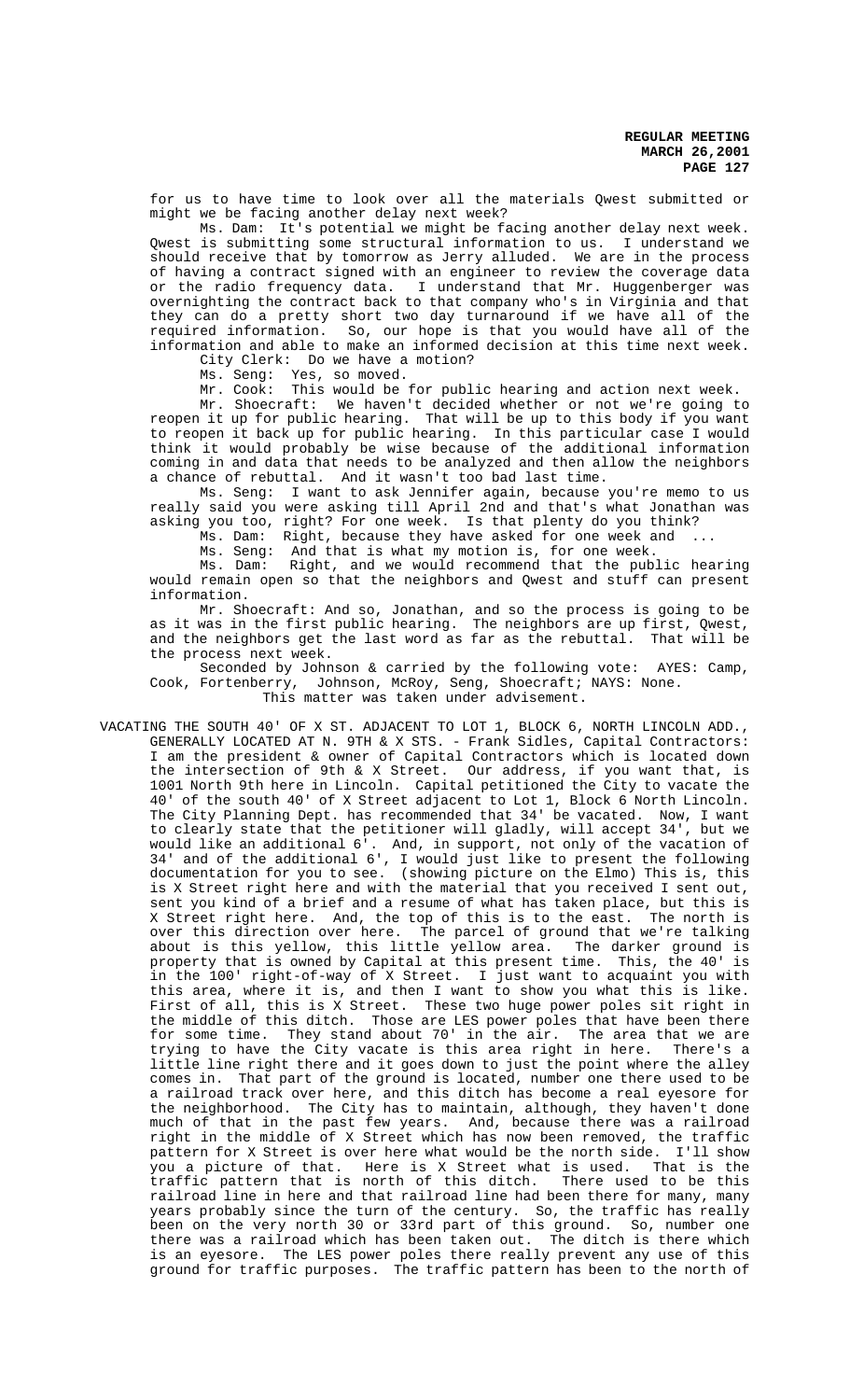> the railroad track, is probably on 25 to 30' as it is right now and the vacation of this parcel will not interfere with any traffic at all in this area. Number one, this is a gravel and dirt road. The other roads in the area are all asphalt. So, there's very, there's not a great deal of use of this property. As I say the parcel is located, the parcel that we're trying to vacate is not going to be used for any traffic purposes in the future because of the ditch and because of those power poles. Now, the Planning Dept. recommended that 34' be vacated. Why? Because they wanted a 66' right-of-way. So, I said X Street is a 100'. If they take 34, obviously that leaves 36 and the City Planning Dept. says that that 66 will accommodate 33' of paving. Now, they've been using that street, which is substantially less than 33', certainly isn't paved and it's been in an older industrial area for, well Capital has been located there for almost 70 years or practically more than 70 years. So, we're not new to this neighborhood. But, the point, the point is that if they ever pave that street all the way through that is going to encourage traffic from the ball diamond down to the North Bottoms area. And one of the things that the North Bottoms area has been very insistent with the development of the baseball diamond is not encouraging traffic into that area, so the conclusion is that this road should not be paved. So, a 66' right-of-way is really not necessary. A 66' right-of-way would be more than adequate to take care of all of the traffic. So, the benefits are, the ditch will be closed, we'd fence in the area and rock it, the whole area that we are vacating would look much better than what it does right now, the City wouldn't have the maintenance of that, and also the City would have the benefit of revenue coming in from the street that is, or the parcel that is being put back onto the tax rolls. I hope you look favorably upon this. If anybody has any questions I'd be happy to answer them.

> Mr. Shoecraft: So, you're expanding it for industrial purposes. From the picture, obviously we recognize it, it looks like an eyesore. I'm just trying to find a way, even more a way of enhancing that area for the North Bottoms area. So, and I don't know if what you have planned will do that just with the gravel and the fence.

> Mr. Sidles: Number one if we don't do something with it Mr. Chairman chances are nothing's going to be done with it. If you think the City's going to go down there and close up that ditch and enhance that area just for the sole purposes of making that area look better I have to tell you that in the North Bottoms area people, I think, can tell you that 50 years of frustration have come out with various things and the City hasn't done anything down there for a long period of time. I don't anticipate that that's going to happen.

> Mr. Shoecraft: I'm going to ask Staff to come forward to address the 34' versus the 40 and if there is some compelling reason as why they're requesting 34' could you live with that?

> Mr. Sidles: We definitely could live with 34', but 34' ends up right in the middle of that ditch and an additional 6' just takes it almost to the north edge of the ditch. That's what the 6' does. Sure we can live with 34' and we're going to have to work with the City to close the ditch and make those improvements. But, the fact of the matter is that 6' just takes it just a touch further. The City isn't, the traffic way is never going to be able to be used because of the power poles.

> Jeff Fortenberry, Council Member: Before you sit down & Staff answers, what is your primary purpose or the reason that you desire to have this?

> Mr. Sidles: We own the four lots that are immediately south of this area. I think it shows on your seat there that I passed out there. There's Lots 1, 2, 3, & 4, Block 6. Capital owns those. We use those for storage purposes right now. We want to increase the size of our storage area. We, also, want to fence it in. We also have to rock it because it's right at this particular moment it isn't all rock and it's dirt. We've been waiting to see what will develop with this vacation before we go ahead and do something,

> Mr. Fortenberry: Those structures immediately to the south are your

structures?<br>Mr. Sidles: There are no structures on those four lots to the south. I can put this back on here and show you. This, as you look at this these are the four lots right here. There's nothing on those lots right now, they are all vacant. Your map may show a house there, but that's been removed.

Mr. Fortenberry: I think I have an old photo.

Mr. Sidle: Yeah, you do.

Nicole Fleck-Tooze, Public Works Dept.: The photograph is old and those two structures have been removed. To respond to the question about the right-of-way widths, I guess, we would continue to recommend that we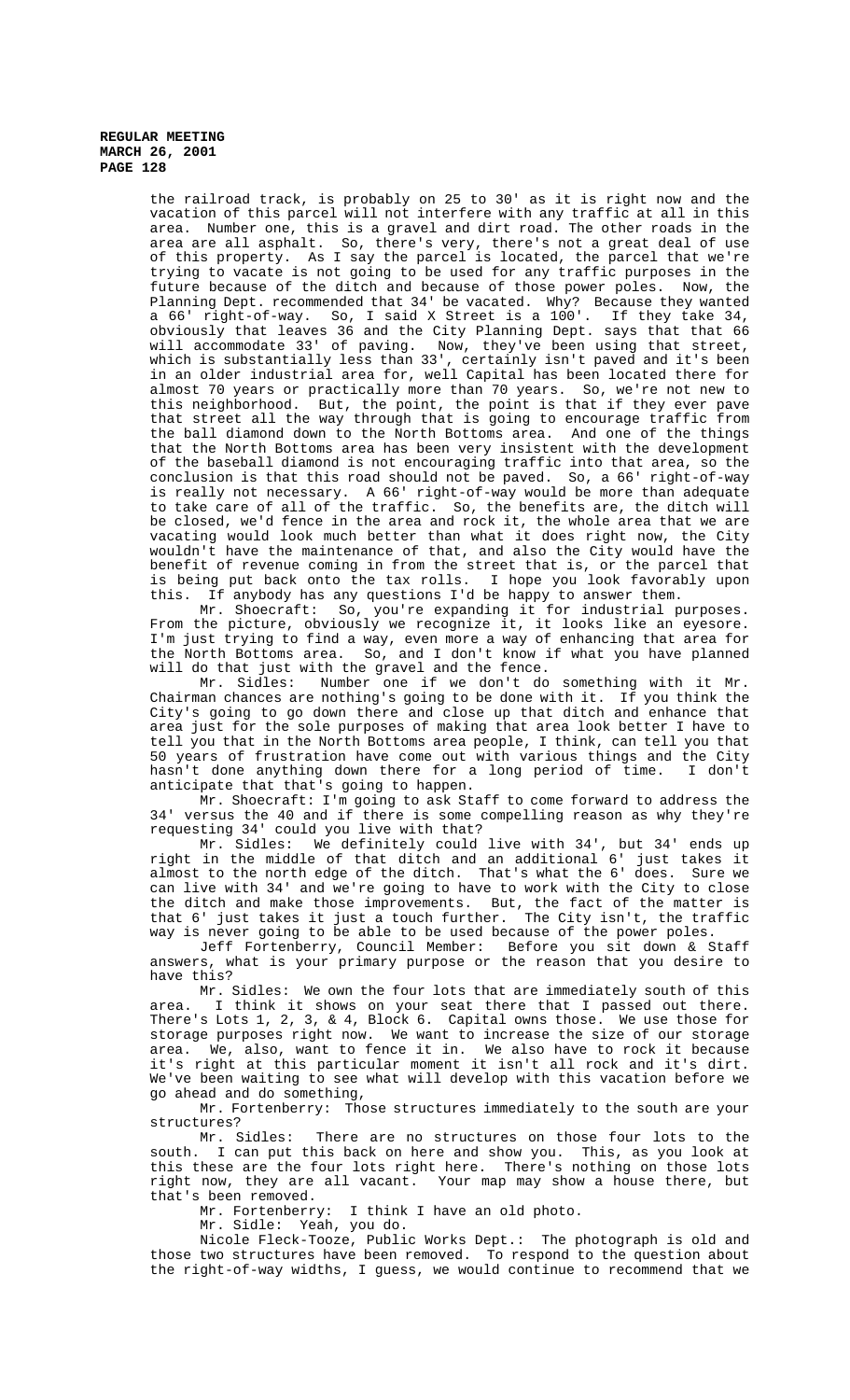keep the 66' of right-of-way with the vacation so that the vacation would be a vacation of only 34' versus 40'. 66' is the standard for industrial streets in subdivisions through the Subdivision Ordinance, so we will continue to recommend that we maintain that amount of right-of-way.

Jon Camp, Council Member: Nicole, I've always been an advocate of not selling some of this right-of-ways, especially on 8th Street and all, however, when you look at this particular area and the fact that you've got this ditch and as I understand it you'd be making improvements on the drainage there, I guess I find it hard to think that we're ever going to have any major traffic through there.

Ms. Fleck-Tooze: I would agree that we wouldn't anticipate that it would ever be more than a local street in that area. But, in terms of anticipating whether at some future date it might, there might be a request to pave that area. It's hard to anticipate and so, again , just in terms of trying to meet that standard that will be the standard that we would have in a subdivision today for industrial use.

Mr. Camp: How would you ever pave on the 6' where the LES power poles are located?

Ms. Fleck-Tooze: Well, I don't know exactly where those fall within those dimensions. One alternative that was discussed for the ditch was to place that ditch under ground instead of having an open ditch.

Mr. Camp: Bud, you'd still have those LES power poles which are substantial items. You're never going to move those I wouldn't think.

Mr. Sidles: There's the power poles.

Ms. Fleck-Tooze: Correct.

Mr. Camp: But, can you show us again the 6' on there how that relates to the power poles.

Mr. Sidles: The additional 6' goes about 3' to the north of that first power pole. The 34' is to the south of the power pole. The 40' is 3' to, about 3', to the north of that power pole.

Mr. Camp: Nicole, would we ever pave within 3' of a power pole?

Ms. Fleck-Tooze: I don't know that we would. I think that the 66' of right-of-way is intended to accommodate not only the street paving, but if there are other things within that public right-of-way other utility functions. They are intended to accommodate those as well. We'd have to design wise. I wouldn't be able to answer dimensionally whether paving would fall within 3'.

Mr. Camp: Would there, I guess another thought when I looked at this, and this may be a legal question, but what about the idea if, if there is just a Council desire not to include that 6' what about doing some type of an easement? As I understand it, Bud, it's the idea then that Capital could use it for storage there in cleaning up the ditch and so if you did some type of easement that would allow that and yet keep your right-of-way would that be an agreeable compromise so that for the foreseeable future, you know, there's nothing going to happen and yet this would help encourage Capital to more efficiently conduct it's operation? Ms. Fleck-Tooze: I guess I'm not certain what the precedence for

that is and I'd probably defer to our Law Dept. to respond.

Mr. Shoecraft: Before Annette talks, Jon, point number twelve of the Staff report indicates that the easement over the area of the drainage ditch would be required unless Frank would be willing to construct a public storm sewer. So, something has to occur in regards to this issue.

Ms. Fleck-Tooze: Correct. That's right. If the right-of-way is vacated there would need to be an easement maintained by the City over the open drainage ditch if it stays open.

Mr. Sidles: I'm familiar with that and I know that we would have to do some ...work with the City in providing for the easement and doing something for the drainage ditch. We just can't go fill in the drainage ditch and close that up, you know. And, we also know that the power lines they're going to want a right of ingress and egress to take care of the

power lines. So, ...<br>Annette McRoy, Council Member: First of all the North Bottoms neighborhood is working on their focus area plan. They started it last year. I think they took the winter off and they're going to gear back up again real shortly, I think, actually sometime next week or this week the 27th I think they're starting meetings again. So, they haven't solidified what they want for that area yet because they're still working on those plans. So, any thoughts of future developments is a little bit premature. I know I've talked to one resident consistently that lives within ½ a block of this area and her concern is, not so much Capital Steel, but that a vacation will lead to people using the alley along Y Street as a city street. That's, you know, I think her concern wasn't about Capital Steel so much, but that the traffic would be moving over to an alley that's already overused under constructed as it is now. And, so we have to think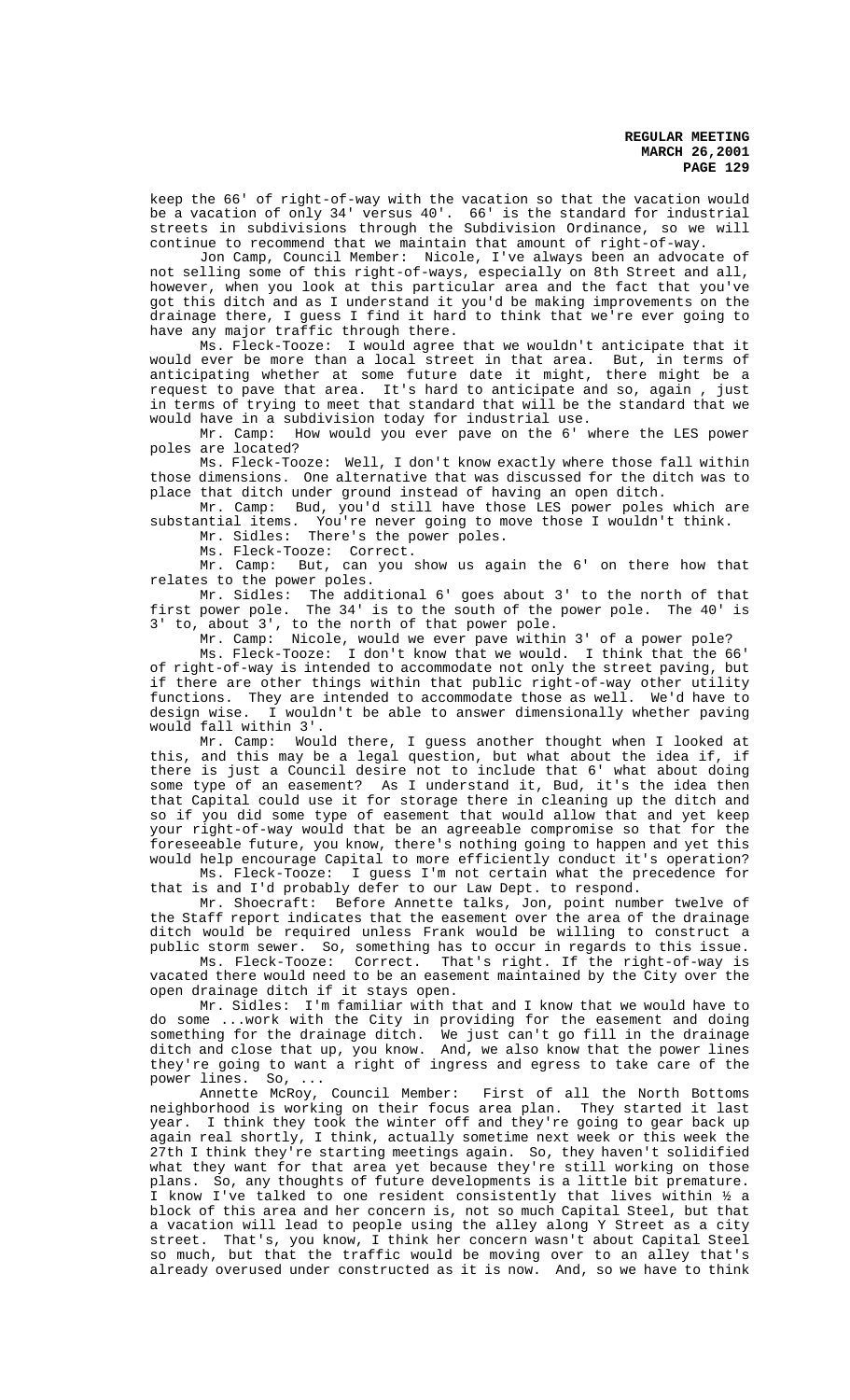> about that that this vacation, not that it will cause it, but there is concern in the neighborhood about the alley's that are adjacent to this area that will become more heavily used.

Mr. Sidles: Would you like me to address that?

Ms. McRoy: Sure if you would.

Mr. Sidles: I'm familiar with the comments of the woman that owns that lot that is, (showing map) that's where the lot is that the woman who's house is located right on the alley. In actuality, the vacation of this parcel of ground will in no way affect that traffic. It's not going to affect the traffic going north or south on X Street. It is not going to increase the traffic. It is not going to decrease the traffic. All we're asking, that area is, the traffic pattern on X Street is to the north of what would have been the center line. That line right there which is the former railroad track. And, that's this mud road that is located right in here. So, there's not going to be, we're not putting in houses, we're not adding any facilities that are going to have more people coming in or going out. And, the idea that more people are going to go And, the idea that more people are going to go down this because, down this alleyway because we're vacating this piece of ground right here to me makes no sense. That's not to say that there won't be an increase of traffic once you start ball games or in the fall when there's football games. But, that has nothing to do with the vacation on this parcel of ground.

Ms. Fleck-Tooze: I might be able to clarify that a little bit also. I think that ...

Mr. Fortenberry: Could I interrupt you a second? If you could work off of that photo because that's what I have and it's a little bit confusing to figure out directions. I think your map is turned the other way.

Mr. Sidles: Well, I may have turned it so it's north and south.

Ms. Fleck-Tooze: I'd be glad to. I think that perhaps one concern that had been expressed was if this ditch were enclosed underground I believe the conditions as it reads in the staff report is to do so from the west side of this alley east. And, I think one concern may have been that if, if that were true it would have opened up access from this alley to X Street and there was concern about traffic movement through this area. One alternative would be to revise the condition so that it's from the east side of the alley east and it would continue to keep that connection separate from X Street.

Mr. Sidles: We never wanted, I mean we only wanted it from the lot<br>to the lot line. It was never to go over the alley. Any other line to the lot line. It was never to go over the alley. questions?

Mr. Cook: And, I remember that discussion. My question is that if you don't fill it in to where the alley is located, is it still possible for traffic to get around and go over an area that has been filled in or would there be something to impede that. Just in case traffic were to try to cut through there find that they ...

Ms. Fleck-Tooze: Currently the ditch impedes that.

Mr. Cook: Right. Currently it does, but if the ditch was filled even from the lot line to lot line and not over the area that is directly that is in line with the alley, would it still be possible to just jog out of their way and still drive over it and what would impede that.

Ms. Fleck-Tooze: Well, today there's a barricade there?

Mr. Cook: I guess that if that we were to try to make sure we address this concern we might have to consider that type of thing making sure there is a barricade or something up to prevent traffic from even jogging and finding that they can still drive over.

Mr. Sidles: There is definitely a barricade there and nobody could drive straight through.

Mr. Shoecraft: And, you have no problem with filling in the ditch? Ms. Fleck-Tooze: No. Well, it wouldn't be filled in it would be piped underground. But, either would be acceptable. I think the condition reads that either an easement's provided for the open ditch that is there today or it's enclosed in a storm sewer. And, either way is acceptable to Public Works.

Mr. Shoecraft: I think you're testimony is you intend to fill in the ditch.

Mr. Sidles: Well, we would work with the City to either fill it in or provide the easement, do whatever we needed to do that, to take care of it. I don't have any problem with that.

Mr. Fortenberry: Do you anticipate just utilizing chain link type fencing, you'd suggest that you're going to fence this in for storage structures?

Mr. Sidles: We would have a chain link fence that would be 5 or 6' high.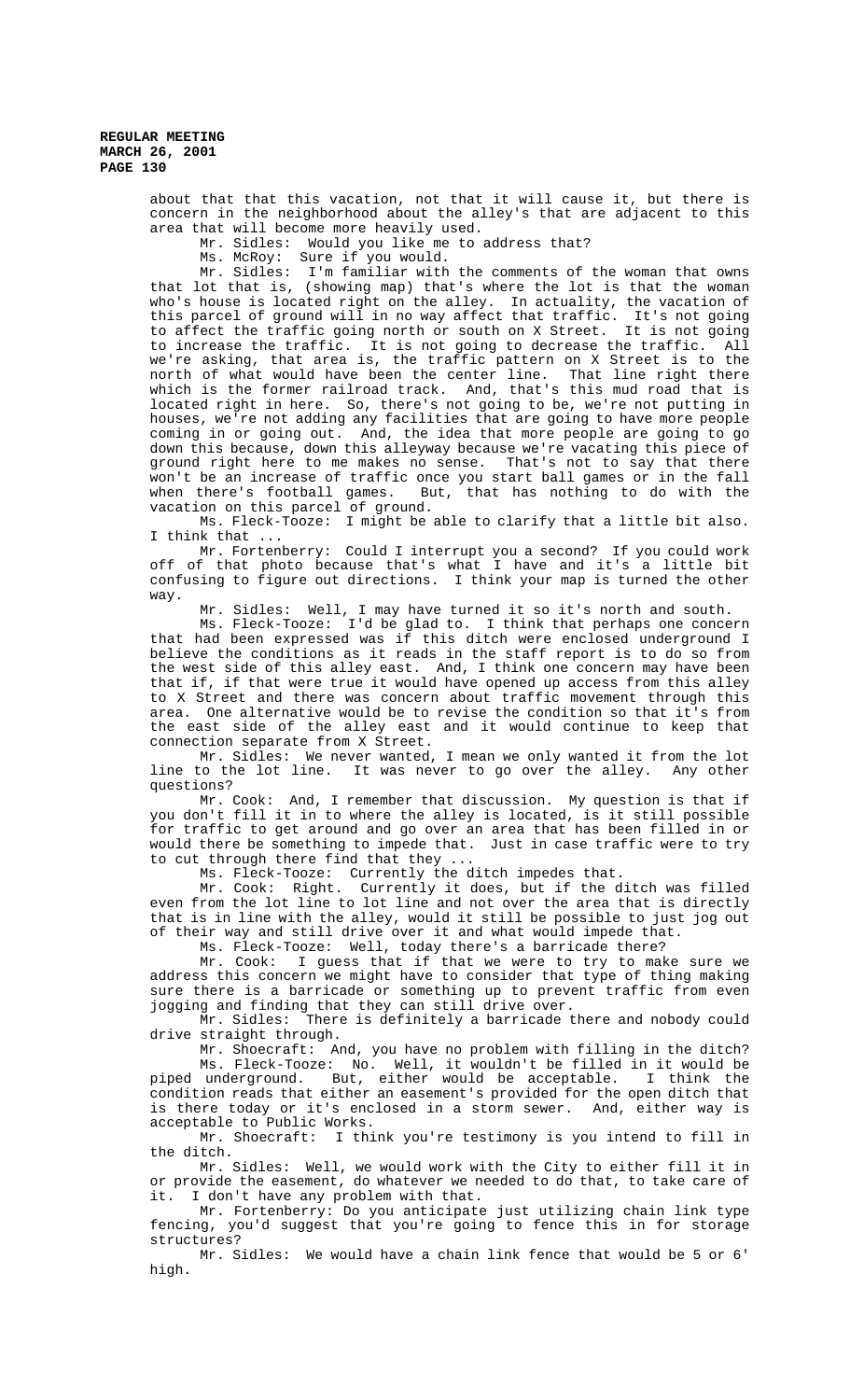Mr. Shoecraft: What about the visibility then we're talking about? Mr. Fortenberry: Yeah, the deeper issue is, in general, the aesthetics and what we try to do in the area along with the Urban Development Depts. ongoing process into ... if the City was to go along with this it would be helpful to see yourself as a part of that focused planned area in terms of community aesthetics?

Mr. Sidles: Number one, I believe in moving in things that'll make it look nicer. Number one we think that closing up the ditch and rocking it ...<br>Mr. Fortenberry:

It's a tough argument to make, I know, right now because of the way it looks, but if we've got some opportunities ...

Mr. Sidles: And we could show you pictures of what it was like when the weeds were 10' tall and go from there. So, would we fence it and put around a bunch of tall trees, I doubt that. You know, we might fence it and put around some little bushes and some things of this nature. But I mean, number one, we're probably going to fence off, if the vacation doesn't go through, we own four lots there right now. We've been waiting for the, to see what develops with this before we actually go in and fence it. So, we can go in right now and put a fence down and rock it just to protect our equipment which is what truly we're interested in doing. And, the material and supplies we store out there.

Mr. Shoecraft: But, I guess the driving point is, we're working on the focus plan in that area, we're trying to improve that neighborhood from aesthetic standpoint, just putting up a fence from a visibility standpoint of seeing a certain type of equipment.

Mr. Sidles: I'm not sure where we are at this particular point. Are you saying as part of this whole thing that as part of this whole thing that there's some mandatory landscaping that goes with it?

Mr. Fortenberry: I don't think we can do that.

Mr. Shoecraft: Cooperation.

Mr. Sidles: Oh, yeah, I mean we're willing to do that. I'm not, you know, we're trying to, we've been down there long enough we want the area looking as nice as we can, but you've got to understand this is an industrial business and, you know, we have big trucks running through there. The City has been very cooperative with us as far as the street planning and everything so our trucks can get in and get out. But, we are interested in making the neighborhood look as good as possible, doing what we do which isn't easy I must say.

Mr. Cook: Well, at this point I don't think we have any feedback from the Urban Development Dept. have you spoken with them, discussed anything about the focus area?

Mr. Sidles: No, I have not.

Mr. Cook: Well, and of course, there were quite a few neighbors who showed up who were concerned about this at Planning Commission. I guess it would be nice to have this be looked at as part of the whole plan that they're working on and I know that it's in the early stages, but it seems like it would be appropriate to have that contact with Urban Development and work with the neighbors in that regards. This might end up being just fine and it might be that there are some particular issues with landscaping or fencing or whatever that would be worked out as part of the discussion with Urban Development. or there might be some other plan that they come up with that supercedes what you're looking at here and be more appropriate. I guess it's a little premature given what's going on, given the discussion that's going on.<br>Mr. Sidles: It may be.

I, I guess I'm not exactly sure what they're going to do with a 40' piece of ground that is really right in the midst of a ditch right now and if nothing is done, my attitude is, we'll make it look better than what it does right now. And, if something doesn't happen now it's going to be a long time before I think something does happen.

Cindy Johnson, Council Member: Frank, if we were to support this and allow you to do all of that with the idea that the neighborhood association's are working on that area, if they were to come back and say we're looking at doing a landscaping improvement in all areas of this neighborhood would you be a real partner with them in helping this occur there in that area?

Mr. Sidles: For our parcels of the ground?

Ms. Johnson: For your particular area.

Mr. Sidles: Sure.

Ms. Johnson: OK, so you would be a partner to them in helping them and not opposing them coming back and saying (inaudible).<br>Mr. Sidles: As long as everybody's treated equal. There's a lot of

Mr. Sidles: As long as everybody's treated equal. places down there that need a lot of help.

Mr. Shoecraft: So Frank, this is an ordinance which we obviously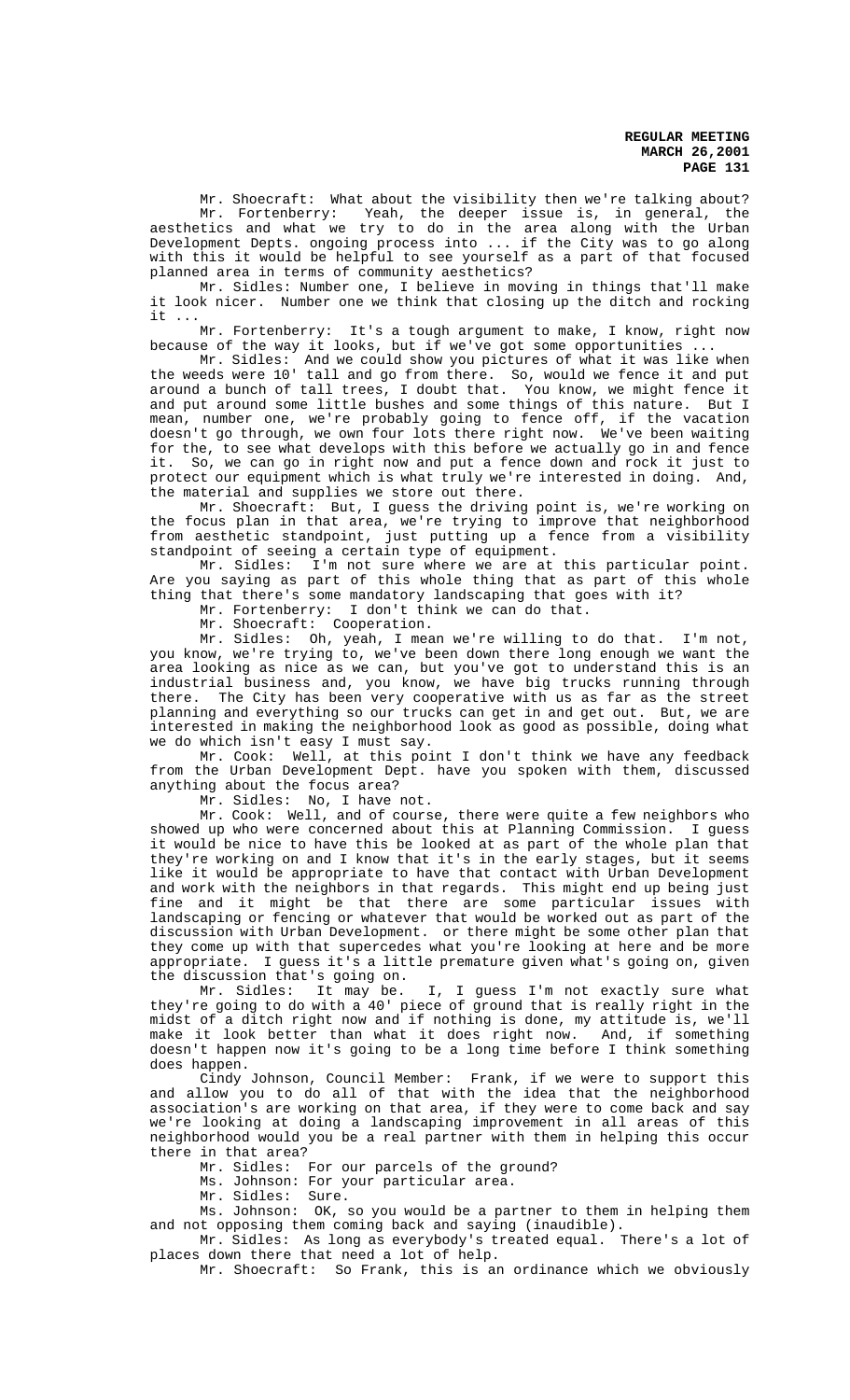won't vote on until next week. Mr. Sidles: Exactly.

Mr. Shoecraft: So, during this time perhaps we could have some communication with Urban Development this week. Council obviously appears to be amiable to some degree of working something out here. Annette is representative of that area and I don't know if the Council wants your suggestion to be some type of condition or not to insure that it happens for the neighborhood and also in helping your business out.

Ms. McRoy: (inaudible) and ask them is this included in your future plans for the area or if, you know, you have no opposition then we'll move forward on it. We know it's not fair to come back and say we want you to do this, this, and this, you know, as a condition of vacating your street when if it's not necessary and not of the future plans 'cause, you know, I don't want to saddle you with, you know, things that, you know, aren't going to be fair for you neither. We talked to, you know, the neighborhood and said, you know, this vital, this is a vital piece to the future focus area plan.

Mr. Shoecraft: I don't want to hold you up because the focus area plan could potentially could take six months, year, year and a half whatever the time table. I would agree, obviously, anything you do initially would be an improvement obviously with the fencing and the graveling of the area. I'm really, you know, and we can take that into consideration. But, again your immediate impact would be positive from an aesthetic standpoint, but I'm very interested in what Cindy said and whether we make that a condition then that would, although you do an initial improvement that would force also the communication, or the cooperation I should say, with the neighborhood association as they go through the focus area plan. So, and you obviously had said, indicated you were willing to work with them, but we would have to decide whether we want that to be a condition. So I guess we can discuss it this week.

Mr. Fortenberry: The Urban, I don't think that Urban Development is here this evening, but, Wynn Hjermstad probably she's coordinated that focus area setting. Just as the mechanism to implement what's being suggested here I think a conversation with here is the starting point that would potentially allow you to see what other visions are out there that might be completely compatible with what you're suggesting and be an improvement to your facility as well and compatible with the larger desires for the neighborhood. The Council's in a difficult position trying to accommodate a good industrial business that is against a neighborhood which is trying to upgrade and improve itself because of all the various pressures that are going on around there, so.

Mr. Sidles: Yeah, I have had conversation, not recently with Wynn, but in the past when we had another petition that we were trying to get discussed in the Planning Dept., but I'd be happy to call Wynn and see what the situation is. I don't know that we'll know anymore after I get through talking with Wynn as to what you know right now. And, but I'd be happy to talk with her and tell her what our plans are, what we'd like do and, you know, work with the neighborhood.

Glen Cekal, 1420 C Street: In a way this seems very superfluous, but I kind of set her listening to this, Glen Cekal, 1420 C. From a distance I've know Frank Sidles for 500 years. I don't think he remembers<br>me, but he's a very good citizen of the City of Lincoln. He knows me, but he's a very good citizen of the City of Lincoln. business. He's a good person to have in our city. He's a man of his word far beyond average. So, I think the thing to do is when you have people that are this high thinking, high purpose type individuals and of long many years of standing, he should be given all the courtesy's and help possible and the North Bottoms should be given the same thing because obviously they have been put upon in many, by many things over many years. And so, the parties involved need to get together. It would seem to me like Urban and the Planning Dept., Public Works, LES, and Mr. Sidles. And, I, this isn't something you can settle up here. And, get at it and get it done. I think there's a lot, there's some problems here that's why there's great opportunities. And it's certainly anything that happens here is going to be better than what's there now because Frank Sidles is involved. Thank you.

Danny Walker, 427 E Street: I think Mr. Cekal's right. I think what he's talking about, basically, is togetherness and I think all of you will agree somewhat to the extent when I state the North Bottoms have been shortchanged for years, one shot right after another I might add. And, I think if we sit back Capital is a very large property owner down there, and I think if they can get together with Urban Development and the neighborhood I think it could turn into a very good positive and that way, hopefully, there wouldn't be any hard feeling in the long run. Any questions?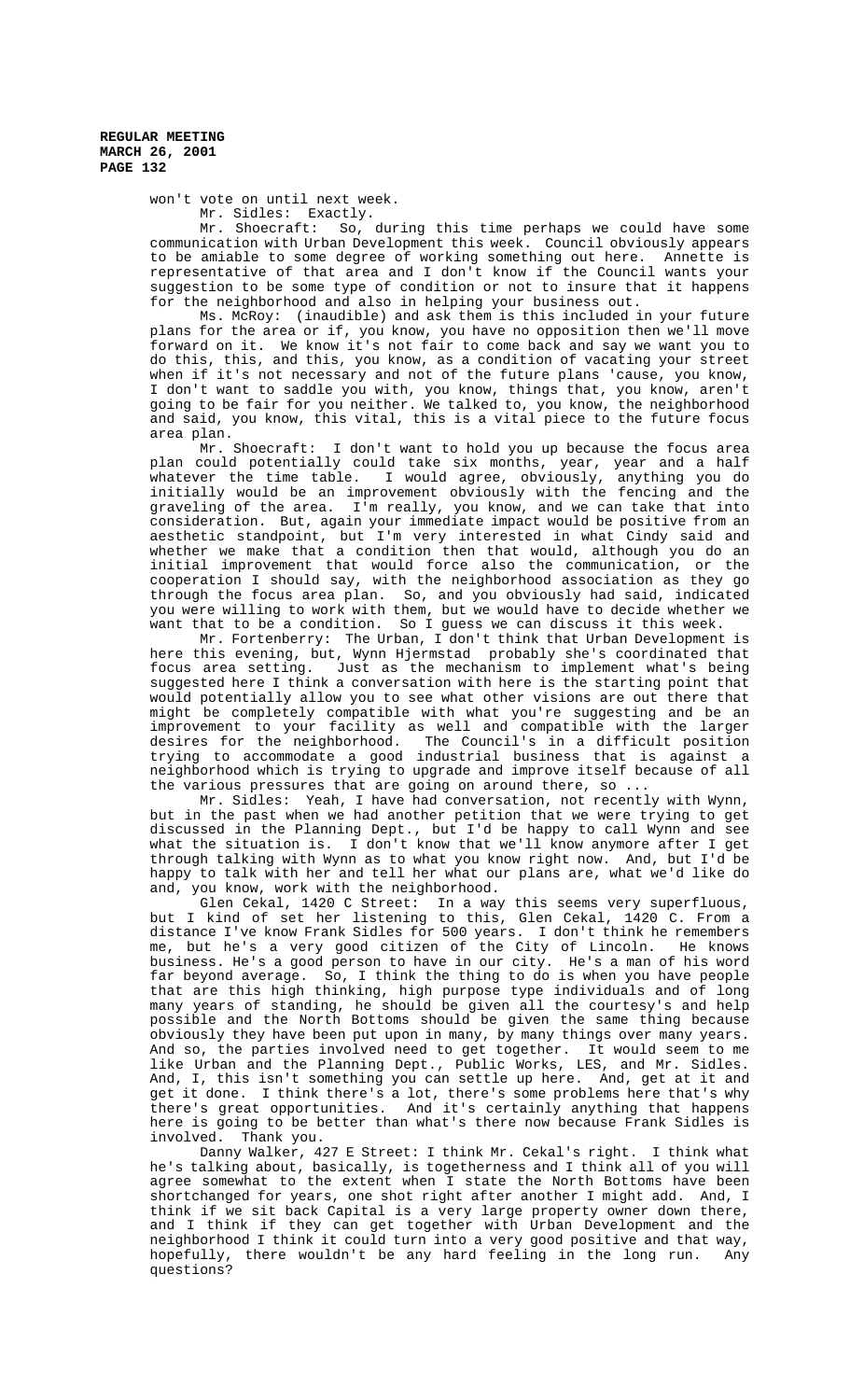Karen Blessen, 705 Y Street: I own a home a 705 Y Street and I own three other properties on Y Street, 701 Y, 714 Y, & 722 Y. Well, I hate to throw a damper on this love-in that's going on, but Capital Steel and our neighborhood residents have been neighbors co-existing for many years and I think the gentleman's idea of us working together is a good one. However, as the proposal stands now I am opposed to the vacation of X Street. What I, what the gentleman from Capital Steel sees as an eyesore I see as potential green space. There's no insurance that what will replace this mud now will be any less of an eyesore. So, we in the neighborhood are working very hard as the focus plan has been brought up a number of time. I'm one of the members of the focus plan. We're working very hard with Urban Planning Dept. to try to bring improvements to this neighborhood to make it a vital asset to the City and to the State. This is a neighborhood that many people see when they come into the City of Lincoln to go to football games. If there's a way that we can all work together since we are all neighbors, but as it stands now unless there are provisions written into it to allow for green space to make this less of an eyesore than just a chain link fence and more steel then I'm opposed to it. Thank you for hearing me.

Ed Kadel, 1223 N 9th Street: I own a condo in the Hayward, the old Hayward school building and I have eight others that I own there that I rent. I'm also on the focus group working with Urban Development seeing what we can do to keep this neighborhood from deteriorating. The problem I think that we have is illustrated by the photograph where there's two houses missing now. And, we have residences over there. We have people living in these homes and we don't want to see these homes keep disappearing. I'm all for neighbors getting along and us all cooperating with each other, but I'm real leery of hugging a 1000 pound bear. They, both Capital Steel and the neighbors have co-existed for 75 years, but they seem to be growing now and it's a real concern for us trying to develop this plan and figure out how we're going to keep this neighborhood from being ate away with some of the things that are going on in the City. So, I really do not want to see the City give up a foot of land right now that belongs to the City. Let's finish this plan. Let's see where we're going, what we might be able to do over there before we go giving away or selling this land. Any questions?

This matter was taken under advisement.

- VACATING THE PUBLIC RIGHT-OF-WAY ADJACENT TO THE WEST SIDE OF STADIUM DR. FROM THE SOUTH LINE OF U ST. TO THE NORTH LINE OF LOT 4, BLOCK 10, NORTH LINCOLN ADD., & VACATING U ST. FROM THE EAST LINE OF 10TH ST. TO A POINT 12 FEET EAST OF THE WEST LINE OF STADIUM DR. - Tom Huston, 233 S 13th Street: I'm here on behalf of the Alumni Association. The Alumi Association of the University of Nebraska is working with the University on a new expanded parking facility adjacent to Memorial Stadium and that, the two petitions that are before you today are really to accommodate that design. This was on the consent agenda before the Planning Commission and I did want to publicly thank not only the Public Works Dept., but also the City Real Estate Dept. in working with us to try to get this project underway. The University has moved up the start of the football season for us which kind of puts additional pressure on getting construction underway and we are working with the Building and Safety Dept. to allow that and this is just the final piece of the puzzle to let this project go forward. I'd be happy to answer any questions that you may have. This matter was taken under advisement.
- APPROVING AN AGREEMENT BETWEEN THE CITY AND LINCOLN CHAMBER ECONOMIC DEVELOPMENT CORP. FOR THE PROMOTION OF ECONOMIC DEVELOPMENT IN LINCOLN - Danny Walker, 427 E St.: I don't know how many residents of the City of Lincoln actually know how much this agreement cost the taxpayers. It's in the proximity of a quarter million dollars a year. If this agreement is so necessary I don't know why we have a Planning Director, Planning Dept, Building and Safety, Planning Commission and or City Council. Where's the necessity for that if we're going to have this economic Development tracking staff?

Mr. Shoecraft: Well simply, Danny, the creation of additional economic development opportunities in the community expands the tax base and lowers your taxes.

Mr. Walker: Oh, is that why right now we're at least four million dollars in the hole on the next budget, and then probably that's going to increase. Now, I don't buy this crap, Jerry, that you know new development just, oh it just tremendously helps the City on the whole. It does not. That's an out and out flagrant lie. In the long run it cost every citizen in the City of Lincoln. If that wasn't the case why do we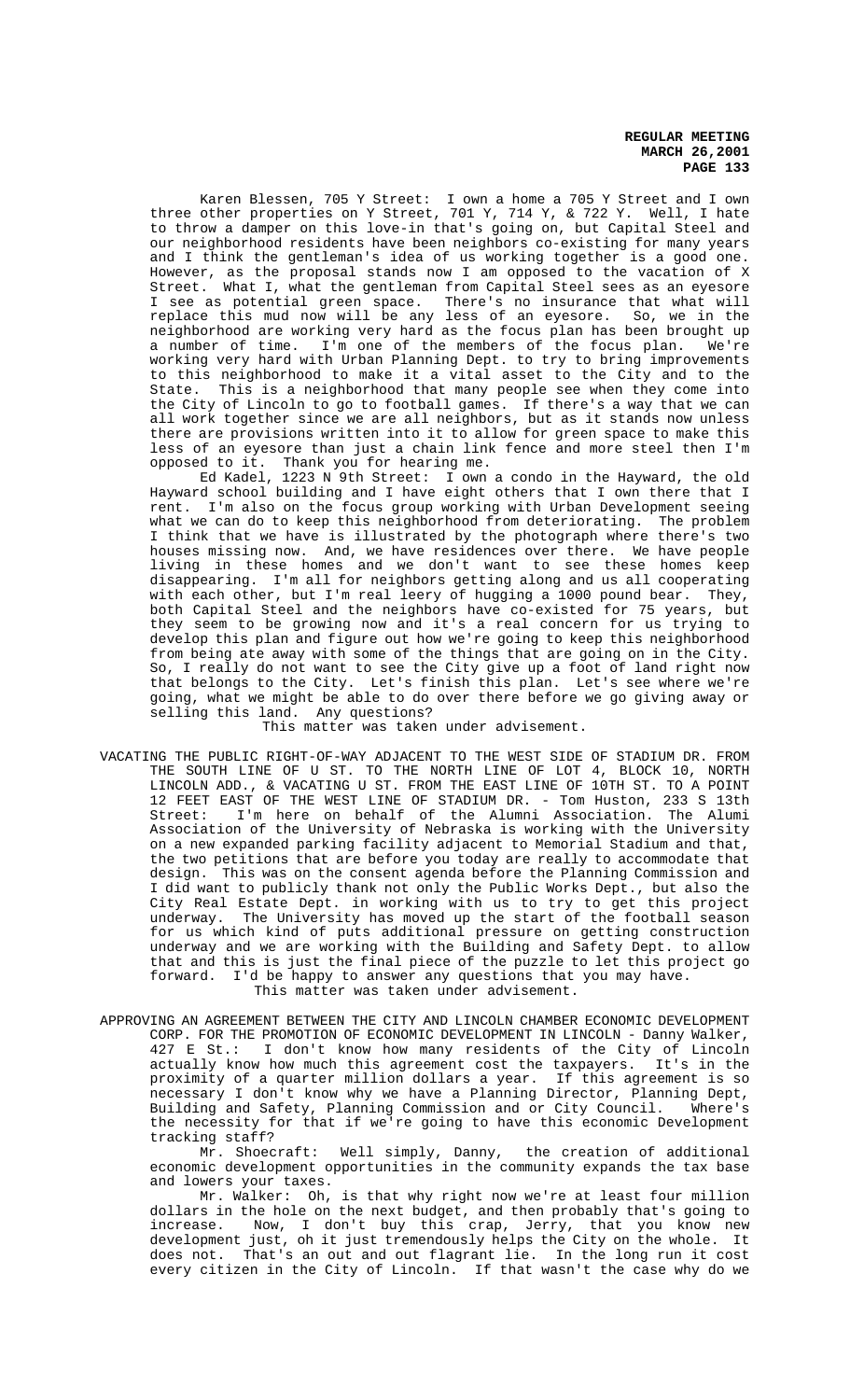have a phony infrastructure financial study team. It's all set up and self appointed and handpicked pro-business and development. Like I say I don't see where this so called committee is worth any quarter million dollars of taxpayers money for a year. I think it's a farce mockery and it's a political deal. Are there any questions? A few of you signed it. You should have thought twice before you signed it for a little agreement like that. Thank you.

Glen Cekal, 1427 C Street: When I was a real estate man, realtor, and they come up with the pact deal at the time I was working with Gateway Realty, I didn't like it. I still don't like it. I don't want somebody donating money to some, excuse the term politician, unless I approve it. I don't want somebody to do my thinking for me in this regard. Now, that's what I think we have here. That's not to say there's many good, great things. In fact, but when you have a republic, we are having nothing but trouble in this country today with government for sale. I can give you a, cite you a bunch of examples of how this is so and I'm fed up with it. I get tired of politicians posturing. Do what looks good. I'm interested in somebody that cares enough to touch the wall and make the difference. Not just use phony words and action and jump up and down and clap their hands, but that actually accomplishes something that puts their wisdom and their hard work and their, hopefully, spiritual awakening to work to accomplish something for themselves and for the people. This to<br>me, and, I've been sick for a few months. I'm having a hard time me, and, I've been sick for a few months. breathing. Getting excited about stuff like this gives me a problem, gives me asthma. I had the wrong, picked the wrong parents, ok? But, there's a lot more at stake here. I'm not criticizing the Chamber of Commerce as such. I think it's great. I'm all for them, but when somebody starts telling me and doing for me beyond reasonableness I object. I don't care who they are. I do not want to live... I have seen committees appointed in this City of Lincoln. I have seen committees appointed by the Mayor on subjects of extreme importance. I'm thinking of especially one which I won't name at this time. And, I have seen very important members of that committee intimidated because of the financial threat and destruction that one or more people on that committee could have done this other party or parties. Intimidation of all sorts, lack of knowledge, quick shifting meeting times, not full disclosure, pushing the envelope beyond what it's designed, you end up having your own attorney as a, as a citizen advisory on a, being a citizen on an advisory committee, bringing in your own lawyer, in this case one thing I'm speaking of is Kent Seacrest, I thought it was unethical, bad taste & in my own opinion illegal. This is what I would call in my nomenclature a fast track document. I don't like it. It's, it's, the people are not being represented appropriately as per law the way this city government is set up and you are going to be in law suits in the near future if you don't straighten up your act. Fast track is like anything else it depends who's in control of the knife. And, these committees are stacked with people that represent only the basic and majority of selfish interest, not the peoples interest of whole in the City of Lincoln. I was hoping somebody

would have some questions.<br>Mr. Camp: What are What are you addressing, Glen? Are you addressing the subarea plan or the Economic Development?

Mr. Cekal: I'm addressing this contract that originally.

Mr. Camp: I just wanted to know which because it sounded like you were hitting two different issues.

Mr. Cekal: I'm against this contract.

Mr. Camp: And that being?

Mr. Cekal: And, I got a copy of it by hook or crook.

Mr. Camp: I just want to know what you're addressing.

Mr. Cekal: Yes, and I think that this City has gone so far so bad they hide things like this. The public doesn't know this is around. Just like they hid things out at Wilderness Park. And, they hid things on, whether it's good or bad, the ballpark. We've got to quit taking shortcuts. You've been warned. Thank you.

Mark Bowen, Mayor's Chief of Staff: We are talking about the Lincoln Partnership contract. It is a three year extension with the revisions to it. It extends to change the dates from Sept. 1, 2001, Aug. 31, 2004. The contract extends up until the end of Aug. this year. The dollar contribution by the City remains the same, \$250.000, as Glen referenced. The changes in it primarily are more direction, more coordination between the City through Help Ed ...

Glen Cekal: We can't hear.

Mr. Bowen: Sorry Glen, I'll speak closer to the mike. It emphasizes more communication and more coordination with the partnership and with the Chamber and the other business associations. Some of the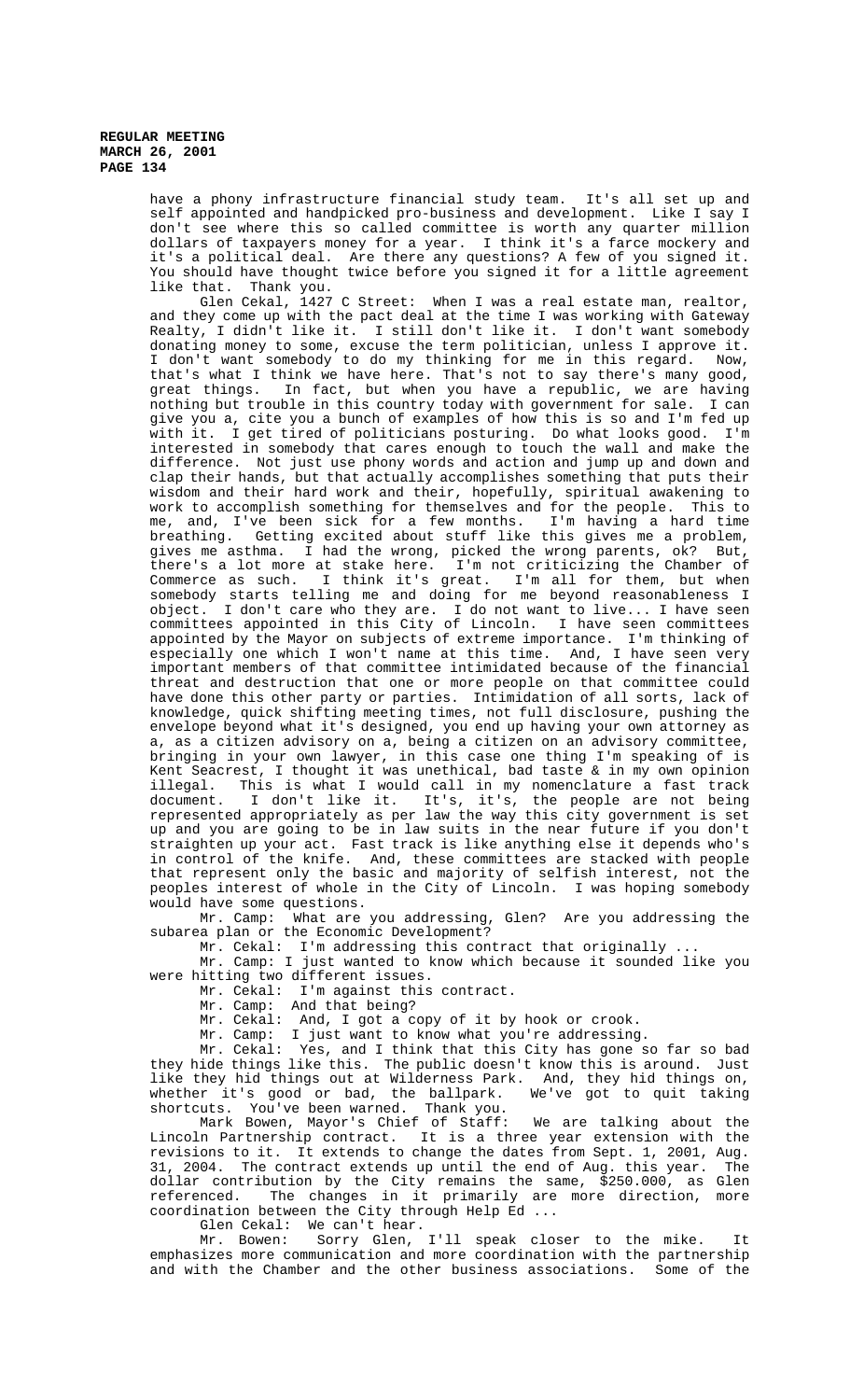emphasis that are changing in it are more coordination with the Comp Plan, more direction with how the Partnership and the City and the Chamber have interacted before to make sure that there is more constant communication which gives to the more Staff coordination. We think it strengthens it. It does identify some areas that we're continuing to work on. Help Ed has already participated and continues to participate more in the Comp Plan. One note which I think Paul may mention is that there is an Economic Development component of the Comp Plan which Help Ed through Paul is serving on. You also know the Mayor has named two co-chairmans of the Mayors Technology Council. Help Ed is also assisting with that and so it's in that sense it is expanding. With that I'll stop there and if you have any questions for me I'll be glad to answer them. If not I think Paul's going to make a couple of comments.

Paul McQue, 6520 Lone Tree Dr.: And, I'm the Administrator of the Partnership Contract. We have learned a lot. This is our 6th year of operation. The City has put, of late, \$250,000 a year into it. The first year was \$200,000. So, you can multiply that out. In the same time the private sector has raised and invested \$2,000,000 in economic development in this community. The notion initially was that we could more effectively apply our resources working together. We think that this has been a more affective association . I think if you read through our annual report and some of you have spent more time looking at this than others, I think you'll agree this has been a period of extraordinary economic growth in Lincoln and I think that we can demonstrate it has saved the taxpayers of this community considerable money. I have to go back and look 6 and 7 years ago to see what our Economic Development Dept. in the City and the Chamber was costing, but I can tell you it was more than the aggregate here. So, we think it's been a good investment. There's been good news. I wish that we could assure you that all of that was due to our efforts, but like all of the things you do and we do all we can do is give it our best effort and hope that together we can bring these things about. Perhaps the strongest thing that's come out of this aside from the real growth and jobs an opportunity and economic activity has been the working relationships with the City departments and departments. We're working to strengthen that as Mark just referred to. And, I see Kathleen here and others and Allen Abbott and so forth, we have developed a daily working relationship to come through some of our problems together. We think that's one of the best things that's come out of that. The City now has as part of its Comprehensive Plan an economic development component which we are participating in. We think that is a very good way to look at this comprehensively . That's something the City learned. That's something we've learned. That is, after all, our learned. That's something we've learned. That is, after all, our<br>comprehensive land use plan and we should be working in coordination with that. And, we've had some struggles as you all know with projects that get outside of our box and we're going to work hard to see that development happens within those perimeters, but we're also going to have to find new ways to define those perimeters. I'll give you some examples of things that we've worked through successfully without getting out the boxing gloves: East O Street widening. That started out to be a very contentious issue and working together we have resolved that, I would say, amicably with almost everybody out there. Not everybody. The beltway thing is under way. I know we've been working with on that with you for 10 years. It precedes the partnership. Antelope Valley is something we have come to support very strongly. We have got a challenge before us over at the State Legislature to make the Urban Development, a part of that thing, work. I think some of you are aware of that. We're working with the Mayor & his administration and the City Lobbyist to accomplish that with our people over there. We've got a challenge in front of us now called no net rise. We recognize the challenge to us with development in the flood plain. I think you all recognize that for 100 years we've been forcing industry and commerce into the flood plain. So, we have to find some way for these property owners to work their way through this, at the same time recognizing though, we do have a large portion of the City in the flood plain. Again, there's an annual report there. I won't bore you with too many more details, but to remind you that on the 16th of April you have, I think, all received or will receive an invitation soon to the ribbon cutting of the Nebraska Center for Excellence and Electronics which is a product of the City and the Chamber and Partnership working together. We went to the State Legislature and obtained a \$5,000,000 grant to Southeast Community College. We have built and are opening a state of the arc electronics testing facility. There are only 12 others in this nation and we'll be competitive on a 12 state basis. We have almost all of the testing time leased up. We're building a new building out at the test park working in cooperation with the University Foundation to bring those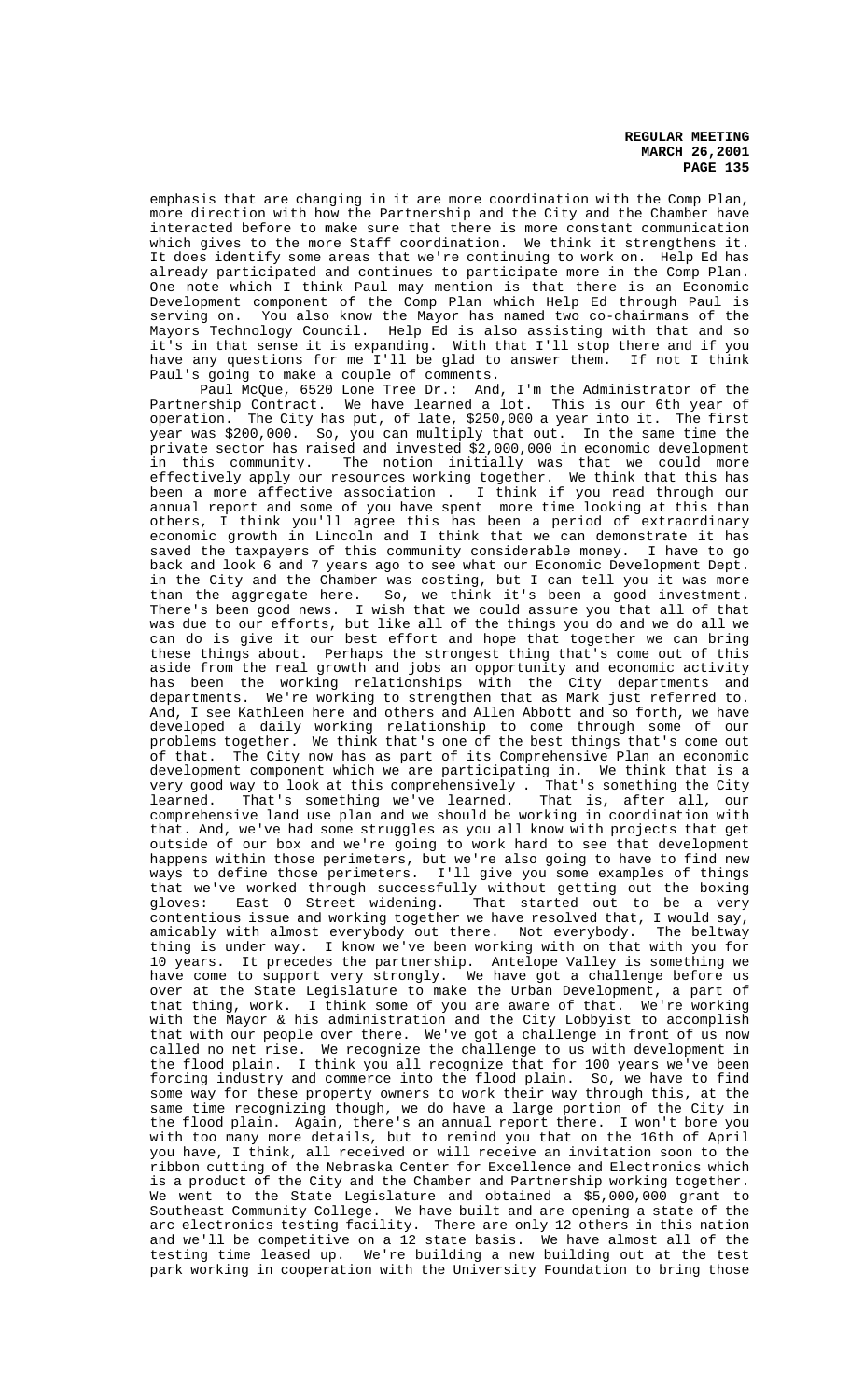companies or keep those companies in Lincoln that are merging from the incubators. So, we think we've got a lot successes. We've had one or two disappointments, but that's life. What is the, is there any measurable standard here? Well, that's just not a part of this kind of work. We win some, we lose some. But, I'll put it to you like this, in spite of all the phenomenal growth we've seen in Lincoln and in the 25 years I've been here I haven't seen anything like it. We all just got the population numbers, the census numbers, that was a shock to all of us. We still have 2% unemployment in this community. We still have 1500 jobs that are looking for staff, which we are assisting through our workforce development department. But, the fact is we have been able to almost continually maintain full employment in this city. Now, if that isn't definition of economic development I don't know what it is. It is called the quality of life for everybody, good jobs. I'd be happy to answer any questions.

Mr. Fortenberry: Thank you for your testimony, Mr. McQue. I had one question and you began to answer it and you pulled back because you might not have the date on the top of your head, but it was in reference in consideration to some of the earlier objections. I was hoping you might give a little presentation on the genesis of this partnership and what the City previously spent on its own in doing economic development prior to the partnership. I can't honestly answer that. I would have to take a guess, Mr. Fortenberry, but I'd have to go back to the City Finance Director and ask. But, at one time we added up the Chambers expenditures, LCDC's expenditures in the City and I think it was in the neighborhood of \$5 to \$600,000 and we fundamentally really had only two full time staffers working on it. We're spending a lot of time chasing each other around, but I can't answer that directly, I don't know.

Mr. Fortenberry: Coleen, do you recall? I don't recall the number either ...

Ms. Seng: I don't recall a number, but I do recall that we felt there was a need to do what we're now doing. We had the department, we had an Economic Development Department and they did work with the Chamber, but we felt it was better to do what we're now doing. We spent a lot of time giving birth to this.

Mr. McQue: It was not easy because, and this is not a negative comment, but there's a little cultural gap here between folks working for the City and folks working in the private sector and we've had to learn to accommodate each other. That, as I said earlier, that may have been one of the greater strengths of this. It's fine we've raised a couple of million bucks and relieved the tax burden here, whatever, but the real key thing is that together we've, and I point to the East O Street widening, we can work through these thorny things because we can get people in the room, lower the temperature and talk it out. That's worth a lot. Anything else? Thanks for your time.

This matter was taken under advisement.

REAPPOINTING RANDY BOLDT TO THE EMS, INC. BOARD OF DIRECTORS FOR A THREE-YEAR TERM EXPIRING MARCH 28, 2004;

APPOINTING REV. LAUREN EKDAHL TO THE EMS, INC. BOARD OF DIRECTORS FOR A THREE-YEAR TERM EXPIRING MARCH 28, 2004 - Annette McRoy: Mr. Chair, I would like to move that we delay items 12 & 13 because they're both related. I had some questions and I'm getting some information and I'd like a week to look at that.

Mr. Shoecraft: For how much time?

Ms. McRoy: For two weeks.

Mr. Shoecraft: Two weeks.

Ms. McRoy: I don't want to go into it publicly, but I would like to look at some more information on one of the applicants.

Seconded by Seng & carried by the following vote: AYES: Camp, Cook, Fortenberry, Johnson, McRoy, Seng, Shoecraft; NAYS: None.

Norm Leach, 1720 SW 17th St.: I come to speak in favor of the appointment of the Rev. Lauren Ekdahl to the EMS Board. I do so because I've been made aware that there is some opposition that's been made to Pastor Ekdahl's membership on the Planned Parenthood Board of Directors and his leadership in the ad campaign that took place a year ago in an attempt to bring some peace to the besieged Westminister Presbyterian Church. Pastor Ekdahl has the necessary qualifications for services on the EMS Board and that, I think, is all that the Council should consider when looking at this appointment. Whether somebody is pro-life or prochoice must not become a divisive litmus test for public service in our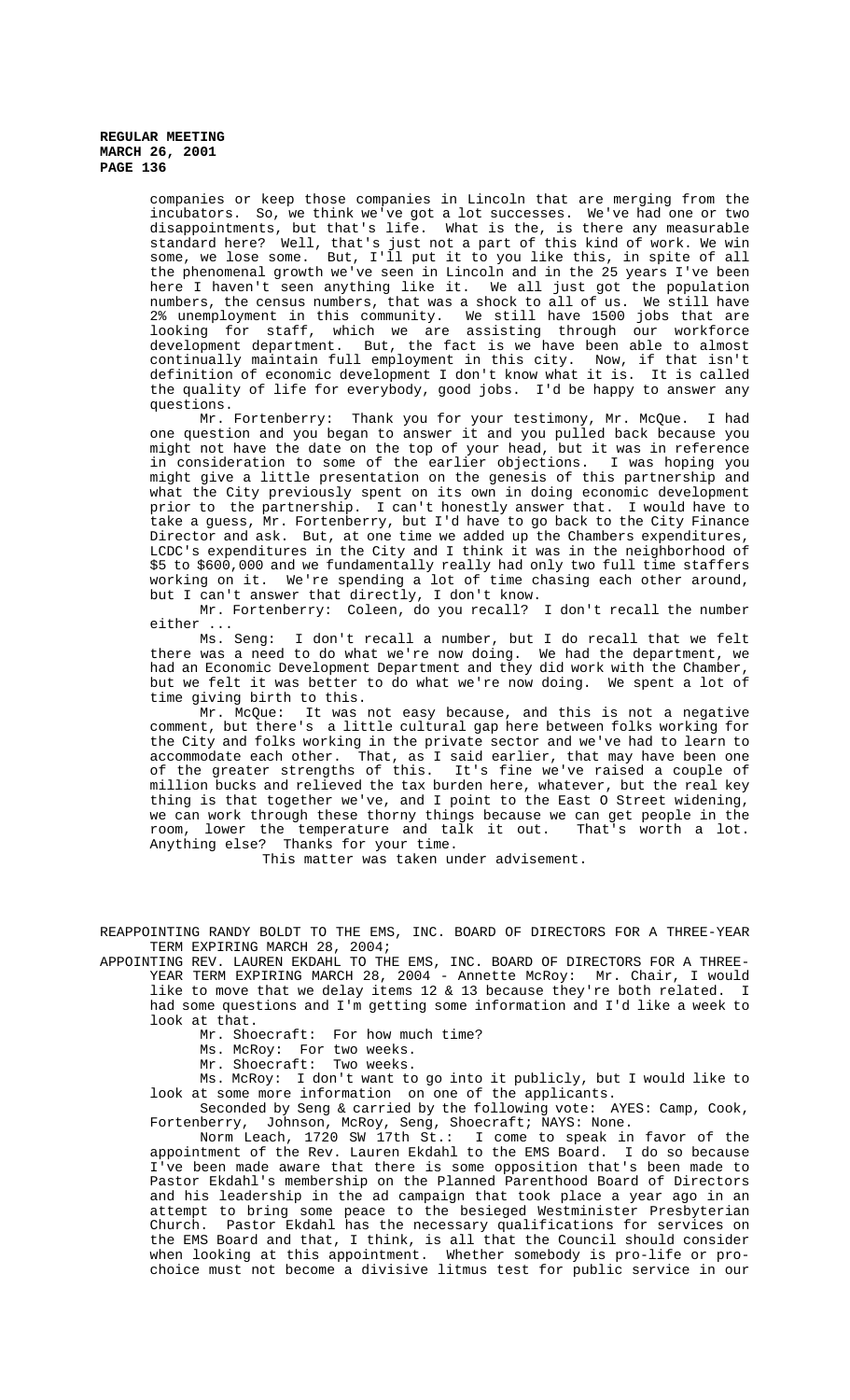community. There's no correlation between that particular issue or set of issues in service on the EMS Board. Paster Ekdahl has served six years on the Dakota City Fire and Ambulance Committee a similar board. He's served over ten years in other church ministries in Nebraska and a statewide health committee. And, he served two years as the President of the Nebraska Rural Health Association. He's also been the president of the Lincoln Interfaith Council and has otherwise demonstrated his commitment to our total community by his leadership with his own congregation and his service in many other settings within this community. This matter was taken under advisement.

COMP. PLAN AMENDMENT 94-56 - APPLICATION OF THE PLANNING DIRECTOR TO AMEND THE 1994 LINCOLN-LANCASTER COUNTY COMPREHENSIVE PLAN TO ADOPT THE "SOUTHEAST LINCOLN/HIGHWAY 2 SUBAREA PLAN" FOR THE AREA GENERALLY FROM S. 56TH TO S. 98TH STREET, FROM OLD CHENEY ROAD TO ½ MILE SOUTH OF YANKEE HILL ROAD, INCLUDING ANY ASSOCIATED AMENDMENTS TO THE LAND USE, PHASING, UTILITY AND/OR COMMUNITY FACILITIES SECTIONS OF THE PLAN - Steve Henrichsen, Planning Dept.: I just want to very quickly go over a few things. This particular subarea plan has been the result of about six months of public participation. We've had numerous meetings from last September and November, earlier through January and February of this year with many members of the public on this so I won't go into extensive details over the 41 page subarea plan. But, I thought I would just very briefly note some of the themes and then talk about two proposed amendments that have been in process for the last several months and that with the details have been worked out so those can be forwarded to you today. Generally, the themes of the subarea plan and we have a copy of the land use map that is in front of you which is just one part of the subarea plan. Certainly, the themes have been one to look at. What is the existing residences, the existing character of the area, and how to have future development and changes in this subarea be consistent with the existing residences and existing character of the area. The second thing that we've certainly been looking at is that with any changes in land use in this area that those land uses have a direct connection to the transportation network. The planned improvements that we have in this area for 70th Street, Pine Lake Road, 84th and other streets that any land use decisions in regards to commercial or residential take into account those transportation impacts. And, then certainly another important theme of the entire subarea plan has been one to take into account the affect the development in this area would have on Highway 2 as an important entryway into Lincoln. So, while there's certainly been a lot of other facets to the subarea plan those three themes have really gone throughout the subarea plan itself. To go into the two amendments, first the very first motion to amend, this is for a specific area of the subarea plan. This is for the area generally west of 84th Street. 84th Street is shown on the east side of the map here, right hand side, Highway 2. Here is the current location of Pine Lake Road today and as this map shows there's a revised location of a through street in this area. To the north is the Pine Lake Association. To the east is the Andermatt regional commercial center. Generally, this first motion to amend is one that revised some language that the Planning Commission put in when they had recommended approval of this in March 7th. And, that language generally noted that a compromise was underway between the property owners in the Pine Lake Association. We had also been working with City Staff to address several issues. Since the Planning Commission approval the applicant has shown that, in general, the road as shown, actually even with this area which previously had been shown for urban residential, even with this area being designated for approximately 200,000 sq. ft. of office that with this adjacent, with this new road network through the site it actually may have some ability to improve some of the turning movements that might occur at 84th and Highway 2 some of those movements instead coming through this triangular shaped of area, but with those traffic movements would be done in such a way not to exist, excuse me, not to impact the existing Pine Lake Association. The site plan includes nearly a quarter of the site, about eleven acres to be remained in wetlands and open space through the site and approximately one acre of land was shown at the new entrance to the site in terms of landscaping for both the neighborhood, but also as part of the overall entryway. And, an idea, er part of this that would be additional landscaping and setback would be offered along Highway 2 and in addition just to the open spaces in regards of addressing the entryway impact and that all of this use would be shown for office instead of some of the retail and the 300,000 sq. ft. that the property owners had initially proposed. I definitely would like to say that I think this is due certainly to a large degree to the hard work and some compromises have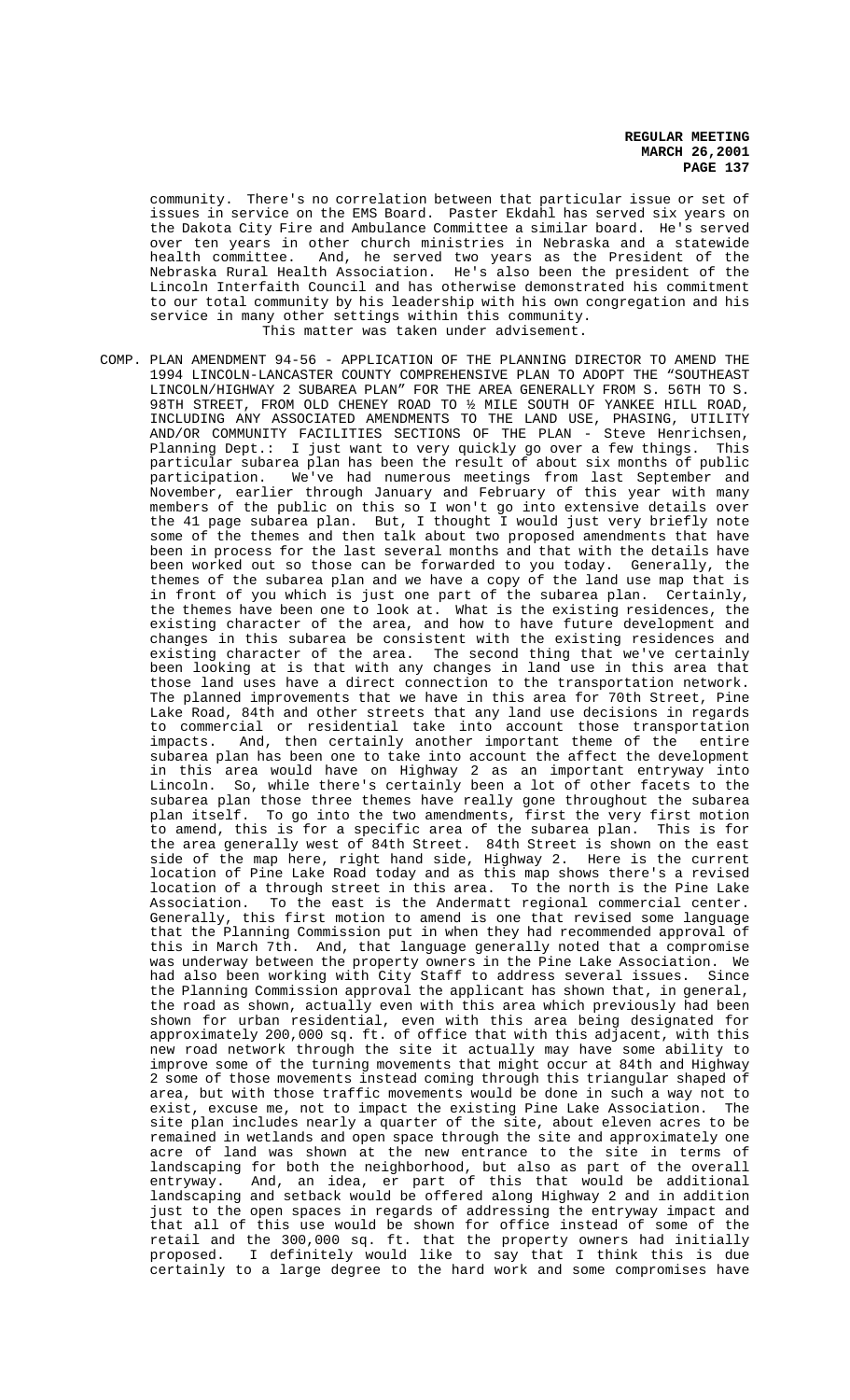been made both by the Pine Lake Association and the various property owners in this area. I believe they are here to more specifically address any questions you may have in regard to this. But, I think this amendment is very much in keeping with the overall theme for the area. They have addressed the impact and the entryway. They have shown that even with the additional commercial space. That they have a road network that we'll be able to address the transportation impacts of that land use change and have worked out an agreement with the existing residential area to address the impact of this proposal both through landscaping buffers and residential buffers over in here on the adjacent residential area. So, we would recommend approval of the first motion to amend which is very much in keeping with what the Planning Commission had approved. The second motion to amend is also very similar to some of the facts of the first area. It's a substantially smaller area directly on the southeast corner of Highway 2 and Old Cheney. To give you some idea of where the Trade Center is to the southwest. To the north is Edgewood. I believe there's a bank in Lazlo's which is directly north of this site. To the east of this site is an existing low density residential neighborhood. The subarea plan currently shows this area for a special residential uses with the idea that it might be a domiciliary, some type of facility like that, however, the subarea plan also noted that this area may be appropriate for transitional office uses. If this, about five to six acre site, if the traffic impact of that can be addressed. The applicant for this area had submitted traffic study to Public Works which was reviewed during the last month. They submitted additional information that would show what the entrance to this site how that would affect the entrance to Edgewood and addressed if there was going to be any significant impact at the point. And, last week Public Works generally felt that this proposal for transitional office use, about 50,000 sq. ft., would be acceptable to Public Works in terms of the traffic impact. The site additionally, the part of the amendment would be to show open spaces again along Highway 2. There are some existing trees along the south and east line of this. The applicant has agreed to preserve some of the existing trees to provide a buffer to the existing low density residential to the east. And again, instead of just strictly retail which might have been for offices or, excuse me, for hotels or restaurants instead to develop the site with office uses to provide an appropriate transition to the east as well as part of the Highway 2 entryway. This also includes some language similar to the other amendment which describes basically what I have talked about here in terms of preserving some open space and providing a buffer to the east. Except for motion No. 2, again, very much keeping with the Planning Commission recommendation we would recommend approval of the motion No. 2 to clarify that. Certainly, when you go back to the overall subarea plan we've heard from many different property owners in terms of other commercial proposals specifically, the site is owned by Shopko immediately east of the Trade Center had proposed for 50 acres which could have accommodated nearly half a million square feet of commercial space. Some other commercial proposals including on the north side of Cheney, all of these proposals we had extensive discussion on this part of public participation process. We continue to recommend these other sites be developed for future urban residential uses based on their impact not only on the existing neighborhoods, but their impact on the Highway 2 road network and the road network overall and potential to (inaudible) on the entryway. The final item that I think is worth noting is the area of Cheney which is 84th Street, Highway 2 here. Generally at 91st Street I've had a lot of discussion with the residents of Cheney specifically focusing on the areas of not only land uses I previously mentioned, but also on issues of potential annexation. The subarea plan notes that there's a lot of work that would have to be done before the Cheney annexation be completed specifically to address providing urban services, water and sewer to this site. There's issues to be resolved with the rural water district and also very importantly the impact on the Cheney School District. So, the subarea plan in this regards, more or less items that need to be addressed in the future than providing specific solutions on the Cheney annexation. And, I think starts to note some of those issues that can be resolved in the future. With that I'd be happy to answer any questions if you have them.

Mr. Camp: Do we first of all need to adopt those amendments before we discuss or ...?

Mr. Shoecraft: For them to be part of the discussion from the public they would need to be adopted and then anybody can come up and address any aspects of the legislation.

Mr. Camp: Do you need a motion first?

Mr. Shoecraft: So, right. So, we've got two amendments here though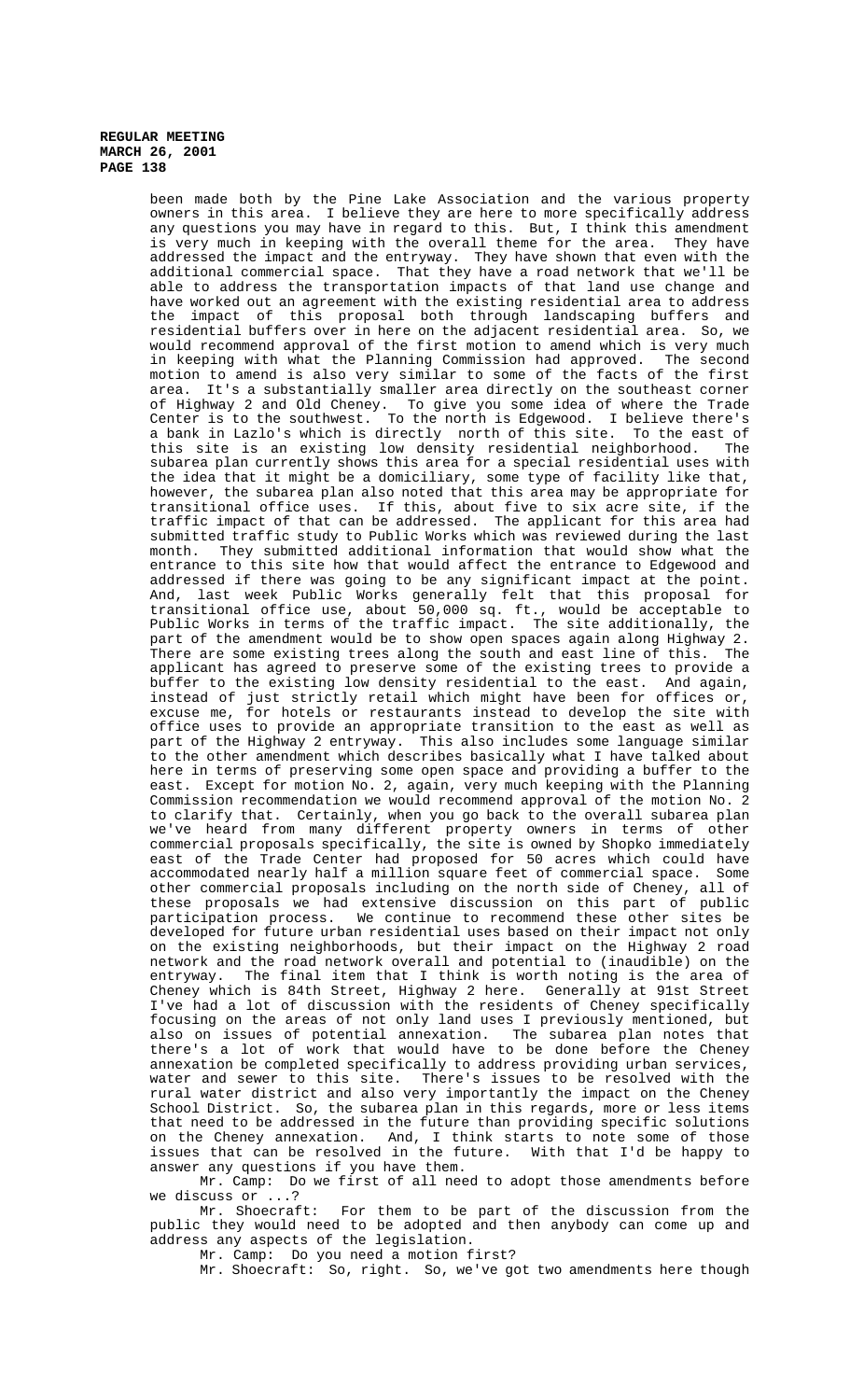so let's just take them one at a time. Can we combine them Dana? Dana Roper, City Attorney: Sure.

Mr. Shoecraft: We can? OK. Put those on the floor.

Mr. Camp: I'll make the motion then for both of them.

Ms. Seng: Second.

Mr. Shoecraft: There's been a motion and a second for both amendments. Discussion in regards to the amendments?

Mr. Camp: Well, I had one question, if I may, on the south of Edgewood. Where would the proposed access be on, I assume, onto Old Cheney?

Mr. Henrichsen: Generally on this particular site this point right in here aligns up with the Vandervoort Drive. Vandervoort Drive being the main entry now to Edgewood just to the east of Lazlo's.

Mr. Camp: The question I would have then, of course we've had concerns on Edgewood in the past, are we going to run into traffic problems or is this, this is where the proposed light would be as well?

Mr. Henrichsen: That's correct. A matter of fact the specific traffic study that was submitted by the applicant took a look at the turning movements coming off of Highway 2 onto Old Cheney, and also the stacking distance along Old Cheney Road waiting to come to Vandervoort Drive. This will be the new location of a new light when Old Cheney Road is widened to four lanes. And, it was the opinion of Public Works looking at both the traffic study and a very specific Engineering drawing as to how those turn lanes I would be accommodated in addition to a signal, the signal switching from a three-way intersection to a four-way intersection. In talking with Dennis Bartels last week, Public Works felt comfortable that particularly since this is only about 50,000 square feet of office space that those turning movements could be accommodated to this site without impacting significantly the turning movements into Edgewood.

Seconded by Seng & carried by the following vote: AYES: Camp, Cook, Fortenberry, Johnson, McRoy, Seng, Shoecraft; NAYS: None.

Mr. Fortenberry: One other brief question, at the end of your summary you were talking about Cheney, I'm sorry I missed exactly what you were saying. There was a constituent here earlier who had a concern about movement in and out of Cheney.

Mr. Henrichsen: Oh, yes I'm sorry we, had, that was probably one of the three issues that was most discussed with Cheney, one being the<br>annexation and two being the land uses north of Cheney. The subarea plan annexation and two being the land uses north of Cheney. specifically states that the full turning movements into Cheney at 91st Street should be preserved and that prior to any commercial change of zone on the south side of Cheney as part of the Andermatt proposal that that entrance needs to be addressed to show that any commercial use will not impact that entryway or that entrance point to Cheney. It is envisioned that that will probably be with a new light at a joint four way intersection that would provide access to the Andermatt on the north side and at Cheney on the south side. Specific drawings are actually underway on that. Andermatt has included that in their traffic study and showed Public Works some preliminary information showing that they felt there was enough movement or enough distance there for stacking and all the other issues, but that hasn't been concluded. So, we left that as an item that needed to be addressed prior to the Andermatt rezoning on the south side of Highway 2.

Jeanette Stull, 233 S. 13th St., #1400: I represent Bonnie Shafer and Ernest Sturzenegger. They are the owners of the property right along here (showing a map), if you can see that to the east of the intersection of Highway 2, the Old Cheney Road the property that's a subject of<br>Amendment 2. And, we do support the subarea plan as amended with<br>Amendment 2. The property was originally designated for the special And, we do support the subarea plan as amended with The property was originally designated for the special<br>e, but we have requested the commercial transition use. We residential use, but we have requested the commercial transition use. We<br>have the support of the Public Works Dept, as well as Planning Staff. We have the support of the Public Works Dept. as well as Planning Staff. do believe it's appropriate in light of the fact that we are right across the street from very dense commercial development with a trade center in Edgewood. This would serve as a good transition between those areas and the residential uses to the east. We believe that we have satisfied any concerns that the City may have had about traffic issues. Steve mentioned we did have the traffic study conducted show that there is not going to be any significant impact on Highway 2 as far as traffic goes. We did also submit some plans as far as how the lanes would be configured and that met with the approval of the Public Works Dept. Finally, we've agreed to sufficient setbacks and landscaping that will complete the whole Highway 2 corridor concerns and make sure that everything still looks good as you're coming into Lincoln. We have the approval of the Planning Dept. as well as the Public Works Dept. and we do support the area, subarea plan as amended. Any questions?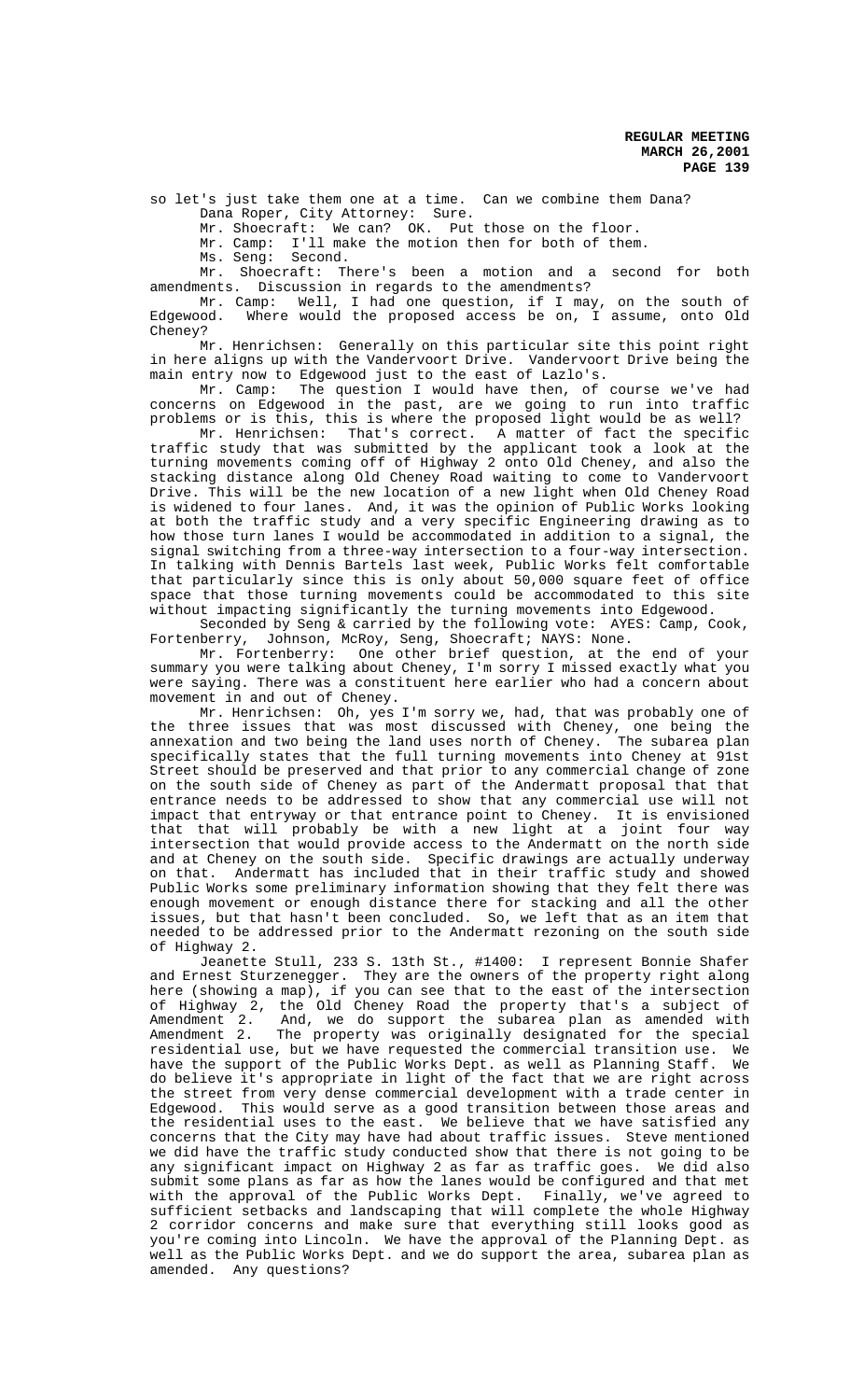Mark Hunzeker, 530 S. 13th St., Suite B: I'm appearing on behalf of Hampton's Development Services and Stan and Grace Portsche. Hampton Development Services and Stan and Grace Portsche both are property owners in the triangle located between Highway 2, Pine Lake Road, and 84th Street. We made tremendous progress in discussing the issue of how this property is going to be used over the last 60 days. We have been meeting with the Planning Dept. Steve Henrichsen and the Public Works Dept., several people including Allen Abbott and Roger Figard, for quite some time now trying to work out how to deal with the issue of this particular piece of land. We made most progress, however, when we began to meet with the Pine Lake Homeowners Association. And, I wanted to say we've had a very good experience working with Deb and Alvy who is the president of that association and his lawyer Allen Slattery, and also, Chuck Sanderford of the 7th Day Adventist Church and Charlie Humble. We've had more meetings than I care to remember over the last 60 days or so, but basically we came down to a common understanding that it was unlikely that single family residential uses were going to be proposed for this triangle because of the amount of traffic that was going by both on 84th Street and on Highway 2. And, that it was necessary in order for all of the transportation plans that have been worked up to operate to end up with a roadway running through from east to west as Steve showed you. In order for the owners of property in that triangle to be able to support that roadway economically we needed to be able to find someway to use it that would justify that expense. So, we worked at that and we came up with some transitional uses along Pine Lake Road which would be residential and or open space in character and the balance in site would be developed approximately 200,000 sq. ft. of office space. And, we still had to persuade Public Works that the transportation plan would work, but having done that we are now here, I think, altogether agreeing that this is a good plan for the use of this property. So, I would ask that you approve this document as you've amended it now and say to you that it's been hard work, but we're really glad that we got this worked out and we think it's

going to be a good plan. I'll try to answer any questions.<br>Linda Spanel, 8440 S. 91st St., Cheney, NE: And, I am here Linda Spanel, 8440 S. 91st St., Cheney, NE: And, I am here representing the SID which is the Sanitary Improvement District #5 of Cheney. And, the board of officers and trustees of Sanitary Improvement District #5 in Cheney, Nebraska would like to submit the following information to the Lincoln City Council. It has been the expressed opinion of all board members that strong consideration be given to the annexation of the Village of Cheney into the City of Lincoln. SID has reached it's maximum capacity for hookups to our sewer system and until such time as annexation to Lincoln goes through there will be no new growth available to our community. With Lincoln Planning it's new service boundaries to be so close to ours we feel that annexation would benefit the community and many other aspects. We are very proud of our community and want our growth to be a successful one. Because the SID is made up of a board of residents and landowners we have looked at annexation from all directions. The want of growth to our community and the benefits that would come from joining the City of Lincoln as a whole would be a welcome opportunity for all. We have had several conversations and a meeting with the Planning Commission on this subject to make us wait until the year<br>2005 to be annexed to the City would be a disservice to our community. We 2005 to be annexed to the City would be a disservice to our community. feel that many quick changes are coming to the City of Lincoln. The fact that they betrust our community by Yankee Hill Road and exclude us as a community would be unfair in our eyes. We want to have input on how we will be included into the big picture especially since we will be on the line of Lincoln's new gateway. Please don't exclude us, include us. It is also a unanimous concern of the SID #5 Board that the property within the boundaries of Cheney which are 91st, 1st and Highway 2 remain as Urban Residential as is shown in the Comprehensive Plan. We feel that any type of commercial zoning would not be in the best interest of our community. Please leave it urban residential for our community to grow. Thank you. And, I would also like to show you on here (map), as you can see Cheney's not that big of a community and this area right here is what it has been proposed to be commercial you can see that that almost equals half the area of our community. Thank you.

Ms. Seng: Point that out again.

Ms. Spanel: Point that out again? This is Cheney right here and they would like to commercialize this part for you right here and we would like you to leave urban development.

Julie Southwick, 8301 S. 91st Street: I'm the president of the Cheney Community Organization. Is there anyway we can bring this map a little bit closer?

Mr. Shoecraft: Ma'am if you are going to speak in reference to that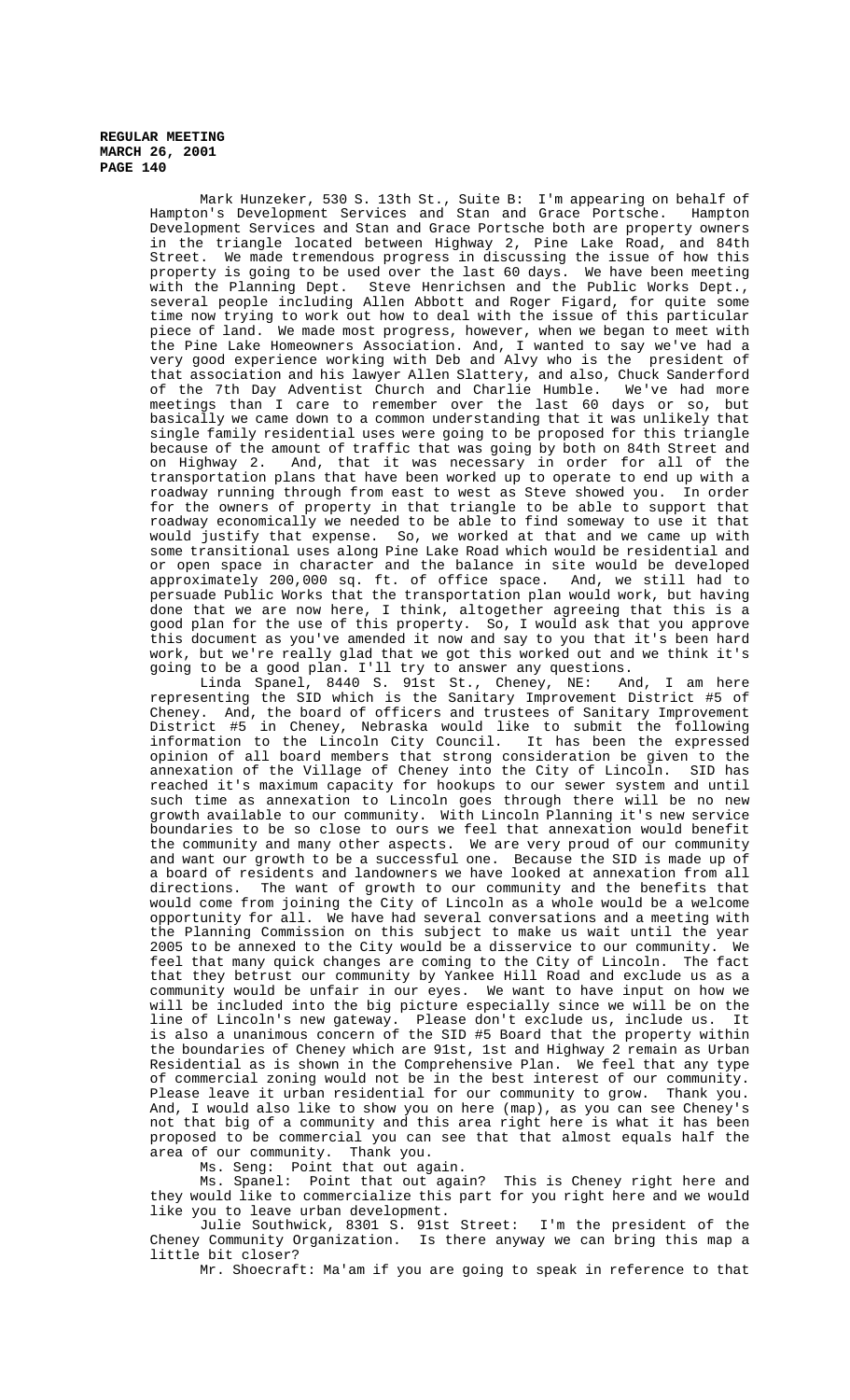grab the cordless mike there so the audience can hear you if you go away from the mike.

Ms. Southwick: I'm kind of new at all this, so bear with me here. We're just, basically, we do really like this proposal of the subarea plan and we are really in favor of it, but we do have some issues that we need to discuss about, our direct area of the town of Cheney. Basically, I'm going to be talking about this triangle right here. This is 1st Street, Highway 2, and 91st Street. We've had, been working with, not really working with, but Brian Carstens has brought some proposals to us and what they would like to do is change that area to a H-4 zoning. To do that we went out and did a petition, we collected a 109 signatures plus on the signature that would like to leave this as urban residential. We don't want to see commercial growth in our town. We will let Andermatt's property go ahead and grow around us before we'd like to have commercial come into our town. And, the reason being, this is 20 acres right here. If you come over here there's another property owner right there that has five acres, and she's 90 years old. There's other properties. So, what we will start to see is a fallout affect coming clear around because we already have. So, therefore Cheney will be in a circle of commercial zoning, that's why we'd like to leave it as urban residential. We, the citizens of Cheney, totally agreed that we must have a full, safe access in and out of our community. We ask that the County and City Engineers work with the residents of the Cheney village with the details of the intersection at 91st and Yankee Hill Road. This is going to be our gateway to our community. The annexation I want to discuss a little bit also. Ladies and gentlemen we're at a very unique moment in our history<br>here. I think the last time we've annexed in a community has been Air I think the last time we've annexed in a community has been Air Park. And so, we really need to discuss and we need to get all these City and government departments together with us to discuss this annexation. You know, there's going to be major and minor issues that we've talked about and Steve already mentioned the SID, the water, the school, but we've got traffic, roads, police, fire department. You know, the annexation comes right up to my backdoor on my property on the city limits. So, we're going to have a flow over of things, you know, with the County and with the City so we really need to discuss a lot of stuff. Jensen Park's going in down over here. You know, that's going to be a big, big impact on our community. We really want to keep our identity as a village and we would appreciate you leaving Cheney as a urban residential development.

Mr. Fortenberry: Ma'am if you'd like to stay up for a moment I'm going to ask Planning Staff some questions that are relevant to what you said. Steve clarify something for me, the subarea plan as proposed is showing that portion to the northwest of the Village of Cheney as urban, is it urban residential or low density residential?

Mr. Henrichsen: Generally what the subarea plan is showing here, here's the main area of the Village of Cheney right in here existing, also, residences along 91st Street here as part of Cheney, some other large lot uses in this area here. To the northeast here, generally, is future urban residential land currently owned by Andermatt, but would be developed as residential, I'll zoom out slightly a little bit here, and<br>actually see here is Yankee Hill Road coming up to 91st Street. 91st actually see here is Yankee Hill Road coming up to 91st Street, Street then bends throughout the site, comes back up to Pine Lake Road and over to 98th. This, everything east of this new 91st St. would all be urban residential. It would be commercial in this area. Also, to the west of Cheney would have Jensen Park and also to the northwest you'd also have urban residential as well. There's just a little area that had been previously designated for low density residential just to the east of Cheney. But the main area in question and discussion has been this area in here where we did have a proposal for 20 acres of commercial use, but we are, the subarea plan is recommending this area remain to be shown for urban residential uses.

Mr. Fortenberry: That's what I was hoping to clarify since the Highway designation is not before us.

Marlyn Schwartz, 10445 Dawn Avenue: And, I am here representing some property owners and myself as a property owner on what's referred to as a triangle. The same piece of property as was previously discussed. Yeah, this area right here (referring to map) represents about 21 acres out of 81 acres and the entire area there of Cheney. And, our objection is to call it residential is that it presently is mixed use. There is some area that is shaded in here that is grandfather'd and used as commercial and there are no plans to vacate that. Farther west on 91st Street there is some I industrial. It is already mixed use and the concern that we have<br>as property owners, there's a lot of vacant ground there. If it's as property owners, there's a lot of vacant ground there.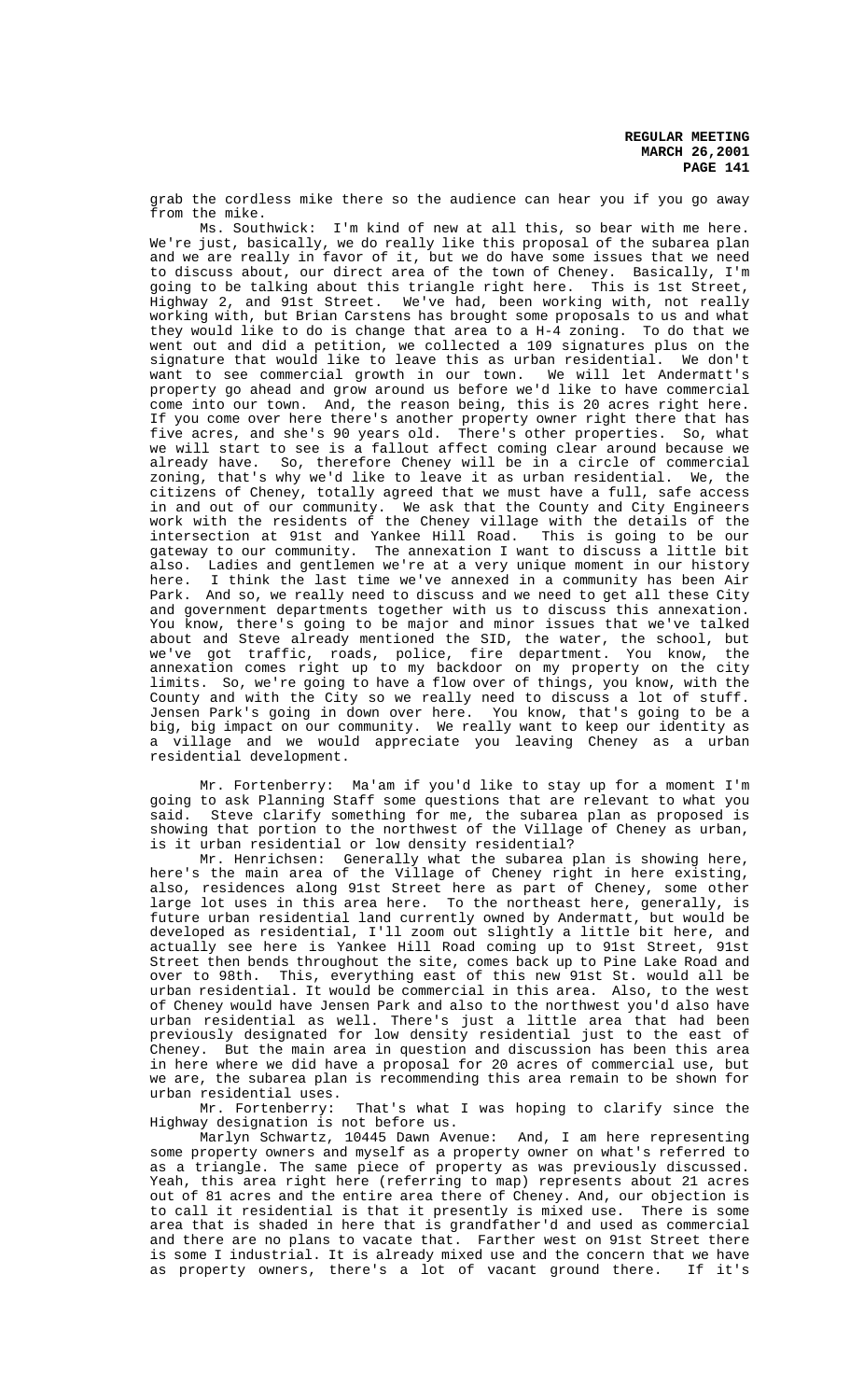> residential it's not going to be developed by residences for two reasons: 1. The highway noise. The trucks coming up and down the highway residences will not want to be that close to the highway. And, 2. Since it already is mixed use we would like to propose that the final use of this property be reviewed at the time that Cheney is annexed into the City and not decide today that it has to be residential. The partition that was submitted to the Planning Commission on March 7 by the Cheney community organization clearly stated that the signatures of the 109 people were citizens of Cheney. I would like to clarify that. There were 30 signatures that were not citizens for Cheney. Some of them, 18 of them that lived more than one mile from Cheney. Now, I'm assuming that those people that signed probably are working or are employee, or employed in Cheney. But, I just want to make sure that you don't get the picture that there's 109 to 0 in favor of calling this residential at this point in time. We would like to distribute a new petition starting immediately and if this Comprehensive Plan is not voted on today we would start circulating this petition asking for mixed use. Now mixed use would not mean H-4 necessarily. It would mean mixed use. Some residential, some commercial as it's now already being developed. So, we would like to have this note added to suburban plan regarding the property stating the final use of this property bounded by South 91st Street, Yankee Hill Road, 1st Street. Highway 2 shall be further reviewed at the time Cheney is annexed into the City of Lincoln and the roadway connection at relocated South 91st Street and Yankee Hill Road is completed.

> Charlie Humble, Erickson, Sederstrom Law Firm: Representing the Mid-America Association of Seventh Day Adventists. We're the other property owners involved in the Amendment 1, motion to amend before you and I would like to echo what Mark said in terms of the cooperation of working with the City, the other private property owners within the so called triangle and of course the Pine Lake Association, Beven Alvey, the Board and the membership toward the compromise agreement. As you well know the Church campus is extremely attractive and we have a tremendous interest in what goes on in the remainder of the triangle to enhance what has been, I think, a most attractive addition to that area. The idea behind working together was to fix the uses within the triangle. And, that's for the good of everyone because if it doesn't go, if it has an unreal comprehensive plan designation then you know and I know what will happen several years from now, other folks will be appearing before you saying that nothing happened and therefore we ought to put in some commercial pad sites and the like. By making the decision now, by taking a realistic approach to what ought to happen in the triangle you then cement the uses for the future that gives you certainty. That gives the Association members certainty. It gives our church certainty. And I think everyone is very happy. Now, as Mark indicated, the road network works which will also enhance the Andermatt development across the street. It works for their benefit. It works for the benefit of the residences of the Association by keeping traffic out of the neighborhood and looks to me like one of those win win situations which has come as a result of a lot of hard meetings, a lot of negotiations, but I think the end result is worth it. So, we would urge you to go forward and vote for Amendment 1 and the rest of the subarea plan. Please vote tonight. Keep the things moving and I think we'll have a good Comp Plan. Thank you.

> Beven Alvey, 5950 Vandervoort Dr. , Ste C: I'm the president of the Pine Lake Association. I will just take a minute to endorse the Subarea Plan and the Amendments as proposed by the Planning Staff. We do support the Amendment in particular in the triangle, Hampton Triangle. We appreciate the cooperation, the support of the Hampton Development people, the Seventh Day Adventist people, the Porsche's. This is getting to feel like a real love fest prepared to the last time I was involved with this, of course. I and Mark Hunzeker even, can you believe I'm saying that? Of course. And, it really was good working with them. We got things worked out to our satisfaction. We got what we felt like we needed to protect the Pine Lake Association and we hope that they got what they needed in developing that property. As, of course you know, we did this really just as Charlie was saying was to have certainty in terms of the development and have what we think works out in everybody's best interest. This shouldn't be interpreted as a, as an approval of obviously heavy commercial development in the future. We do support the Comprehensive Plan the way it's set up right now. We support very much Steve Henrichsen's efforts and we appreciate his support all the way through this as well. Thank you.

> Bill Rentschler, 8200 S. 91st: I live at the north end of Cheney and I want to talk to you a little, this is where we're talking here(referring to map). This is where I live right here and this is the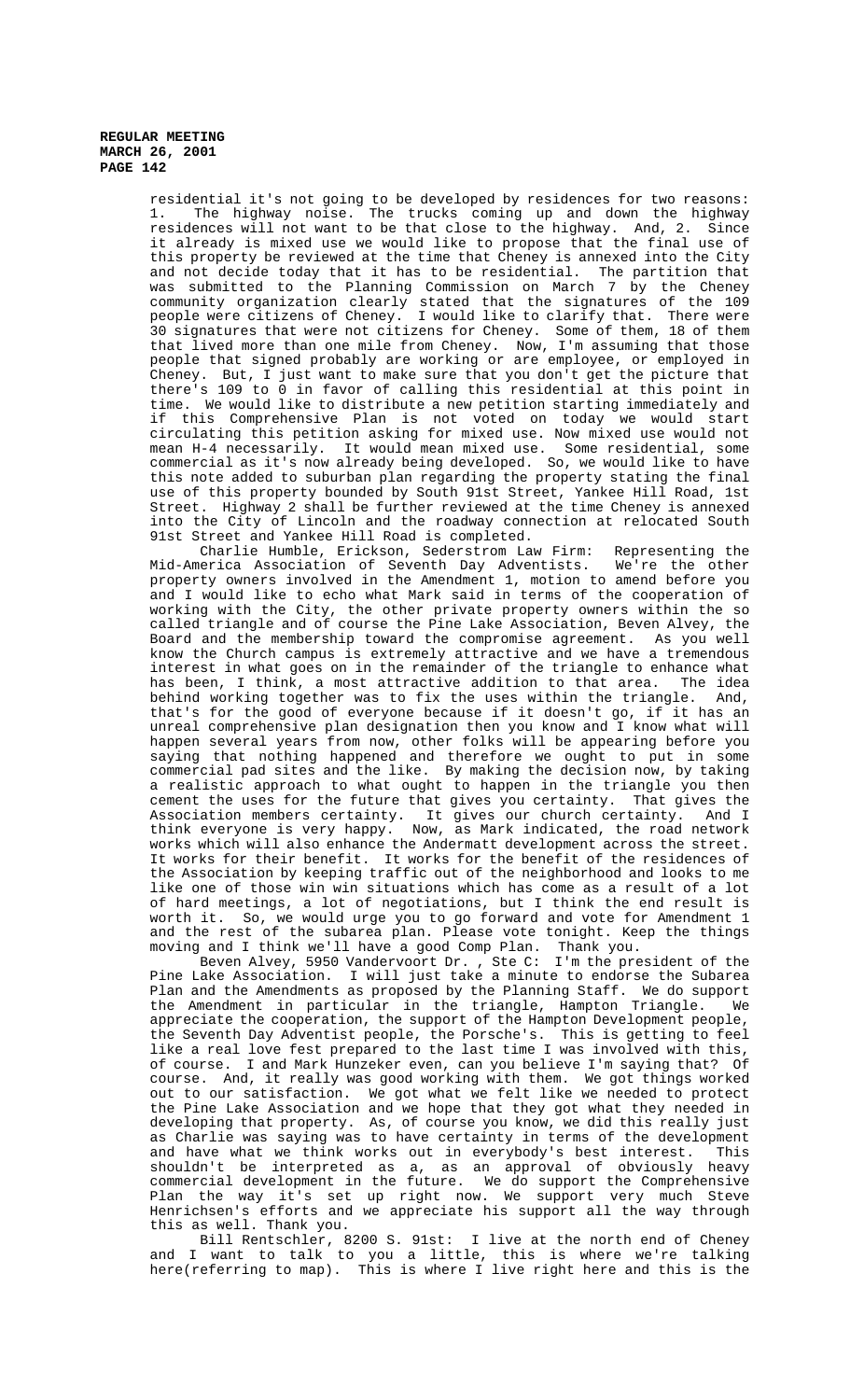triangle that we've talked about. I'll tell you exactly what I want right up front so you're not confused. I'd like to have that area, that 21 acres that we talked about, some type of note in the Comp Plan that at the time of the annexation that we can re-review the zoning in that area. And, there's several reasons for that. First of all right now it's urban residential that they'd like us to do that and it actually fits in real well. It all sort of this orange color (on map) comes around and it looks real nice, but from a practical point of view on the north side it's a four lane highway and potentially at some point a six lane highway. On the south side it's a gravel road with a, with homes on the south side in the \$75 to \$85,000 range. You're not going to put Vintage Height type of homes in that area. And, the other thing is in the area that's to the north, they pointed out that it was the Aldermatt project. And, these people, you know, they have, they can go 80 to 100 acres at a time and they can go in and they can put in roads and they can put in sewers and then they can have their plots and go ahead and develop those and they can do that to the west of Cheney also. But, there's six landowners that own the land in that 21 acres and it's going to be much more difficult. I think anything will develop eventually, but you sort of have to ask yourself, you know, how easy is it going to be. And, I've lived in the north end of Cheney for almost 10 years. I'm not in, this is not a money making deal for me. I hope I do make some money if something happens, but that's not the purpose and I certainly want Cheney to have something nice<br>on the north. If that 21 acres can develop at one time you can get a If that 21 acres can develop at one time you can get a developer in there to sit there and they can plan the roads in there. They can plan the roads in there. They can plan the sewer in there and then they can communicate with the residents of Cheney on what kind of things can go in there that would be acceptable. It's my fear that if there's many delays over a period of time that any one of these individual landowners through here could decide to sell or to develop it in some other fashion that actually would ruin that and, for example, of myself and the neighbor to the south of me were to, to enter into some agreement and do something appropriate there we'd block access into the rest of Cheney for you know, who knows, 40, 50 years until you get to this point again. First of all, Andermatt has had, this project has been going on since the early 1990's. I don't know when it actually even started, but I was out there and I heard about it a long time ago in the early 90's. But, north into Cheney would not have developed unless the Andermatt project goes ahead. But, if the Andermatt project goes ahead, which it sounds like it will and I'm certainly for that, that's the kind, that's the time and this probably kicked in a few months ago, that you started to look at what was going into the north part of Cheney. So, we've not had near the opportunity to communicate with the community, with the neighborhood association or anybody like that to talk to them. I think the petition that you signed has given sort of a skewed point of view. We've not had a chance to talk to people and say what kind of things would you like to see in the north side of town? Would this be something that would be acceptable? I've addressed the Planning Commission. I've seen people on the Planning Commission that have given applause to people who've stuck with projects over time because it's been something that, as difficult as it was, probably was good for the community. And, it's certainly my point of view that this would be good for Cheney. And, I think all you have to do is put that amendment in, or just that paragraph in where that asterisk is there to say nothing will be developed until the town of Cheney is annexed and that's there now and then if you add it on and at that time we will review the zoning in that area. And, that would give us time to meet as a community more and in a non-confrontative manner in that we can work out some of these issues. This is not going to be something that happens, I'm guessing, in a real short period of time. This should give us time as a community to come together with more of a unifying point of view. And, I'd be happy to answer any questions.

Lonnie Athey, 10701 Dawn: My home address is 9400 Yankee Hill Road, but I have a business that I operate out of 9400, I'm sorry I just turned it around there, 1701 Dawn is my home address. My address there is 9400 1st Street & Old Cheney and I operate a painting business out of there I employ. I've been there five years and I have no plans of moving, you know. I'm under grandfather's clause there, whatever anyway, to operate my business. I feel that it should be left open so there can be something done with the, you know, that could be beneficial to everyone including, but I do say there is going to be business there because I'm going to be there for at least another 10 years, the good Lord willing. So, I thank you.

Christine Kiara, President of Country Meadows Home Owners Assn.: And, I wanted to say our Home Owners Assn. also supports the subarea plan.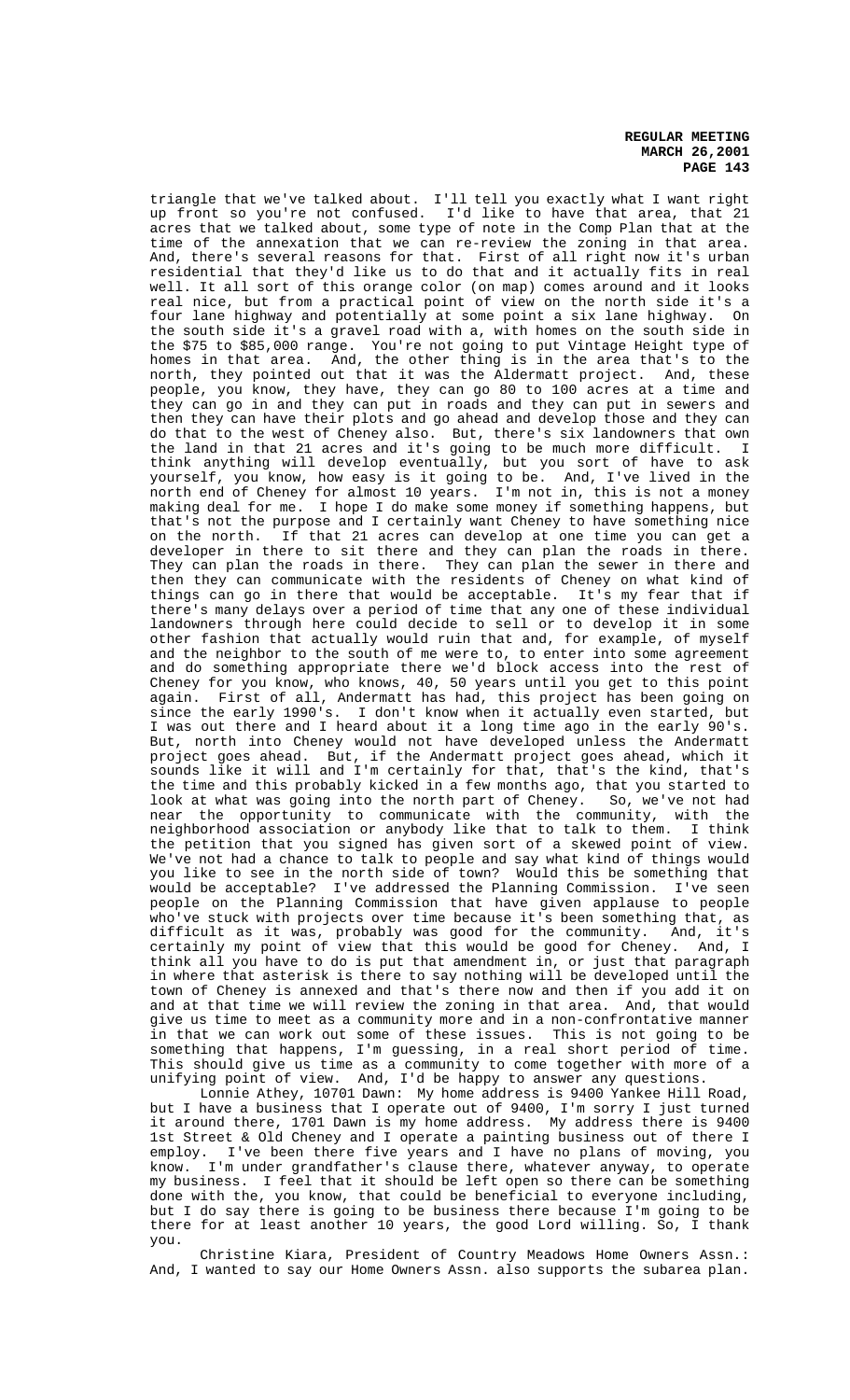> We see it as a protection plan for our neighborhood and for the entryway into Southeast Lincoln. And while we do also support the two amendments that you're considering now I'd like you to take very seriously this plan and not think because you're amending it now that it will be chipped out away more in the near future. But I think there's two circumstances that surround these amendments that are worth noting and that I hope will be considered before any further amendments or this plan would be reconsidered later on and those are that the surrounding neighborhood associations and individual homeowners agree and support the developers plans for this property and that also the traffic concerns have been<br>addressed so as to not add to the pressure of widening Highway 2. That's addressed so as to not add to the pressure of widening Highway 2. all I need to say. Do you have any questions?

> Mark Southwick, 8301 S. 91st.: I'm pretty new at this because as a resident and not representative of the neighborhood association which I left about six years ago. My wife would like the Council to have that from the new organization we're involved in. At any rate some things have been said about the triangle and my house is the first property probably that's going to be affected by the new 91st Street as it turns into Cheney off of Yankee Hill Road. And, when I bought my property six years ago we were shown a map by the county as to how the new 91st Street was going to turn and wasn't quite so close to my house. Now, it looks like it's going to be within a 100 feet instead 300 feet. I have some concerns with that. And, if you guys go ahead and leave that triangle open, of currently it's at urban residential. If you leave it open like they're asking for then potentially that roadway that comes into Cheney could turn into a four lane which would put it even closer to my house and that isn't why I moved there. I got tired of conflict being within the City. Color used to be a hot bed. I guess I'm into a bigger one. At this point, I guess what I really want to put the emphasis on is leaving it as the Planning Dept. has put it and the Planning Commission has approved, urban residential, keep it that way. And, when annexation does come about then we will be open, but I think it has to go through the total process to change anything over there. Now, currently there is one piece of property in the triangle that is zoned I. And, currently there is one piece of property within that triangle with a use permit. And, if you recall a few years ago, I as a person who didn't live in Cheney watched it all on TV. I came down here and watched it. But, Jan & Charlie came here and tried to move Good Life Tour out there along with LTR and there was a lot of discussion about that in that triangle and they didn't get the job done. And, there's a reason for it. The community of Cheney would like to be a residential community. And, I would like to remain residential, also. Thank you for your time.

> Kent Seacrest, Seacrest & Kalkowski, 1111 Lincoln Mall, Suite 350: Representing Andermatt who is the landowner of that area, large area designated red along with Iger who is the developer of the property. We want to just stand up here in support. We have worked hard for many months with the administration and we've reached an agreement on about 5800 and 50pm trips which is the magic mark now that we are shooting for to accommodate the network out here and still get the level of service to be what the City wants and not widen Highway 2. We want to thank Public Works, Planning, Steve Henrichsen, Kathleen Sellman, Allan Abbott, Roger Figard, Kelly, everybody because they've worked hard on this effort. We saw the map tonight on the Hampton Triangle solution. We see that the open space is now shown on the westside of the Andermatt tract. Steve tells me that that's supposed to be 50' of green area and we support that. The Highway 2 corridor setback is 100' to make it an attractive entryway. We also want to thank Pine Lake Neighborhood. Over two months ago we were able to reach agreement with them on what was best to try to buffer them from the proposed regional center and they were delightful to work with and we got a good win win out of that one. And, finally the Village of Cheney has been very helpful to supporting our project as well and master planning with us and we hope to work closely with them to get them their proper entrance along 91st Street. So, with that I'd be glad to answer any questions you might have.

#### **7:40 TOOK BREAK 8:03 RECONVENED**

Steve Henrichsen, Planning Dept.: I'll be very quick. I just wanted to address a few items that were mentioned during the public testimony. First, in regards to the setback along 84th Street, the motion No. 1 does include a note that the setbacks along 84th Street, north or Highway 2 would be addressed at time of use permitting. In general Andermatt had shown 100' setback when the area to the west was residential, now that it would be a mixed or commercial it's probably more appropriate just to go with the standard B-5 50' front yard setback. No. 2, certainly I do take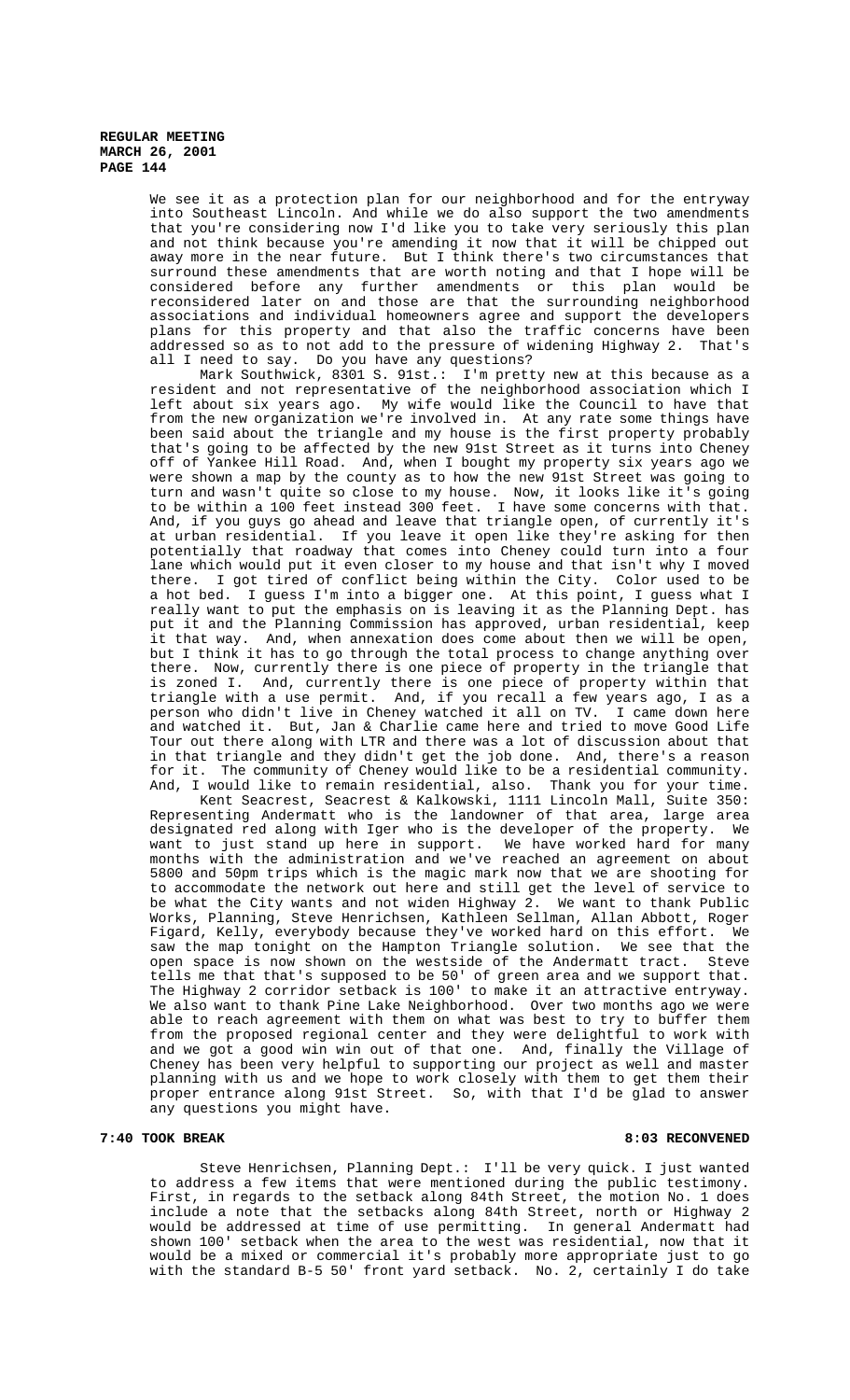the comment from the County Meadows in regards to concern about future chipping away of the plan. That's why we have spent six months on the That's why we have spent six months on the subarea plan to have a subarea plan that meets the transportation goals, the entryway goals for the community and that, generally, we have heard from numerous property owners as to their proposals. So, we've had at one time or another, generally, most property owners along the way contact us along Highway 2 to hear from their proposals and to try to make a determination as to what is the best land use for the future. So, we are looking at, very much, this subarea plan has addressed most of those<br>issues and it'd be something we'd look to implement in the future. Very issues and it'd be something we'd look to implement in the future. specifically just on the Cheney items that were remarked, I had passed along, passed around a memo from Building & Safety when we had a public meeting in regards to this triangular area at the Berean Church. We heard several concerns from property owners about uses in this particular area, and the mixed use comment was brought up. One thing that I should note, this area here in gray is the area that Mr. Athey owns and he was correct he has a grandfather'd commercial nonconforming use. It is not zoned for commercial use as a nonconforming use. The other properties in the area that are noted as mixed use, the Twiehous property here is Item A under the memo of Building and Safety. There's an illegal salvage yard on that site. The City is currently in court trying to have the illegal salvage yard removed. The second item that was brought up was some property that is owned by Velma Snyder and the City is working to have that building<br>condemned. The site is quite unsafe and Building and Safety has been The site is quite unsafe and Building and Safety has been working with Velma Snyder to have the buildings removed from that site. It is also currently residential or agricultural zoned. The other item I should also note is right here in the middle is property that is owned by St. Michael's Church of Cheney. There is a church on the southern side of the site and a residential use immediately adjacent to it. All the rest of the properties along in here are in residential use, residential uses in here. The reason we continue to recommend that this is urban residential is that as this property subdivides in the future as we get development proposals it is quite appropriate this may not necessarily be an area of single family immediately adjacent to Highway 2, but a mix of different kinds of urban residential uses. We have shown the property immediately adjacent to Yankee Hill Road where Mr. Rentschler resides that this might be an area appropriate for some type of special residential uses, child care centers, domiciliary care facilities, elderly retirement, other kinds of uses in that area. And, certainly one of the major issues we have with 21 acres commercial zoning in this area would be the very issue that Cheney residents have expressed their concern about. A large amount of mixed use, even commercial uses in here may affect the turning movements into the site and may make it very difficult for the City to maintain this access. So, for all those reasons concerned about the impact on the existing Cheney area at all of the meetings that I have attended with Cheney residents I heard very much support for retaining the residential character of the Cheney area. We continue to recommend that this area be shown as urban residential. Now, we've had considerable discussion over the past several months about this site and so we, that's why we have, continue to show it as urban residential in the subarea plan. This matter was taken under advisement.

#### **MISCELLANEOUS BUSINESS**

Danny Walker, 427 E St.: He asked for the number of tie downs & pictures to show proof of the tie downs in the City impound lot. He heard there were only 18 tie downs. There should be one for each vehicle. During potential flooding there will be only one hour notice on a storm water system to get the tie downs in place.

Ms. McRoy: Stated she inspected the tow lot & verified there are tie downs.

Mr. Shoecraft: Stated he will ask how many & how long it would take to hook all of the tie downs up.

Glen Cekal, 1420 C Street: He spoke about the possibility of oil, gas, brake fluids that could cause contamination in the impound lots & asked if the City was going to honor the flood plain regulation. He suggested that Danny Walker be invited to look at the tie downs situation himself.

Rich Wiese, West "O" Area Business Assn.: He thanked the City Council and the Code Dept. for their help in cleaning up the vicinity of West O and West P Street

Mr. Shoecraft: Asked if West O Street would generate enough traffic in the future to support other businesses.

This matter was taken under advisement.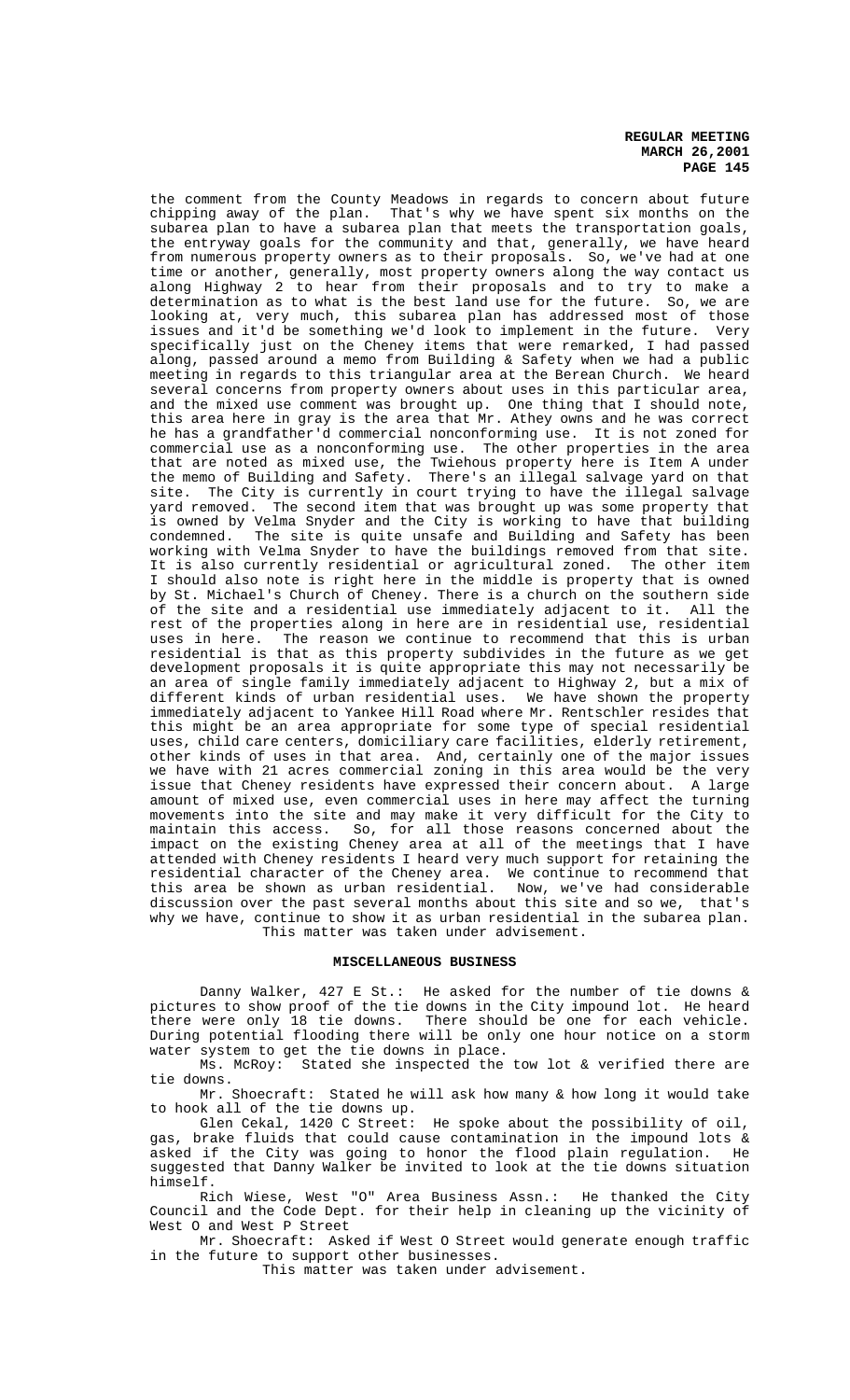> Bob Valentine, 2660 Park Avenue: He came forward expressing concern about the \$4.7 million deficit in the City budget as reported in the newspaper.

> > This matter was taken under advisement.

#### **ORDINANCES - 3RD READING**

APPROVING A LEASE AGRMT. BETWEEN THE CITY, AT&T, & TOUCH AMERICA FOR THE PLACEMENT OF TELECOMMUNICATIONS CONDUITS AT THE CITY'S ASHLAND WELLFIELD PROPERTY - CLERK Read an ordinance, introduced by Jon Camp, the City of Lincoln desires to lease property in its Platte River wellfield, generally located near Ashland Nebraska, to AT&T Corp. and Touch America, Inc. for the placement of a conduit and fiber optic lines, the third time.

CAMP Moved to pass ordinance as read. Seconded by Johnson & carried by the following vote: AYES: Camp, Cook, Fortenberry, Johnson, McRoy, Seng, Shoecraft; NAYS: None.

The ordinance, being numbered **#17815**, is recorded in Ordinance Book 24, Page

#### **SPECIAL PERMITS**, **USE PERMITS**

- APPEAL OF ARLON E. & CORRINE D. BARTELS, DALE & JENINE M. MEINER, DEANNA MUMGAARD, MARY MUMGAARD, DAVID WATTS, DRENNEN WATTS, M. LAIMONS IESALNIEKS, & LARRY & DENISE MAACK, FROM THE PLANNING COMMISSION APPROVAL OF SPECIAL PERMIT 1892 AUTHORIZING QWEST WIRELESS L.L.C. TO CONSTRUCT A 123' TALL PERSONAL WIRELESS FACILITY WITH ASSOCIATED GROUND EQUIPMENT & A WAIVER OF THE FALL ZONE REQUIREMENT ON PROPERTY GENERALLY LOCATED AT N. 7TH ST. & FLETCHER AVE. - PRIOR to reading:
- SENG Moved to delay Action on Bill No. 01R-44 for one week with Public Hearing to 4/2/01.

Seconded by Johnson & carried by the following vote: AYES: Camp, Cook, Fortenberry, Johnson, McRoy, Seng, Shoecraft; NAYS: None.

- APPEAL OF HEARTLAND INSURANCE POOL, INC. FROM THE PLANNING COMMISSION DENIAL OF SPECIAL PERMIT 1896 FOR AUTHORITY TO OPERATE A SALVAGE YARD ON PROPERTY GENERALLY LOCATED AT N. 1ST & CHARLESTON STS. - PRIOR to reading:
- MCROY Moved to delay Action on Bill No. 01R-50 for two weeks w/Public Hearing reopened to 4/9/01.

Seconded by Cook & carried by the following vote: AYES: Camp, Cook, Fortenberry, Johnson, McRoy, Seng, Shoecraft; NAYS: None.

# **PETITIONS & COMMUNICATIONS**

#### **THE FOLLOWING WERE REFERRED TO THE PLANNING DEPT.:**

Change of Zone 3306 - App. of Krein Real Estate, Inc. from R-1 to R-T on property at S 56th St. & Waltz Rd.

Change of Zone 3314 - App. of D & R Development, Inc. from AG to H-3 & I-3 at  $N.W. 56<sup>th</sup>$  & West O Sts.

Change of Zone 3315 - App. of Phil Durst from R-4 to I-1 at  $1^{st}$  and L Street. Change of Zone 3316 - App. of Lancaster County Board of Commissioners from O-3

to P at  $46^{\text{th}}$  & R Streets.

Change of Zone 3317 - App. of Noel Chadd from R-2 to R-4 at N.  $1^{st}$  St. & Garber Ave.

Use Permit 138 - App. of Krein Real Estate, Inc. to develop office/medical space as per 27.28.090 of the Lincoln Municipal Code at S. 56<sup>th</sup> St. & Waltz Rd. Special Permit 1447A - App. of Capitol Sports Foundation for baseball fields

with associated parking at 70<sup>th</sup> & Arbor Rd. Special Permit 1665A - App. of Chateau Development, Stefan Gaspar, to add 13

units & request height variance to  $40^{\degree}$  at  $72^{\text{nd}}$  & Van Dorn Blvd.

Special Permit  $1808A$  - App. of NEBCO, Inc. to develop duplex units at N. 1st & Fallbrook Blvd.

Special Permit 1904 - App. of Todd J. Corliss for a liquor license for a reception hall, sale of alcoholic beverages for on & off sale at 4538 N. 62nd & 6221 Burlington. **(WITHDRAWN BY APPLICANT)**

Special Permit 1905 - App. of Noel Chadd to develop a Community Unit Plan containing 2-4 plex units, 3-6 plex units & associated parking areas at N. 1st Street & Garber Ave.

Special Permit 1906 - App. of Alltel to add three antennas to existing tower at  $400 S. 84$ <sup>th</sup> St.

Special Permit 1907 - App. of Alltel to add three antennas to existing tower at 7th & Fletcher.

Change of Zone 3308 - App. of Pine Lake Heights Apartments, L.L.C. to change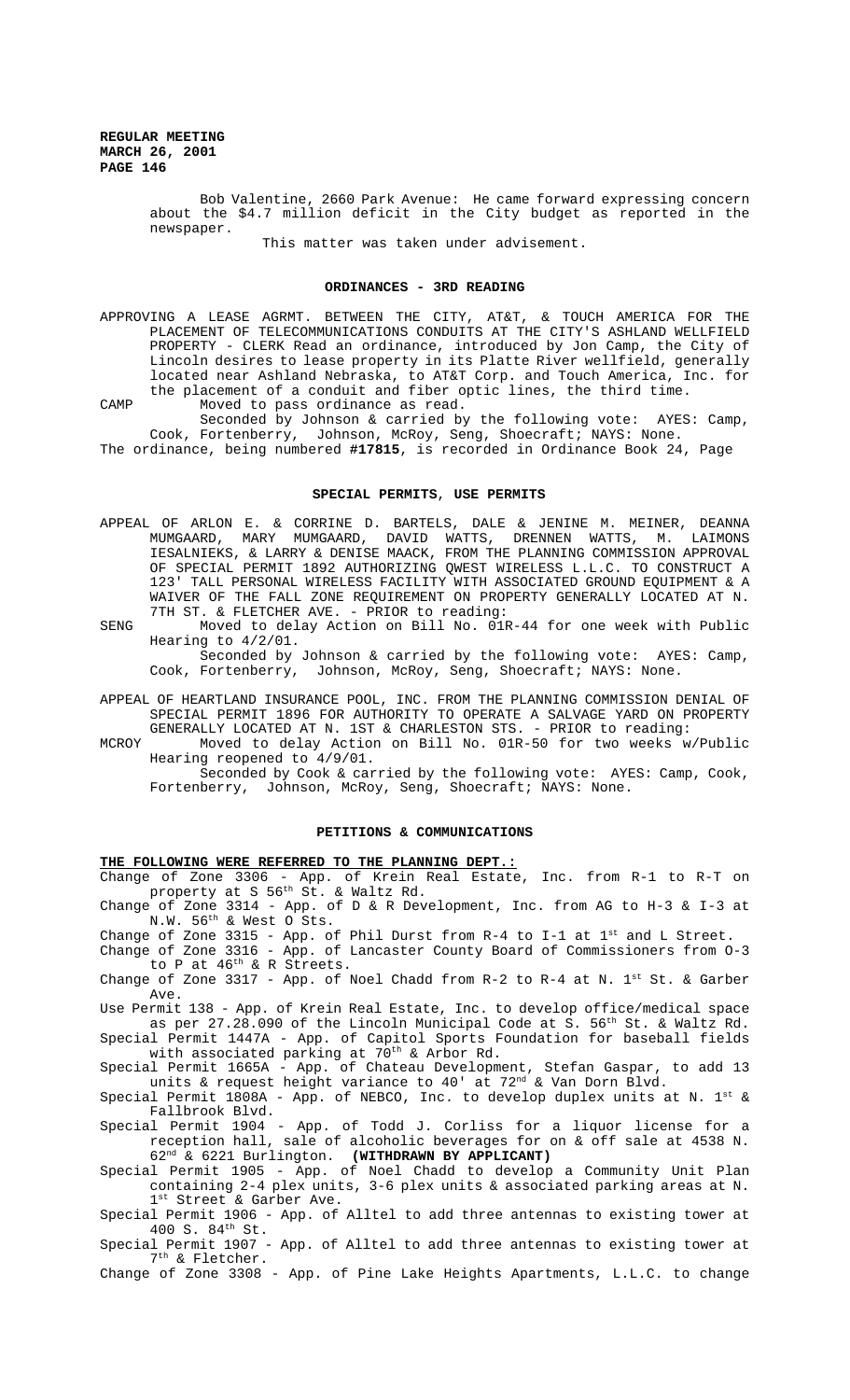Lincoln Municipal Code Sec. 27.67.03 reference Parking for multi-family dwellings in any zoning district.

## **REPORTS TO CITY OFFICERS**

CLERK'S LETTER & MAYOR'S APPROVAL OF ORDINANCES & RESOLUTIONS PASSED ON Mar. 12, 2001 - CLERK presented said report which was placed on file in the Office of the City Clerk.

INVESTMENT OF FUNDS - CLERK read the following resolution, introduced by Jonathan Cook, who moved its adoption:

**A-80753** BE IT HEREBY RESOLVED BY THE CITY COUNCIL of the City of Lincoln, Nebraska:

That the attached list of investments be confirmed and approved, and the City Treasurer is hereby directed to hold said investments until maturity unless otherwise directed by the City Council. (Investments from March 12 to 16, 2001.)

Introduced by Jonathan Cook

Seconded by Seng & carried by the following vote: AYES: Camp, Cook, Fortenberry, Johnson, McRoy, Seng, Shoecraft; NAYS: None.

REPORTS FROM CITY TREASURER OF TELECOMM. OCC. TAX FOR THE MONTH OF FEBRUARY, 2001: VIATEL, QWEST COMM., TOUCH AMERICA, LCI INT'L. TRACFONE WIRELESS, PRIMUS, TRANS NATIONAL, WORKING ASSETS FUNDING, TELIGENT SERVICES, D & D COMM., ONE CALL, ATLAS, NPCR INC./NEXTEL, NEXTEL WEST, ATS MOBILE, PHOENIX NETWORK, OPERATOR COMM., RSL COM USA, TRI-M, INCOMNET, NOSVA, LIGHTYEAR, ATT WIRELESS PCS, TELCO, WESTERN UNION, MCLEODUSA, ASSN. ADM., LONG DISTANCE OF MICHIGAN, XO LONG DISTANCE, COMDATA, GLYPHICS, NEBRASKA TECHNOLOGY, USA PAGING, SPRINT SPECTRUM, EXCEL, BIG PLANET, I-LINK, ZONE TELECOM., EQUALITY, GST NET, NOS, GLOBALCOM, SINGLE BILLING SERVICES - CLERK presented said report which was placed on file in the Office of the City Clerk. **(20)**

#### **OTHER RESOLUTIONS**

- APPLICATION OF GJR L.L.C. DBA "RANDY'S GRILL & CHILL" FOR A CLASS "C" LIQUOR LICENSE AT 4947 HOLDREGE STREET - CLERK read the following resolution, introduced by Cindy Johnson, who moved its adoption for approval:<br>A-80743 BE IT RESOLVED by the City Council of the City of Lincoln, Neb
- BE IT RESOLVED by the City Council of the City of Lincoln, Nebraska: That after hearing duly had as required by law, consideration of the facts of this application, the Nebraska Liquor Control Act, and the pertinent City ordinances, the City Council recommends that the application of GJR L.L.C. dba "Randy's Grill & Chill" for a Class "C" liquor license at 4947 Holdrege Street, Lincoln, Nebraska, for the license period ending October 31, 2001, be approved with the condition that the premise complies in every respect with all city and state regulations. The City Clerk is directed to transmit a copy of this resolution to the Nebraska Liquor Control Commission.

Introduced by Cindy Johnson

Seconded by Seng & carried by the following vote: AYES: Camp, Cook, Fortenberry, Johnson, McRoy, Seng, Shoecraft; NAYS: None.

MANAGER APPLICATION OF RANDY A. WILSON, JR. FOR GJR L.L.C. DBA "RANDY'S GRILL & CHILL" AT 4947 HOLDREGE STREET -CLERK read the following resolution,

introduced by Cindy Johnson, who moved its adoption for approval: A-80744 WHEREAS, GJR, L.L.C. dba "Randy's Grill & Chill" located at 4947 Holdrege Street, Lincoln, Nebraska has been approved for a Retail Class "C" liquor license, and now requests that Randy A. Wilson be named manager;

WHEREAS, Randy A. Wilson appears to be a fit and proper person to manage said business.

NOW, THEREFORE, BE IT RESOLVED by the City Council of the City of Lincoln, Nebraska:

That after hearing duly had as required by law, consideration of the facts of this application, the Nebraska Liquor Control Act, and the pertinent City ordinances, the City Council recommends that Randy A. Wilson be approved as manager of this business for said licensee. The City Clerk is directed to transmit a copy of this resolution to the Nebraska Liquor Control Commission.

Introduced by Cindy Johnson

Seconded by Seng & carried by the following vote: AYES: Camp, Cook, Fortenberry, Johnson, McRoy, Seng, Shoecraft; NAYS: None.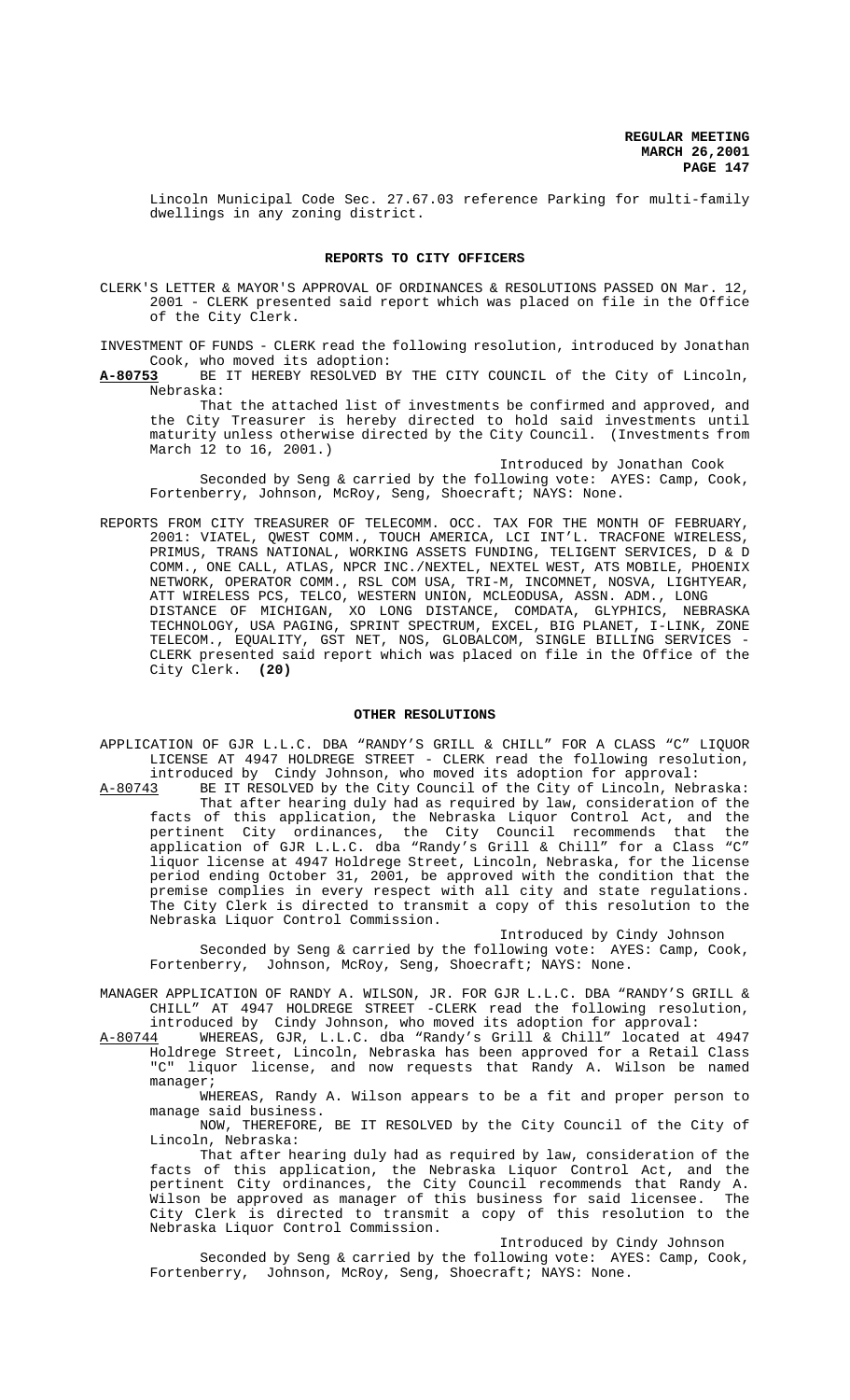APPLICATION OF EXPO INC. DBA "IGUANA'S PUB & GRILL" TO DELETE AN AREA MEASURING APPROXIMATELY 140' X 23' TO THE EAST OF THE LICENSED PREMISES AT 1430 O STREET - CLERK read the following resolution, introduced by Cindy Johnson, who moved its adoption for approval:

A-80745 BE IT RESOLVED by the City Council of the City of Lincoln, Nebraska: That after hearing duly had as required by law, consideration of the facts of this application, the Nebraska Liquor Control Act including Neb. Rev. Stat. § 53-132, the pertinent City ordinances, and Resolution No. A-66729, the City Council recommends that the application of Expo Inc. dba "Iguana's Pub & Grill" to delete an area measuring approximately 140' by 23' to the east from their presently licensed premises located at 1426 - 1430 "O" Street, Lincoln, Nebraska, be approved with the condition that the premise complies in every respect with all City and State regulations. BE IT FURTHER RESOLVED that the City Clerk is directed to transmit a copy of this resolution to the Nebraska Liquor Control Commission.

Introduced by Cindy Johnson

Seconded by Seng & carried by the following vote: AYES: Camp, Cook, Fortenberry, Johnson, McRoy, Seng, Shoecraft; NAYS: None.

MANAGER APPLICATION OF CHARLES R. SALEM FOR SALEM OIL COMPANY DBA "SOUTH STREET AMOCO" AT 1648 SOUTH STREET - CLERK read the following resolution, introduced by Cindy Johnson, who moved its adoption for approval:

A-80746 MHEREAS, Salem Oil Company dba "South Street Amoco" located at 1648 South Street, Lincoln, Nebraska has been approved for a Retail Class "D"

liquor license, and now requests that Charles R. Salem be named manager; WHEREAS, Charles R. Salem appears to be a fit and proper person to manage said business.

NOW, THEREFORE, BE IT RESOLVED by the City Council of the City of Lincoln, Nebraska:

That after hearing duly had as required by law, consideration of the facts of this application, the Nebraska Liquor Control Act, and the pertinent City ordinances, the City Council recommends that Charles R. Salem be approved as manager of this business for said licensee. The City Clerk is directed to transmit a copy of this resolution to the Nebraska Liquor Control Commission.

Introduced by Cindy Johnson Seconded by Seng & carried by the following vote: AYES: Camp, Cook, Fortenberry, Johnson, McRoy, Seng, Shoecraft; NAYS: None.

MANAGER APPLICATION OF MATTHEW HERMAN FOR NAMREH INC. DBA D & D DISTRIBUTOR LOCATED AT 5840 NORTH 70TH STREET - CLERK read the following resolution, introduced by Cindy Johnson, who moved its adoption for approval:

<u>A-80747</u> WHEREAS, Nemreh. Inc. dba "D & D Distributor" located at 5840 N. 70th Street, Lincoln, Nebraska has been approved for a Retail Class "W" liquor license, and now requests that Matthew Herman be named manager;

WHEREAS, Matthew Herman appears to be a fit and proper person to manage said business.

NOW, THEREFORE, BE IT RESOLVED by the City Council of the City of Lincoln, Nebraska:

That after hearing duly had as required by law, consideration of the facts of this application, the Nebraska Liquor Control Act, and the pertinent City ordinances, the City Council recommends that Matthew Herman be approved as manager of this business for said licensee. The City Clerk is directed to transmit a copy of this resolution to the Nebraska Liquor Control Commission.

Introduced by Cindy Johnson

Seconded by Seng & carried by the following vote: AYES: Camp, Cook, Fortenberry, Johnson, McRoy, Seng, Shoecraft; NAYS: None.

APPROVING AN AGREEMENT BETWEEN THE CITY AND LINCOLN CHAMBER ECONOMIC DEVELOPMENT CORP. FOR THE PROMOTION OF ECONOMIC DEVELOPMENT IN LINCOLN - CLERK read the following resolution, introduced by Jonathan Cook, who moved its adoption:<br>A-80748 BE

BE IT RESOLVED by the City Council of the City of Lincoln, Nebraska: That the Economic Development Agreement between the City of Lincoln and L.C.E.D.C. for the promotion of economic development in Lincoln, a copy of which is attached hereto, marked as Attachment "A" and made a part hereof by reference, is hereby approved and the Mayor is authorized to execute said Agreement on behalf of the City.

The City Clerk is directed to return one fully executed copy of said Agreement to the Lincoln Chamber Economic Development Corporation.

Introduced by Jonathan Cook

Seconded by Johnson & carried by the following vote: AYES: Camp, Cook, Fortenberry, Johnson, McRoy, Seng, Shoecraft; NAYS: None.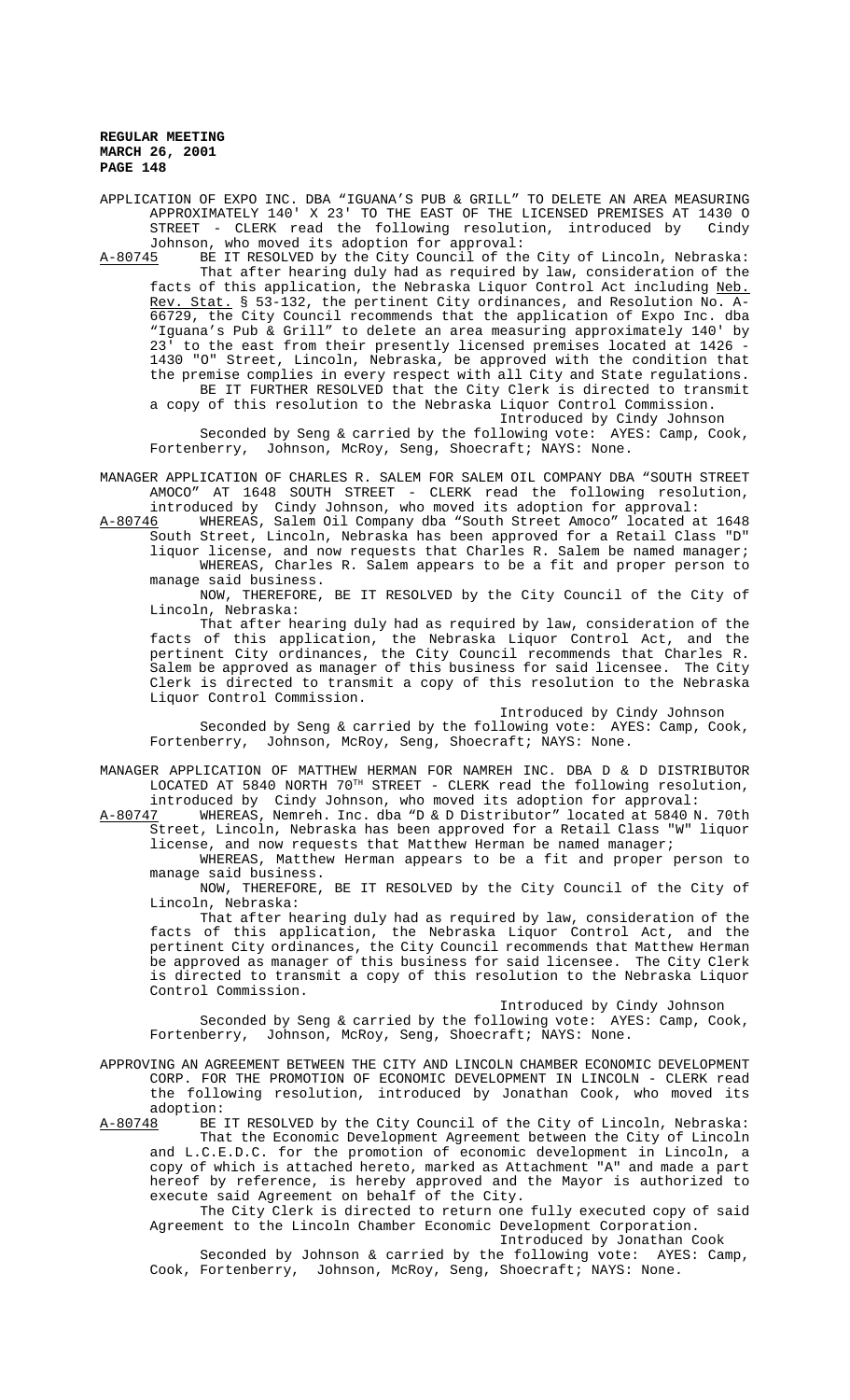APPROVING AN INTERLOCAL AGREEMENT BETWEEN THE CITY AND THE COUNTY FOR THE PAVING OF NORTH 70TH STREET FROM INTERSTATE 80 NORTH TO WAVERLY ROAD - CLERK read the following resolution, introduced by Jonathan Cook, who moved its adoption:<br><u>A-80749</u> BE

BE IT RESOLVED by the City Council of the City of Lincoln, Nebraska: That the Interlocal Agreement between the City of Lincoln and Lancaster County, for paving of North 70th Street from Interstate 80 north to Waverly Road and to fund the asphalt paving equally among the City and the County, upon the terms and conditions as set forth in said Agreement, a copy of which is attached hereto marked as Attachment "A" and made a part hereof by reference, is hereby approved and the Mayor is authorized to execute said Interlocal Agreement on behalf of the City.

The City Clerk is directed to return one fully executed copy of said Interlocal Agreement to Earleen Ladd, Lancaster County Clerk's Office for filing with the County.

Introduced by Jonathan Cook

Seconded by Johnson & carried by the following vote: AYES: Camp, Cook, Fortenberry, Johnson, McRoy, Seng, Shoecraft; NAYS: None.

AUTHORIZING THE APPLICATION TO THE FEDERAL TRANSIT ADMINISTRATION FOR FINANCIAL ASSISTANCE ASSOCIATED WITH THE PLANNING, RESEARCH CAPITAL, AND OPERATING COSTS FOR STARTRAN DURING FY 2001 - 2002 - CLERK read the following resolution, introduced by Jonathan Cook, who moved its adoption:

A-80750 A resolution authorizing the filing of applications with the United States Department of Transportation for financial assistance during Fiscal Year 2001-2002 (September 1, 2001 - August 31, 2002) under the Urban Mass Transportation Act of 1964, as amended.

# RECITALS

 $\mathsf{T}$ 

The Secretary of Transportation is authorized to make grants for mass transportation projects.

T<sub>T</sub>

A contract between the City of Lincoln and the United States Department of Transportation for financial assistance will impose certain obligations upon the City of Lincoln as an applicant for funding, including the provision by it of the local share of project costs.

# III

It is required by the United States Department of Transportation, in accordance with the provisions of Title VI of the Civil Rights Act of 1964, that in connection with the filing of an application for assistance under the Urban Mass Transportation Act of 1964, as amended, the applicant gives an assurance that it will comply with Title VI of the Civil Rights Act of 1964 and the United States Department of Transportation requirements thereunder.

TV

It is the goal of the City of Lincoln, Nebraska, as an applicant, that minority business enterprises be utilized to the fullest extent possible in connection with these projects, and that definitive procedures shall be established and administered to ensure that minority businesses shall have the maximum feasible opportunity to compete for contracts when procuring construction contracts, supplies, equipment contracts, or consultant and other services.

NOW, THEREFORE, BE IT RESOLVED by the City Council of the City of Lincoln, Nebraska:

That the Mayor is authorized to execute and file applications on behalf of the City of Lincoln with the United States Department of Transportation for financial assistance to aid in the financing of planning and technical studies, research, capital or operating assistance projects, or both, pursuant to Sections 3, 3(a) (1) (c), 4(1), 6, 8 and 9 of the Urban Mass Transportation Act of 1964, as amended.

2. That the Mayor is authorized to execute and file with such applications an assurance or any other document required by the United States Department of Transportation effectuating the purposes of Title VI of the Civil Rights Act of 1964.

3. That the Mayor is authorized to set forth and execute affirmative minority business policies in connection with the project's procurement needs.

4. That the City's Director of Public Works & Utilities is authorized to furnish such additional information as the United States Department of Transportation may require in connection with the application for the financial assistance.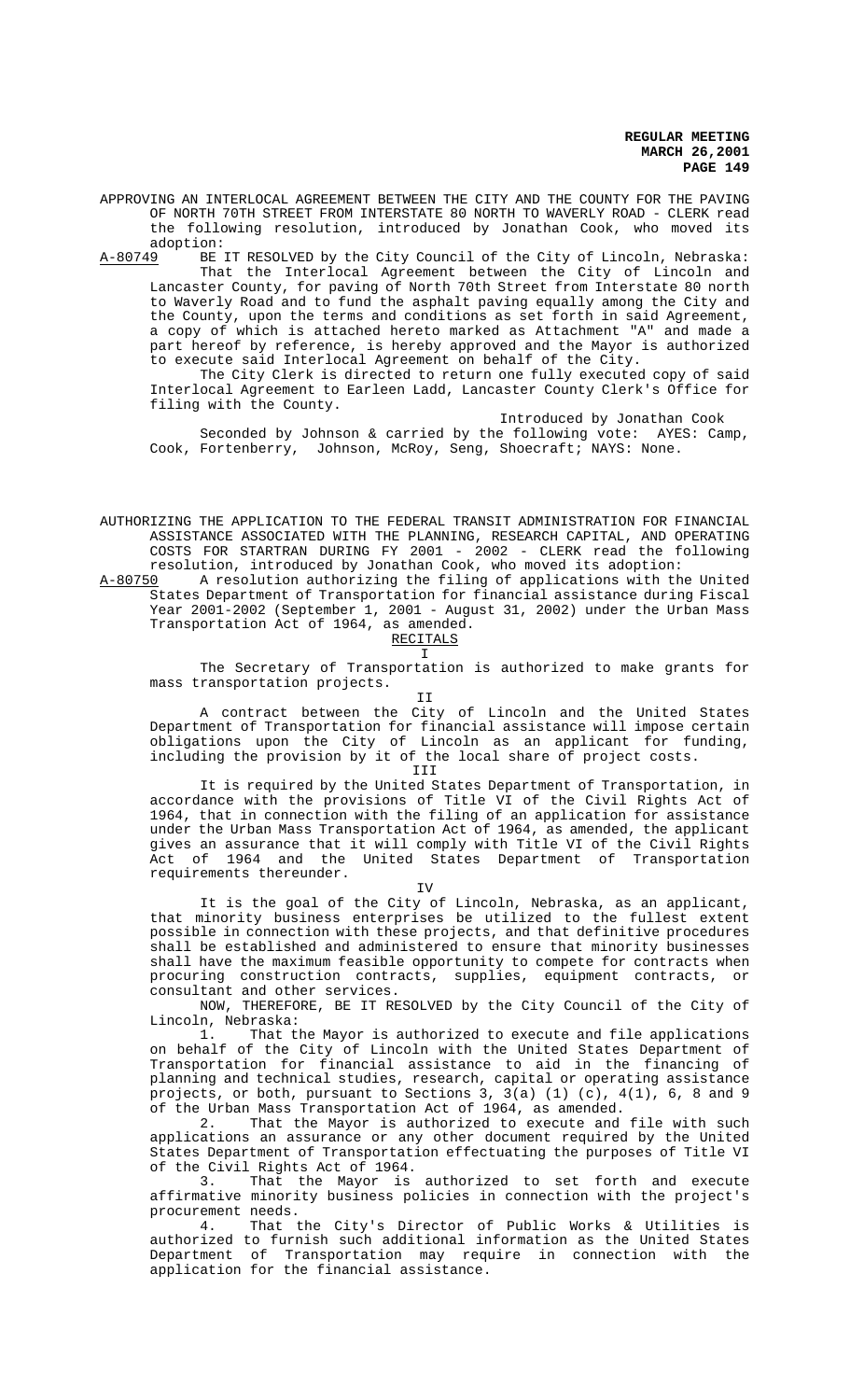5. That the Mayor is authorized to execute grant agreements, and amendments and addendums thereto, on behalf of the City of Lincoln with the United States Department of Transportation, and such other documents as may be necessary, for aid in the financing of the planning, capital, and operating assistance program of projects.

Introduced by Jonathan Cook

Seconded by Johnson & carried by the following vote: AYES: Camp, Cook, Fortenberry, Johnson, McRoy, Seng, Shoecraft; NAYS: None.

REAPPOINTING RANDY BOLDT TO THE EMS, INC. BOARD OF DIRECTORS FOR A THREE-YEAR TERM EXPIRING MARCH 28, 2004 - PRIOR to reading:

MCROY Moved to delay action on Bill No. 01R-60 for two weeks to 4/9/01. Seconded by Seng & carried by the following vote: AYES: Camp, Cook, Fortenberry, Johnson, McRoy, Seng, Shoecraft; NAYS: None.

APPOINTING REV. LAUREN EKDAHL TO THE EMS, INC. BOARD OF DIRECTORS FOR A THREE-YEAR TERM EXPIRING MARCH 28, 2004 - PRIOR to reading:

MCROY Moved to delay action on Bill No. 01R-61 for two weeks to 4/9/01.

Seconded by Seng & carried by the following vote: AYES: Camp, Cook, Fortenberry, Johnson, McRoy, Seng, Shoecraft; NAYS: None.

COMP. PLAN AMENDMENT 94-56 - APPLICATION OF THE PLANNING DIRECTOR TO AMEND THE 1994 LINCOLN-LANCASTER COUNTY COMPREHENSIVE PLAN TO ADOPT THE "SOUTHEAST LINCOLN/HIGHWAY 2 SUBAREA PLAN" FOR THE AREA GENERALLY FROM S. 56TH TO S. 98TH STREET, FROM OLD CHENEY ROAD TO ½ MILE SOUTH OF YANKEE HILL ROAD, INCLUDING ANY ASSOCIATED AMENDMENTS TO THE LAND USE, PHASING, UTILITY AND/OR COMMUNITY FACILITIES SECTIONS OF THE PLAN - PRIOR to reading:

CAMP Moved to adopt Amendments #1 & #2 to Bill No. 01R-59 as follows: On page 1, between lines 11 and 12, insert the following language: That the Southeast Lincoln/Highway 2 Subarea Plan, marked as

Attachment A, attached hereto and incorporated herein by this reference, is hereby approved, except as follows:

1. Delete the text in subparagraph 6 under Additional Requests for Commercial Use on pages 11 and 12 and insert in lieu thereof the following:

An alternative land use plan for the northwest corner of 84th and Highway 2 was developed between property owners and the Pine Lake Association. The approved alternative plan provides for approximately 11 acres of open space, wetlands, buffer and entryway landscaping, residential uses and approximately 200,000 square feet of office space. This land north of Highway 2, south of Pine Lake Road and west of 84th Street is now designated for a mix of commercial (office), residential and open space uses in the subarea plan.

Future specific site plans will preserve open space, trees, and wetlands, provide landscaped and other buffers to the Pine Lake neighborhood, enhance the Highway 2 entryway, provide a local road network to address the potential impact on the Pine Lake neighborhood, limit access at Pine Lake Road and Highway 2, and mitigate the traffic impact of the potential<br>office use on a portion of the property. While it  $of$   $f$  ice use on a portion of the property. appears that the alternative plan will not significantly impact road improvement plans for this area, a traffic study will be required with future development proposals to verify the impact of the office use.

Amend the existing Figure 2 -- Proposed Southeast Lincoln/Highway 2 Subarea Plan -- as shown on Exhibit 1 attached hereto.

BE IT FURTHER RESOLVED by the City Council of the City of Lincoln, Nebraska:

On page 1, between lines 11 and 12, insert the following language: That the Southeast Lincoln/Highway 2 Subarea Plan, marked as Attachment A, attached hereto and incorporated herein by this reference, is hereby approved, except as follows:

1. Delete the text in subparagraph 2 under Additional Requests for Commercial Use on page 11 and insert in lieu thereof the following:

A proposal by Jeanette Stoll for a small area of transitional office use on the southeast corner of Highway 2 and Old Cheney Road is appropriate since the impacts on the network and local intersections have been addressed. The approved alternative plan provides for open space, residential buffer and entryway landscaping.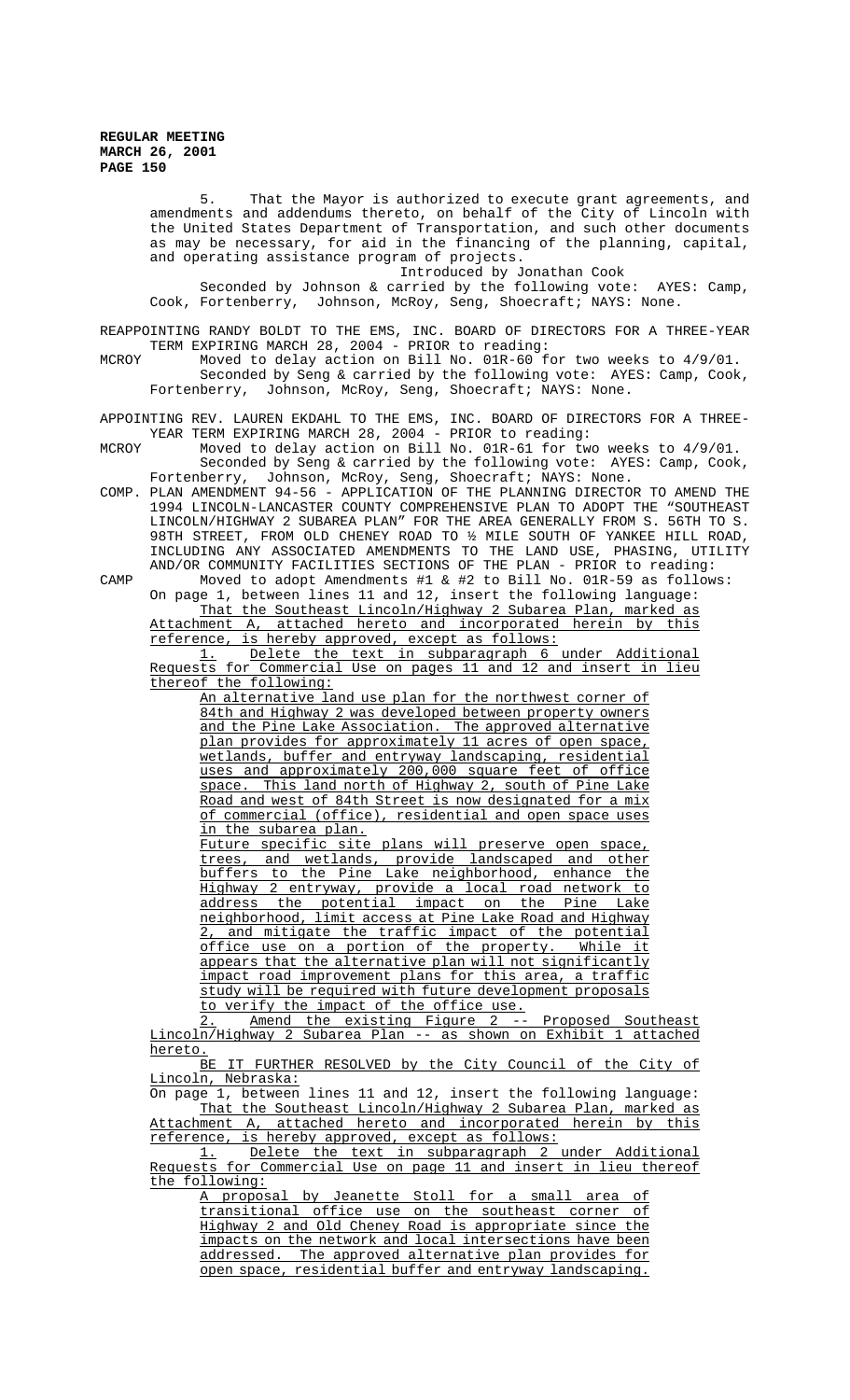This land is now designated for transitional office and open space uses in the subarea plan. Future specific site plans will preserve open space, trees, provide landscaped buffer to the adjacent neighbors, enhance the Highway 2 entryway, and provide for transportation improvements required by the office use.

2. Amend the existing Figure 2 -- Proposed Southeast Lincoln/Highway 2 Subarea Plan -- as shown on Exhibit 1 attached hereto.

BE IT FURTHER RESOLVED by the City Council of the City of Lincoln, Nebraska:

Seconded by Seng & carried by the following vote: AYES: Camp, Cook, Fortenberry, Johnson, McRoy, Seng, Shoecraft; NAYS: None.

CLERK Read the following resolution, introduced by Jonathan Cook, who moved its adoption:

A-80751 WHEREAS, the Planning Director has made application to amend the Lincoln City-Lancaster County Comprehensive Plan (1994) to adopt the Southeast Lincoln/Highway 2 Subarea Plan (hereinafter "Subarea Plan") as an approved subarea plan in an area generally located from South 56th Street to South 98th Street, from Old Cheney Road to ½ mile south of Yankee Hill Road, and to add text to the Comprehensive Plan regarding land use, infrastructure, and resources for the Southeast Lincoln/Highway 2 Subarea (hereinafter "Subarea"); and

WHEREAS, the Lincoln City - Lancaster County Planning Commission has recommended approval of said proposed amendment.

NOW, THEREFORE, BE IT RESOLVED by the City Council of the City of Lincoln, Nebraska:

That the Lincoln City-Lancaster County Comprehensive Plan (1994) be amended as follows:

1. Amend Figure 16, "Lincoln's Future Land Use Plan," page 39, and Figure 17, "Lancaster County's Land Use Plan," page 41, to revise the land uses and future service limit as shown on Figure 2 of the Subarea Plan.

 2. Amend Figure 38, Lincoln Area Current and Future Trails Network, page 120 to add trails as shown on Figure 7 of the Subarea Plan. 3. Amend page 197, Figure 65, "Lincoln Service Limit and Phasing Plan" to

a. Change the designation of land within the Subarea which is currently inside the city limits to Phase I.

b. Change the designation of land within the Subarea which is currently shown as Phase III to Phase II for near term development.

c. Amend the "Lincoln's Future Service Limit" to reflect the future service limit as shown on the Subarea Plan. 4. Amend Appendix A, Part I, "Approved Subarea Plans" to add the following Subarea Plan to the list of approved subarea plans:

The Comprehensive Plan Amendment 94-56 Southeast Lincoln/Highway 2 Subarea Area Plan - approved by the City Council Resolution No. A- on

1001.<br>5. Amend A 5. Amend Appendix A, Part I, "Approved Subarea Plans" to delete Exhibit A through E of the conceptual subarea plan for 84th and Highway 2 and to amend the text as follows:

Also included in this section is a "conceptual" subarea plan for the commercial area around South 84th Street and Highway 2. The conceptual plan requires further refinement but will be guided by the information contained here. Additionally, a subarea plan for the N1-N2 Planning Zones should be developed prior to further development actions in the area. (Amendment 94- 30)

BE IT FURTHER RESOLVED that any other references in said plan which may be affected by the above-specified amendments be, and they hereby are amended to conform with such specific amendments.

Introduced by Jonathan Cook

Seconded by Johnson & carried by the following vote: AYES: Camp, Cook, Fortenberry, Johnson, McRoy, Seng, Shoecraft; NAYS: None.

SETTING HEARING DATE OF MONDAY, APRIL 16, 2001 AT 1:30 P.M. ON THE MAN. APP. OF MATTHEW J. KEMPSTON FOR B & R STORES INC. DBA SUPER SAVER #17 AT 2525 PINE LAKE RD. - CLERK read the following resolution, introduced by Jonathan Cook, who moved its adoption:<br>A-80752 BE IT RESOLVED by the C

BE IT RESOLVED by the City Council, of the City of Lincoln, that a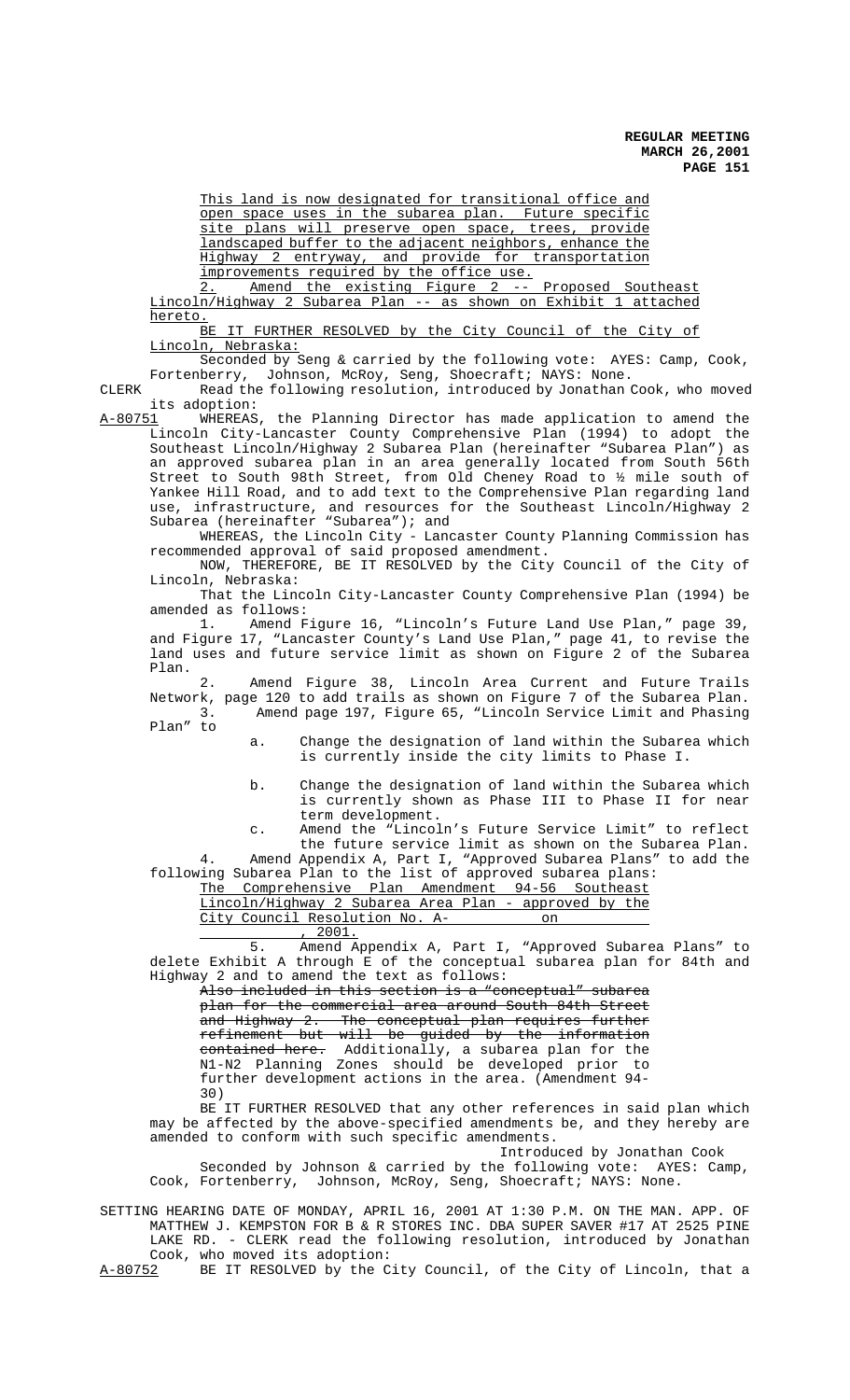> hearing date is hereby fixed for Mon., April 16, 2001, at 1:30 p.m. or as soon thereafter as possible in the City Council Chambers, County-City Building, 555 S. 10th Street, Lincoln, NE, for the purpose of considering the Man. App. of Matthew J. Kempston for B & R Stores, Inc. dba Super Saver #17 at 2525 Pine Lake Road.

> If the Police Dept. is unable to complete the investigation by said time, a new hearing date will be set.

Introduced by Jonathan Cook

Seconded by Seng & carried by the following vote: AYES: Camp, Cook, Fortenberry, Johnson, McRoy, Seng, Shoecraft; NAYS: None.

#### **ORDINANCES - 1ST & 2ND READING**

- DECLARING APPROXIMATELY .91 ACRES OF PROPERTY GENERALLY LOCATED IN LOT 2, FAIRVIEW CEMETERY 1ST ADDITION, GENERALLY LOCATED NEAR N. 84TH STREET AND ADAMS STREET, AS SURPLUS AND AUTHORIZING THE SALE THEREOF - CLERK read an ordinance, introduced by Jonathan Cook, declaring a tract of City-owned property generally located near North 84th and Adams Streets as surplus and authorizing the sale thereof to Wyuka Cemetery, the first time.
- AMENDING CHAPTER 6.04 OF THE LINCOLN MUNICIPAL CODE RELATING TO ANIMAL CONTROL REGULATIONS GENERALLY TO AMEND DEFINITIONS; TO INCREASE IMPOUNDMENT FEES; TO MAKE IT UNLAWFUL TO OWN ANIMAL HYBRIDS; TO PROVIDE RESTRICTIONS RELATING TO ACTIVITIES OF PET SHOPS; AMENDING CRUELTY TO ANIMALS TO PROVIDE A SEPARATE SECTION RELATING TO ANIMAL NEGLECT; TO PROVIDE EXCEPTIONS TO VIOLATIONS; AMENDING PROVISIONS REGARDING SELLING OR GIVING AWAY ANIMALS; AND TO PROVIDE ADDITIONAL PENALTIES FOR VIOLATIONS - CLERK read an ordinance amending Chapter 6.04 of the Lincoln Municipal Code relating to Animal Control Regulations Generally by amending Section 6.04.010 to add definitions for "adequate shelter", "animal exhibit," "boarding", "exotic animal", "hybrid", "shade" and "wild animal" and to amend the definitions of "large animal" and "unusual animal"; amending Section 6.04.150 to increase impoundment fees; adding a new Section 6.04.155 to make it unlawful to own animal hybrids; adding a new Section 6.04.165 to provide restrictions relating to activities of pet shops; amending Section 6.04.310 relating to cruelty to animals; adding a new Section 6.04.315 to provide a separate section relating to animal neglect by amending provisions previously contained 6.04.310, Cruelty to Animals; adding a new section numbered 6.04.317 to provide exceptions to the violations set forth in Section 6.04.310; amending Section 6.04.350 regarding selling or giving away animals; amending Section 6.04.440 to provide additional penalties for violations of Chapter 6.04 of the Lincoln Municipal Code; and repealing Sections 6.04.010, 6.04.150, 6.04.310, 6.04.350, and 6.04.440 of the Lincoln Municipal Code as hitherto existing, the first time.
- AMENDING CHAPTER 6.04 OF THE LINCOLN MUNICIPAL CODE RELATING TO ANIMAL CONTROL REGULATIONS GENERALLY TO ALLOW THE DIRECTOR OF THE HEALTH DEPARTMENT TO IMPOUND UNUSUAL ANIMALS; TO PROVIDE PERMIT PROVISIONS FOR ANIMAL EXHIBITS OR RIDES; TO MAKE IT UNLAWFUL TO PROVIDE FOR UNUSUAL CARNIVOROUS MAMMALS TO BE RESTRAINED BY THE PUBLIC FOR ENTERTAINMENT PURPOSES; AND TO PROVIDE AN APPEAL PROCESS FOR DENIED, NON-RENEWED AND REVOKED ANIMAL EXHIBIT OR RIDE PERMITS - CLERK read an ordinance, introduced by Jonathan Cook, amending Chapter 6.04 of the Lincoln Municipal Code relating to Animal Control Regulations - Generally by amending Section 6.04.020 to allow the Director of the Health Department to impound unusual animals; amending Section 6.04.210 to provide permit provisions for animal exhibits or rides; adding a new section numbered 6.04.215 to make it unlawful to provide for young unusual carnivorous mammals to be held by the public for entertainment purposes; adding a new section numbered 6.04.225 to provide an appeal process for denied, non-renewed and revoked animal exhibit or ride permits; and repealing Sections 6.04.020 and 6.04.210 of the Lincoln Municipal Code as hitherto existing, the first time.
- AMENDING CHAPTER 6.12 OF THE LINCOLN MUNICIPAL CODE RELATING TO CATS TO ADD A DEFINITION FOR "CAT HOBBY KENNEL" AND AMENDING THE DEFINITION OF "KENNEL; TO PROVIDE THE WORD "LINCOLN" BE ENGRAVED ON ALL CAT TAGS; TO PROVIDE THAT ALL MONEY RECEIVED BY THE DIRECTOR UNDER CHAPTER 6.12 SHALL BE CREDITED TO THE ANIMAL CONTROL FUND; TO MAKE IT UNLAWFUL FOR CATS THAT ARE NOT SPAYED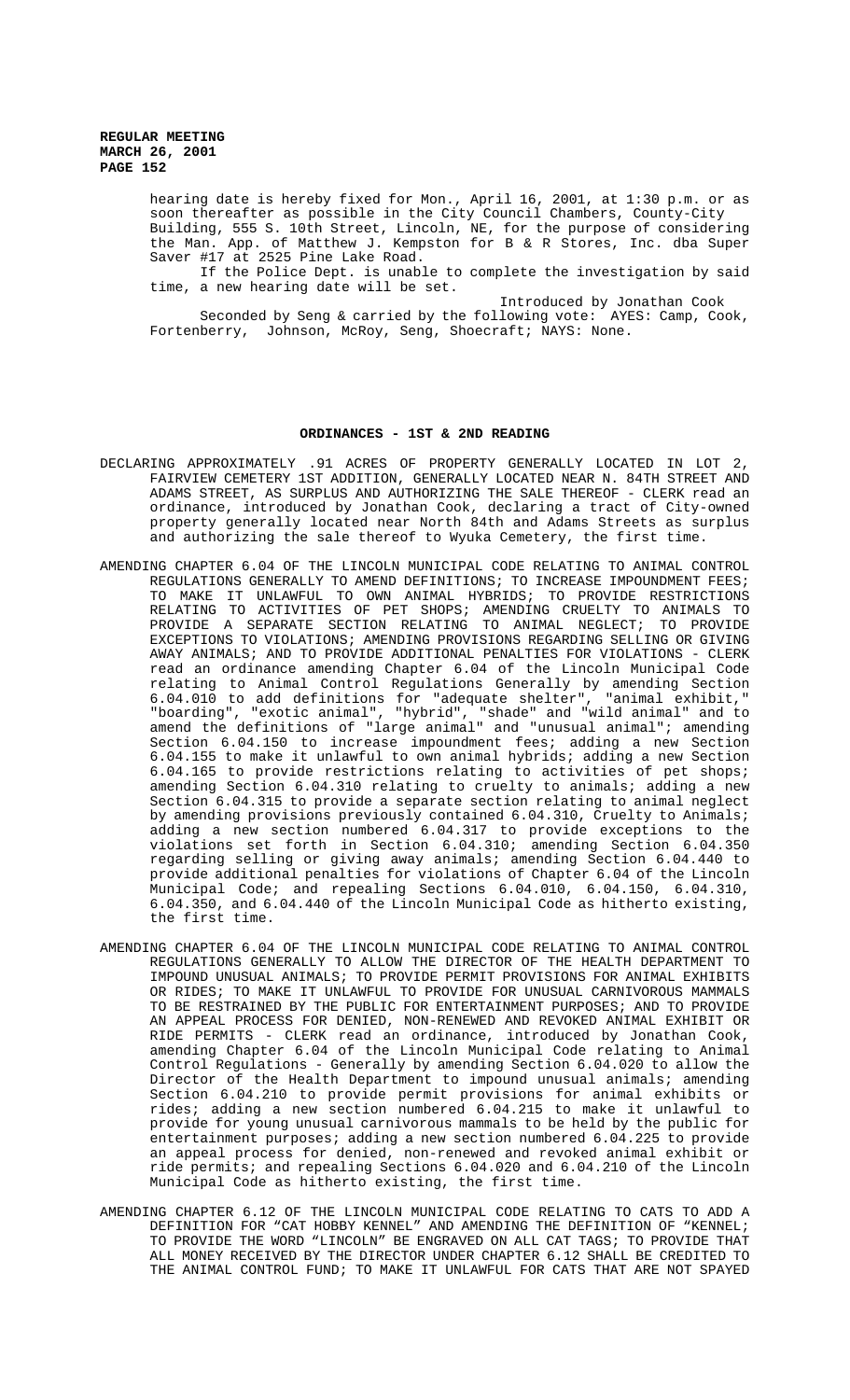OR NEUTERED TO RUN AT LARGE; TO REPEAL THE CURRENT PROVISIONS RELATING TO CATS RUNNING AT LARGE WHILE IN HEAT; TO DELETE REFERENCES TO SECTIONS BEING REPEALED; TO MAKE IT UNLAWFUL TO MAINTAIN A CAT KENNEL; TO PROVIDE EXCEPTIONS TO HAVING A CAT KENNEL; TO CREATE A PERMIT PROCESS TO OBTAIN A CAT HOBBY KENNEL; TO PROVIDE RESTRICTIONS RELATING TO A CAT HOBBY KENNEL; TO REPEAL THE CURRENT PROVISIONS RELATING TO HOBBY KENNEL OR CATTERY PERMITS; AND TO INCREASE THE MINIMUM FINE FOR FIRST OFFENSE VIOLATIONS OF CHAPTER 6.12 FROM \$25 TO \$35 - CLERK read an ordinance, introduced by Jonathan Cook, amending Chapter 6.12 of the Lincoln Municipal Code relating to Cats by amending Section 6.12.010 to add a definition for "cat hobby kennel" and amending the definition of "kennel"; amending Section 6.12.050 to provide the word "Lincoln" be engraved on all cat tags; adding a new section 6.12.055 to provide that all money received by the Director under Chapter 6.12 shall be credited to the Animal Control Fund; amending Section 6.12.070 to make it unlawful for cats that are not spayed or neutered to run at large; repealing Section 6.12.080 relating to cats running at large while in heat; amending Section 6.12.100 to delete a reference to Section 6.12.080 which is being repealed; adding a new Section 6.12.123 to make it unlawful to maintain a cat kennel; adding a new Section 6.12.125 to provide exceptions to having a cat kennel; adding a new section numbered 6.12.127 to create a permit process to obtain a cat hobby kennel; adding a new section numbered 6.12.129 to provide restrictions relating to a cat hobby kennel; repealing Section 6.12.130 relating to hobby kennel or cattery permit; and amending Section 6.12.290 to increase the minimum fine for first offense violations of Chapter 6.12 from \$25.00 to \$35.00; and repealing Sections 6.12.010, 6.12.050, 6.12.070, 6.12.100, and 6.12.290 of the Lincoln Municipal Code as hitherto existing, the first time.

- AMENDING CHAPTER 6.08 OF THE LINCOLN MUNICIPAL CODE RELATING TO DOGS TO ADD A DEFINITION FOR "DOG HOBBY KENNEL" AND TO AMEND THE DEFINITION OF "KENNEL"; TO PROVIDE THE WORD "LINCOLN" BE DIE-STAMPED ON DOG TAGS; TO PROVIDE THAT OWNERS OF DOGS SHALL DISPOSE OF WASTE MATERIAL ACCUMULATING FROM THEIR DOGS AT LEAST ONCE EVERY FIVE DAYS; TO INCLUDE DOG HOBBY KENNEL PERMIT HOLDERS AS EXCEPTIONS TO DOG KENNEL PROHIBITION; TO CREATE AN EXCEPTION TO HAVING A DOG KENNEL FOR PERSONS ON LAND THAT IS ANNEXED BY THE CITY; TO REQUIRE PERMITS FOR DOG HOBBY KENNELS; TO PROVIDE RESTRICTIONS RELATING TO DOG HOBBY KENNELS; TO PROVIDE THAT MONEY RECEIVED PURSUANT TO CHAPTER 6.08 SHALL BE CREDITED TO THE ANIMAL CONTROL FUND; AND TO INCREASE THE MINIMUM FINE FOR FIRST OFFENSE VIOLATIONS OF CHAPTER 6.08 FROM \$25.00 TO \$35.00 -CLERK read an ordinance, introduced by Jonathan Cook, amending Chapter 6.08 of the Lincoln Municipal Code relating to Dogs by amending Section 6.08.010 to add a definition for "dog hobby kennel", and to amend the definition of "kennel"; amending Section 6.08.040 to provide the word "Lincoln" be die-stamped on dog tags; amending Section 6.08.150 to provide that owners of dogs shall dispose of waste material accumulating from their dogs at least once every five days; amending Section 6.08.310 to include dog hobby kennel permit holders as exceptions to dog kennel prohibition; adding a new section numbered 6.08.311 creating an exception to having a dog kennel for persons on land that is annexed by the City; adding a new section numbered 6.08.313 to require permits for dog hobby kennels; adding a new Section 6.08.315 to provide restrictions relating to dog hobby kennels; adding a new Section 6.08.317 to provide that money received pursuant to Chapter 6.08 shall be credited to the Animal Control Fund; amending Section 6.08.350 to increase the minimum fine for first offense violations of Chapter 6.08 from \$25.00 to \$35.00; and repealing Sections 6.08.010, 6.08.040, 6.08.150, 6.08.310, and 6.08.350 of the Lincoln Municipal Code as hitherto existing, the first time.
- CHANGE OF ZONE 3263 APPLICATION OF PIONEER WOODS, L.L.C. FOR A CHANGE OF ZONE FROM B-1 LOCAL BUSINESS AND R-3 RESIDENTIAL TO B-2 PLANNED NEIGHBORHOOD BUSINESS ON PROPERTY GENERALLY LOCATED AT THE NORTHEAST CORNER OF 70TH AND PIONEERS BLVD. - CLERK read an ordinance, introduced by Jonathan Cook, amending the Lincoln Zoning District Maps attached to and made a part of Title 27 of the Lincoln Municipal Code, as provided by Section 27.05.020 of the Lincoln Municipal Code, by changing the boundaries of the districts established and shown thereon, the first time.
- APPROVING A REDEVELOPMENT AGRMT. BETWEEN THE CITY & TJK INVESTMENTS, INC. FOR THE REDEVELOPMENT OF THE WEST SIDE OF N.  $27^{\text{TH}}$  ST. BETWEEN S & T STS. TO BE KNOWN AS "STERLING VILLAGE" OFFICE/RETAIL SITE - CLERK read an ordinance, introduced by Jonathan Cook, accepting and approving the North 27th and "S" to "T" Streets Redevelopment Agreement (Redevelopment Agreement) between the City of Lincoln and TJK Investments, Inc., a Nebraska